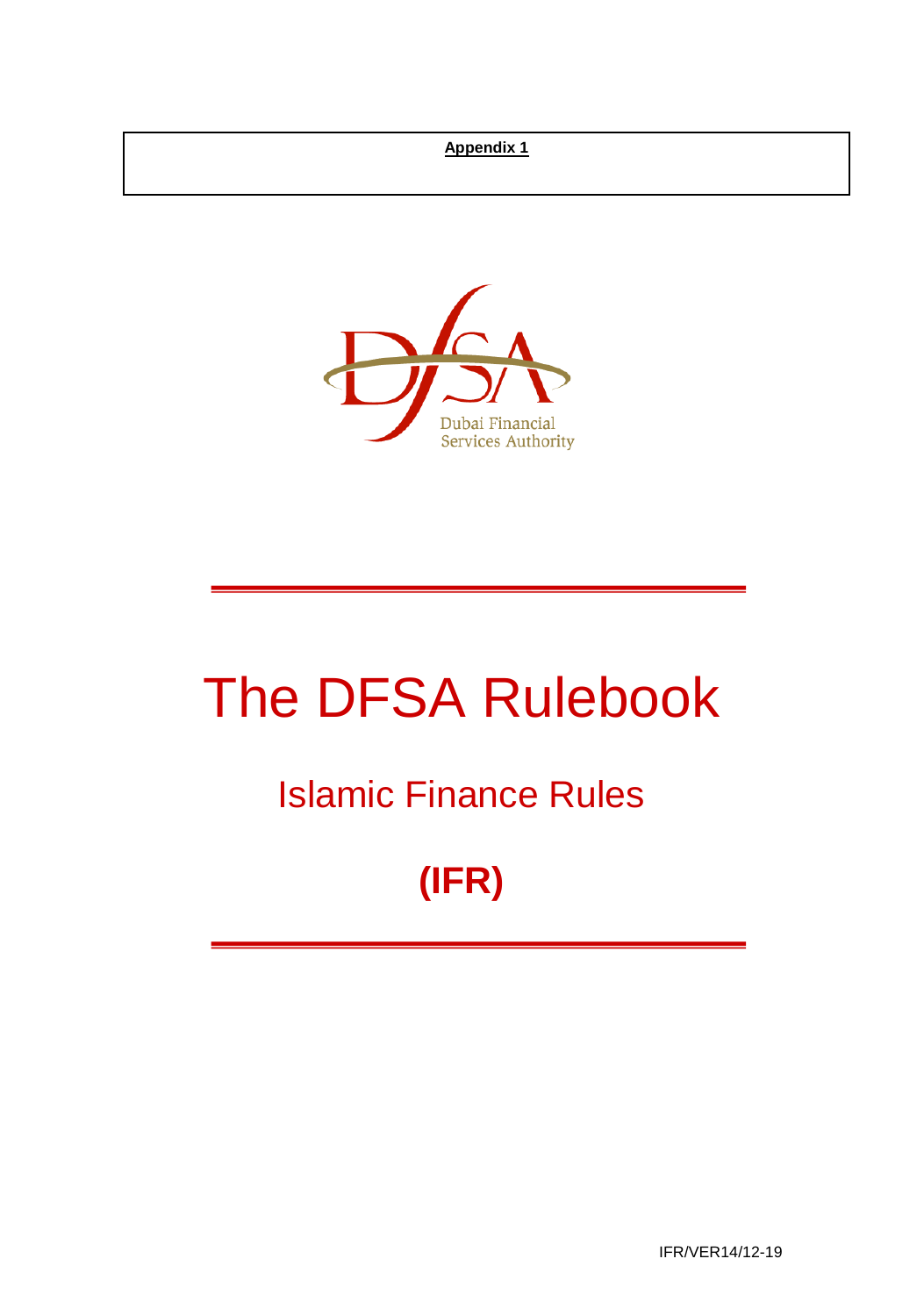

## **Contents**

The contents of this module are divided into the following chapters, sections and<br>appendices:

| $\mathbf{1}$ .                                              |                                                       |  |
|-------------------------------------------------------------|-------------------------------------------------------|--|
| 1.1<br>1.2                                                  |                                                       |  |
| $\mathbf{2}$                                                |                                                       |  |
| 2.1<br>2.2<br>2.3<br>2.4                                    |                                                       |  |
| 3                                                           |                                                       |  |
| 3.1<br>3.2<br>3.3<br>3.4<br>3.5<br>3.6<br>3.7<br>3.8<br>3.9 |                                                       |  |
| 4                                                           |                                                       |  |
| 4.1<br>4.2                                                  |                                                       |  |
| 5                                                           | <b>MANAGING PROFIT SHARING INVESTMENT ACCOUNTS 15</b> |  |
| 5.1<br>5.2<br>5.3<br>5.4                                    |                                                       |  |
|                                                             |                                                       |  |
| 6                                                           |                                                       |  |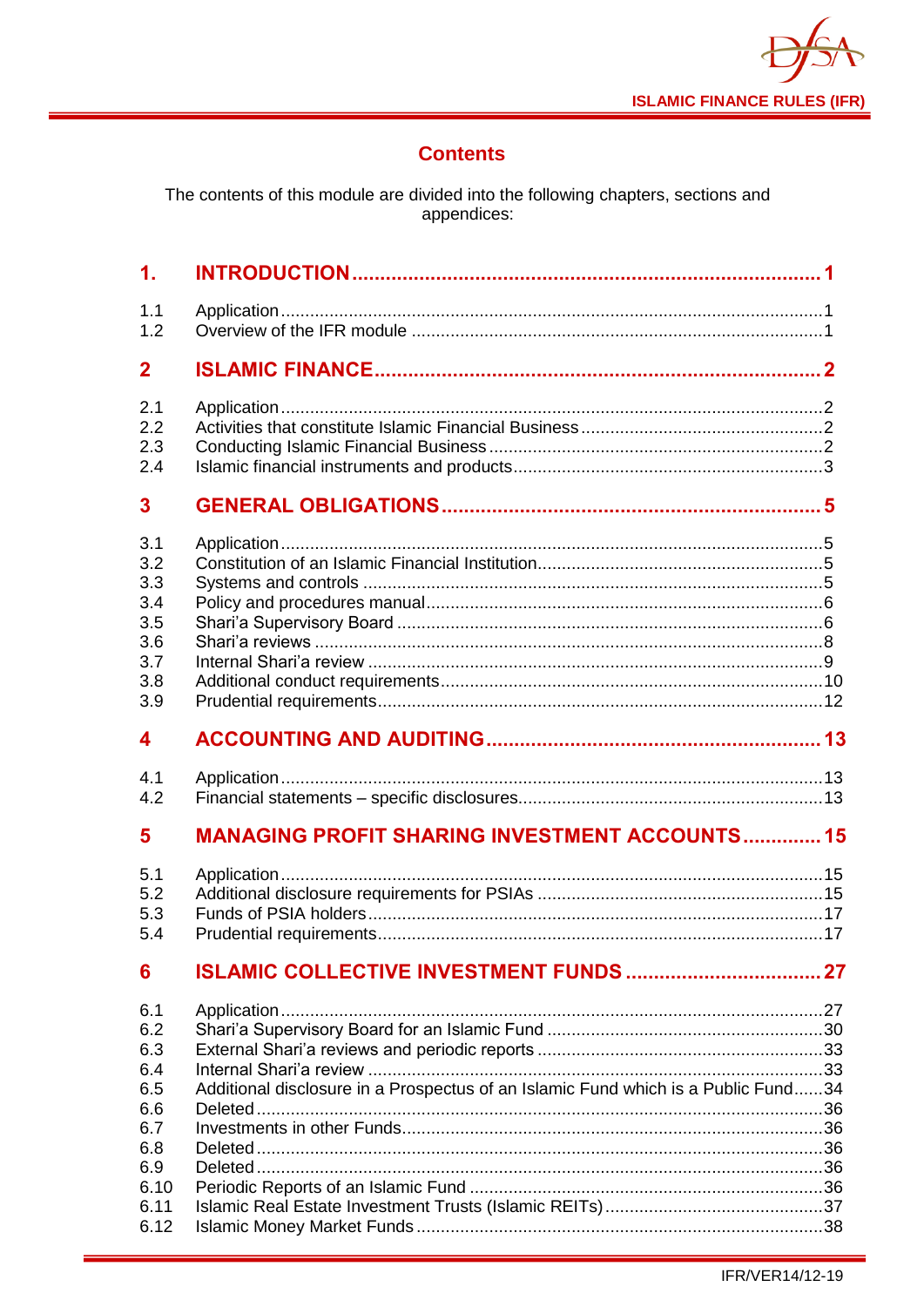

**ISLAMIC FINANCE RULES (IFR)**

| 6.13              |                                                                                                                                                                           |
|-------------------|---------------------------------------------------------------------------------------------------------------------------------------------------------------------------|
| 7.                |                                                                                                                                                                           |
| 7.1<br>7.2<br>7.3 |                                                                                                                                                                           |
| 8.                |                                                                                                                                                                           |
| 8.1<br>8.2        |                                                                                                                                                                           |
|                   | APP 1 PROSPECTUS DISCLOSURES FOR ISLAMIC FUNDS  43                                                                                                                        |
| A1.1<br>A1.2      | Shari'a approval process statement for offers of Domestic Funds from the DIFC 43<br>Shari'a approval process statement for offers of Foreign Funds in or from the DIFC 43 |
|                   |                                                                                                                                                                           |
| A2.1<br>A2.2      | Continuing obligations - Market disclosures for listed entities44                                                                                                         |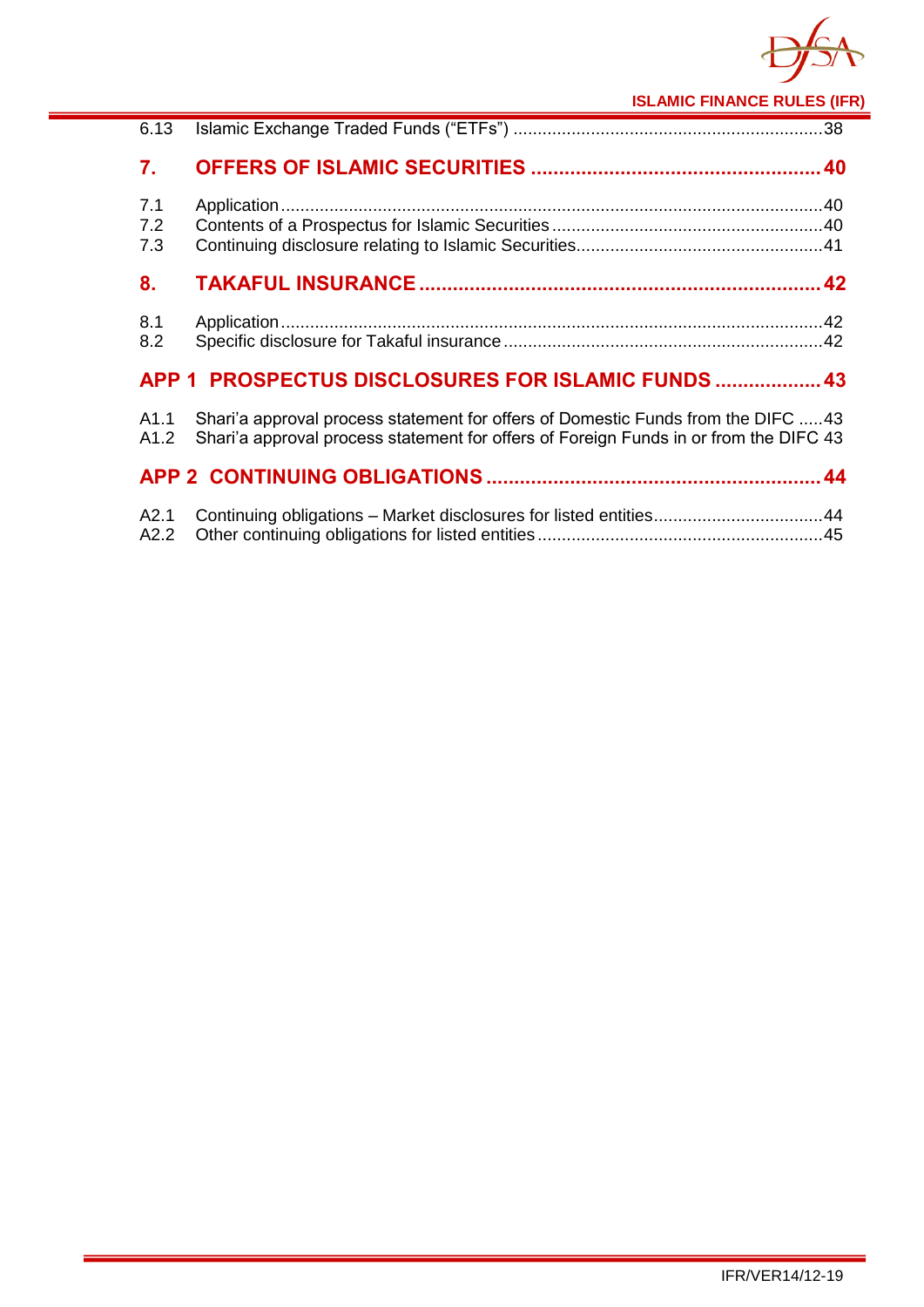

## <span id="page-3-0"></span>**1. INTRODUCTION**

## <span id="page-3-1"></span>**1.1 Application**

- **1.1.1** This module (IFR) applies to:
	- (a) every Person who carries on, or holds itself out as carrying on, a Financial Service in or from the DIFC as in accordance with Shari'a;
	- (b) a Domestic Fund which is operated or held out as being operated as an Islamic Fund; and
	- (c) a Person making an Offer in or from the DIFC relating to an Investment which is held out as Islamic or Shari'a compliant.

#### **Guidance**

- 1. Most of the requirements that apply to Persons conducting Financial Services or distributing Securities as Islamic or Shari'a compliant are included in this module. There are other more generic requirements relating to such Financial Services or activities that are included in other modules of the DFSA Rulebook.
- 2. To enable Persons carrying on or proposing to carry on Islamic finance activities to easily access the Islamic finance related requirements applicable to their activities, the DFSA has created a web-based Islamic Finance Handbook. This handbook allows electronic navigation to reach the relevant provisions in the IFR and other DFSA Rulebook modules where Islamic finance related requirements applicable to specific Islamic finance activities are located. The handbook is accessible from the DFSA web-site.

## <span id="page-3-2"></span>**1.2 Overview of the IFR module**

- 1. Rules in this module are made under or for the purposes of a number of laws, including the Regulatory Law 2004, the Law Regulating Islamic Financial Business 2004 and the Collective Investment Law 2010. Guidance may indicate the relevant legislation.
- 2. Chapters 2 and 3 contain the general requirements and obligations that apply to an Authorised Person who carries on any Financial Service as Islamic Financial Business. Chapter 4 contains the accounting and audit requirements that apply to such Persons.
- 3. Chapter 5 contains additional requirements that apply to an Authorised Firm that carries on the Financial Service of Managing Profit Sharing Accounts.
- 4. Chapter 6 contains the additional requirements that apply to a Fund Manager of an Islamic Fund.
- 5. Chapter 7 contains specific requirements that apply to Reporting Entities which Offer Securities as Shari'a compliant. However, the general requirements that apply to such Offers with which the Reporting Entities must comply continue to be in the Markets Rules (MKT module).
- 6. Chapter 8 contains the additional requirements applying to Persons who carry on Insurance Business or Insurance Intermediation as Takaful Insurance.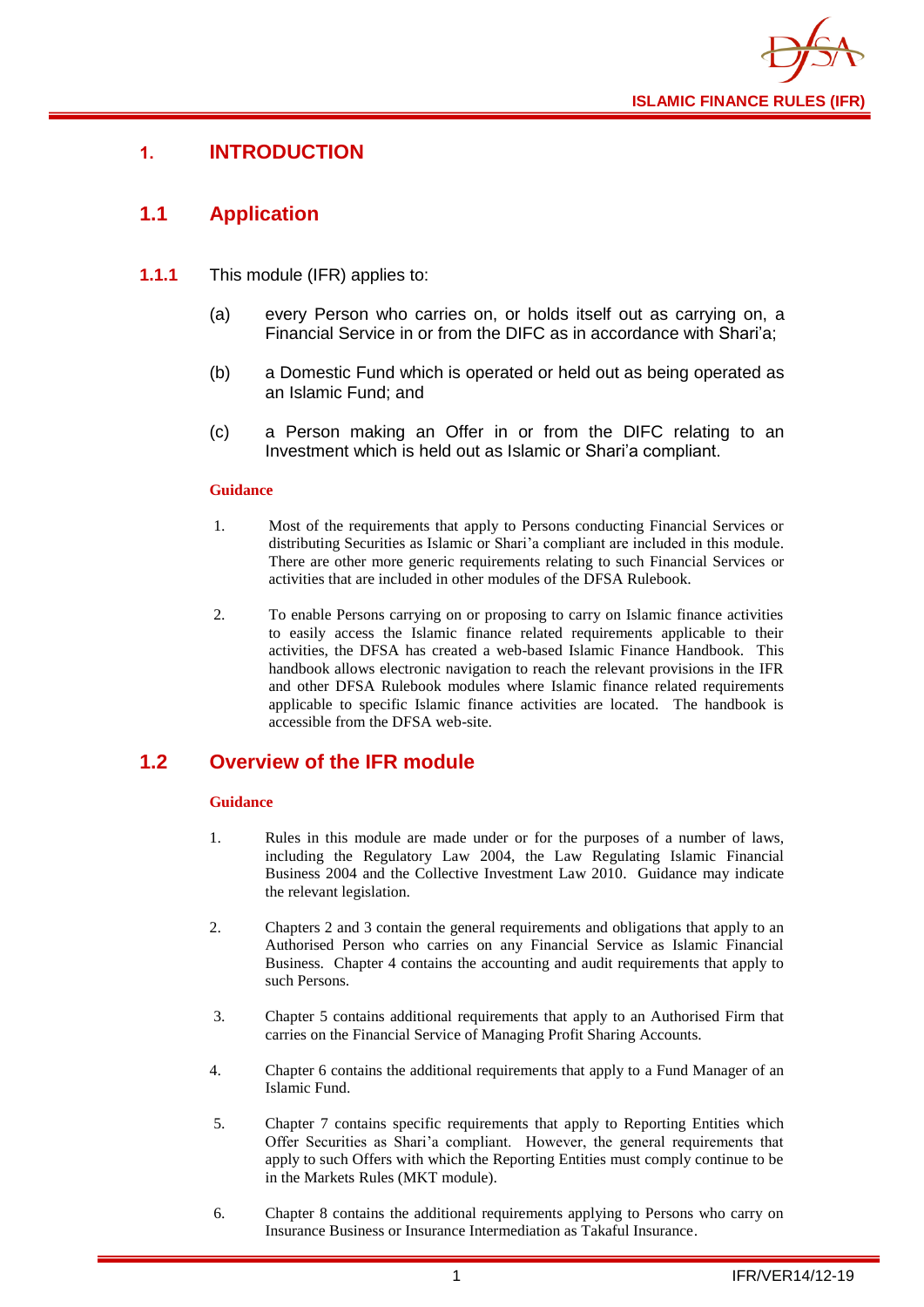

## <span id="page-4-0"></span>**2 ISLAMIC FINANCE**

## <span id="page-4-1"></span>**2.1 Application**

**2.1.1** This chapter applies to every Person to whom this module applies in accordance with Section 1.1.

## <span id="page-4-2"></span>**2.2 Activities that constitute Islamic Financial Business**

#### **Guidance**

- 1. Article 10 of the Law Regulating Islamic Financial Business 2004 prescribes what constitutes Islamic Financial Business. In essence, where a Person engages in any activity that constitutes a Financial Service and carries on or holds out the activity as being conducted in accordance with Shari'a, that activity constitutes Islamic Financial Business.
- 2. GEN section 2.2 sets out the activities that constitute a Financial Service.

## <span id="page-4-3"></span>**2.3 Conducting Islamic Financial Business**

- 1. Article 9 of the Law Regulating Islamic Financial Business 2004 provides that in order to conduct Islamic Financial Business, the Authorised Person must have an endorsed Licence authorising it to conduct such business:
	- a. as an Islamic Financial Institution; or
	- b. by operating an Islamic Window.
- 2. Article 11 of the Law Regulating Islamic Financial Business 2004 governs the making of an application for an endorsement to conduct Islamic Financial Business.
- 3. Article 11(5) of the Law Regulating Islamic Financial Business 2004 governs the grant of an endorsement to conduct Islamic Financial Business as either an Islamic Financial Institution or by operating an Islamic Window. A Person must obtain the relevant endorsement before carrying on Islamic Finance Business as an Islamic Financial Institution or through an Islamic Window.
- 4. An Authorised Person with an endorsement to operate an Islamic Window may conduct some of its activities as a conventional Financial Service while conducting its Islamic Financial Business through the Islamic Window.
- 5. If Islamic Financial Business (whether through an Islamic Financial Institution or Islamic Window) is provided to Retail Clients, the Authorised Person must also have a Retail Endorsement on its Licence.
- 6. A Person may, subject to any restrictions in the DFSA Rules, carry on more than one Financial Service, provided that Person has the relevant authorisations or endorsements on its Licence as are applicable.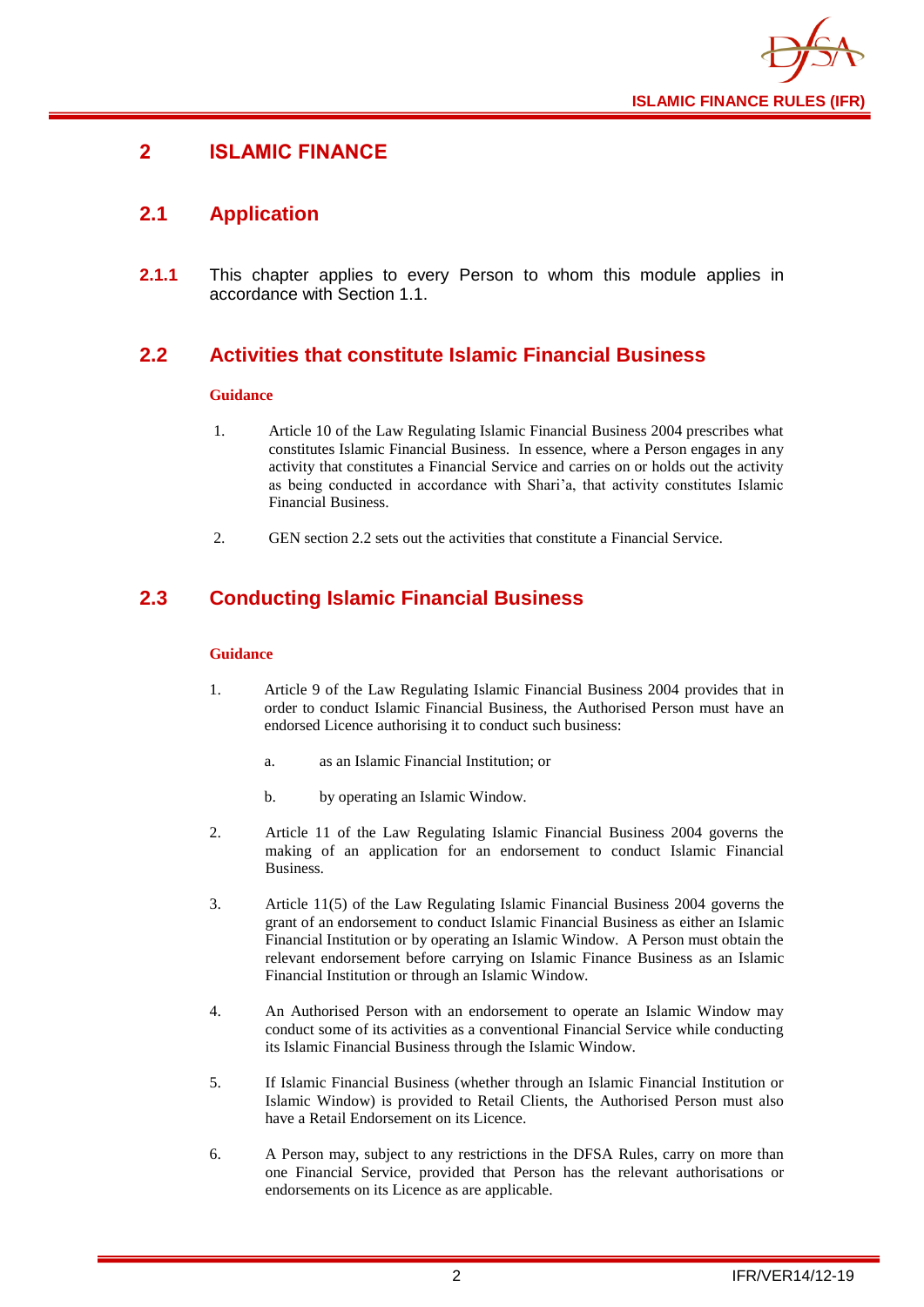

## <span id="page-5-0"></span>**2.4 Islamic financial instruments and products**

#### **Guidance**

- 1. The DFSA regulatory regime applies to a Person carrying on any Islamic financial activities in or from the DIFC if the activity:
	- a. relates to a financial instrument or product of the kind described in Guidance Notes 3 (Profit Sharing Investment Accounts), 5 (Investments), and 7 (Takaful insurance) below; and
	- b. is conducted by way of business and not expressly excluded from regulation as a Financial Service. Note there are a number of such exclusions in GEN chapter 2.
- 2. The DFSA will, when considering the treatment of Islamic Financial Business arrangements, take a "substance over form" approach.
- 3. The issue of financial products which are Securities such as Shares, Debentures or Units as defined in GEN A2.1.2 (which are a subset of the definition of Investments – see Guidance Note 5), attracts product specific disclosure requirements such as Prospectus or Exempt Disclosure Statements. Where such products are included on an Official List of Securities or made available to the public in the DIFC, there are initial and ongoing disclosure and other obligations that apply to the Reporting Entity (generally the issuer) under the MKT module. These MKT obligations are quite distinct from the obligations that apply to Persons carrying on Financial Services in respect of such financial products.

#### **Profit Sharing Investment Accounts (PSIAs)**

- 4. PSIAs do not fall within the GEN definitions of Investments. They are contractual arrangements under which Authorised Firms invest clients' funds, often (though not always) on a pooled basis, and are generally treated by the firm as off balance sheet. They are sometimes structured under Mudaraba, so that the investor in principle bears the full investment risk. Although PSIAs have the characteristics of a Collective Investment Fund, under an express exclusion provided under CIR Rule 2.1.13, they are not treated as such. Instead, Managing a PSIA is a distinct Financial Service as defined in GEN Rules 2.2.2(r) and 2.21.
- 5. As Managing a PSIA is a Financial Service, the DFSA regulatory regime that applies to Persons carrying on Financial Services in or from the DIFC applies to Authorised Firms that manage PSIAs. As PSIAs are not Investments, the offer of PSIAs does not attract prospectus like disclosure. Instead, it attracts a tailored regulatory regime that applies to the entity, i.e. an Authorised Firm that manages the PSIAs (see IFR chapter 5 for these Rules). The Financial Service of Advising on Financial Products will apply to a Person giving advice on the merits of investing in a PSIA (as a PSIA is defined as a 'financial product' for the purposes of that activity). However, other activities such as dealing and arranging and COB requirements relating to those activities do not apply to a PSIA (as it is not an Investment as defined in GEN).

#### **Investments**

6. Investments comprise two types of products: Securities and Derivatives. These products are defined in GEN App2. Most of the conventional Investments defined in GEN App2 can be offered as Islamic financial products, provided the relevant requirements including Shari'a principles are adhered to and in accordance with any Shari'a Supervisory Board rulings as applicable. While not an exhaustive list, conventional Investments that are commonly used as Islamic financial products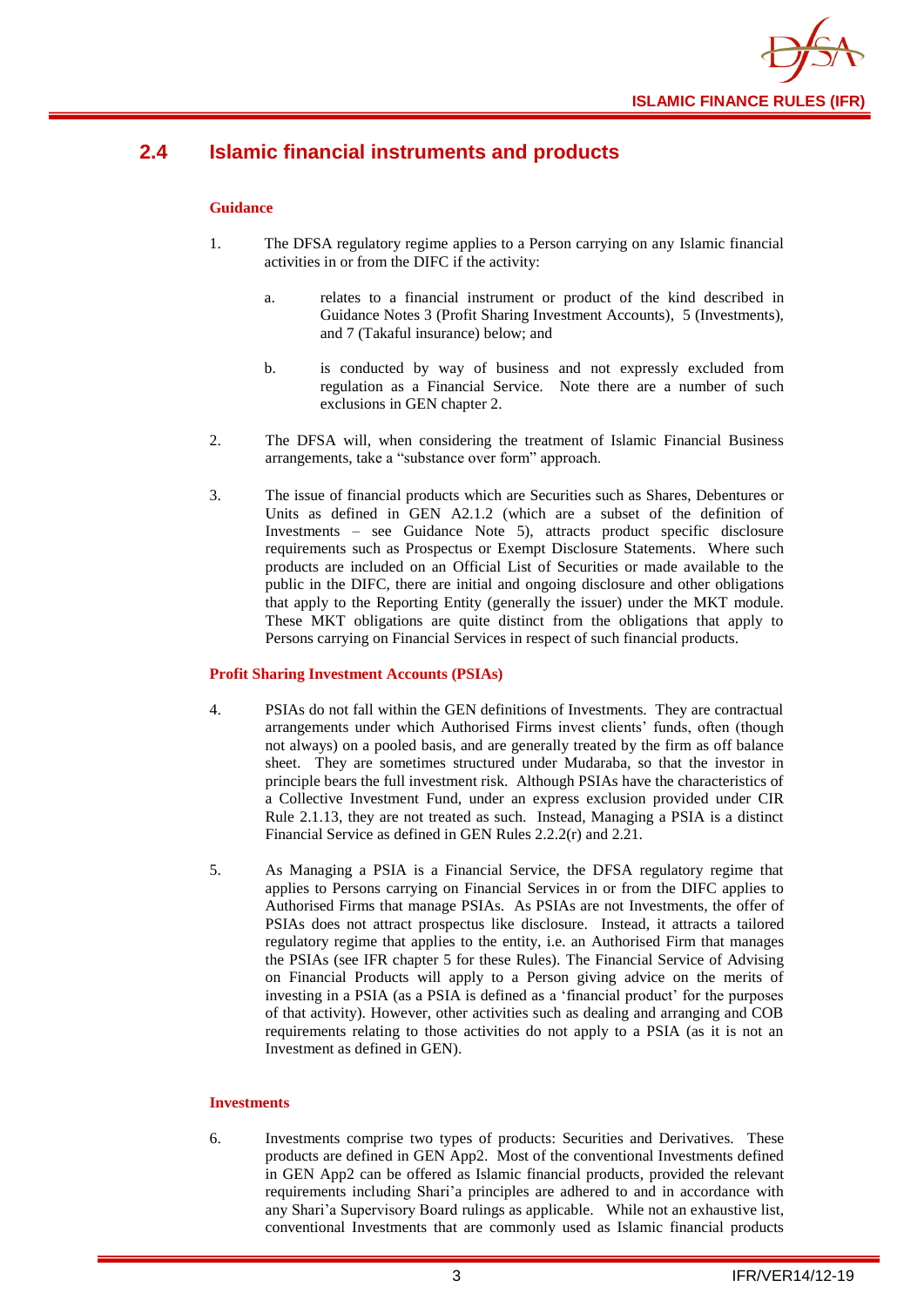include Shares, Sukuks, Units of Islamic Funds and also Structured Products. Increasingly, Derivatives are also being developed in accordance with Shari'a, such as a contract where the rights and liabilities of the parties are determined by reference to an underlying factor such as property of any description, currency rate or index, provided that the underlying factor in itself is Shari'a compliant and the contract does not involve any fundamental uncertainty (Gharar).

7. The DFSA regulatory regime applies to Persons who carry on in or from the DIFC any Financial Services activity in relation to any Islamic financial products that fall within the definition of Investments. However, particular products or instruments such as Profit Sharing Investment Accounts (PSIAs), Takaful and Islamic Funds attract product/instrument specific additional conduct and other requirements, which are included in this module.

#### **Takaful insurance**

- 8. Takaful insurance generally refers to an arrangement where an insurer establishes a Shari'a compliant fund, predicated for mutual protection, where participants donate a part of their contributions to the common fund which will be used to meet claims payments and any participation rights. The Takaful insurer's role is generally confined to managing the insurance activities and investing the fund assets in accordance with Shari'a.
- 9. Persons conducting Takaful insurance are conducting Insurance Business. There are two types of Financial Services that comprise Insurance Business, ie, Effecting Contracts of Insurance or Carrying out Contracts of Insurance. Accordingly, any Person carrying on these Financial Services activities is subject to the DFSA regime for regulating Financial Services. Where such activities are carried out as Takaful insurance, there are additional Takaful specific requirements that apply to such an insurer, which are set out in this module (see IFR chapter 8). In addition, there are certain activities relating to insurance, such as advising and arranging, which are regulated as Insurance Intermediation (see GEN section 2.19). Persons conducting those activities in relation to Takaful insurance are regulated in the same way as Persons conducting such activities in relation to conventional insurance.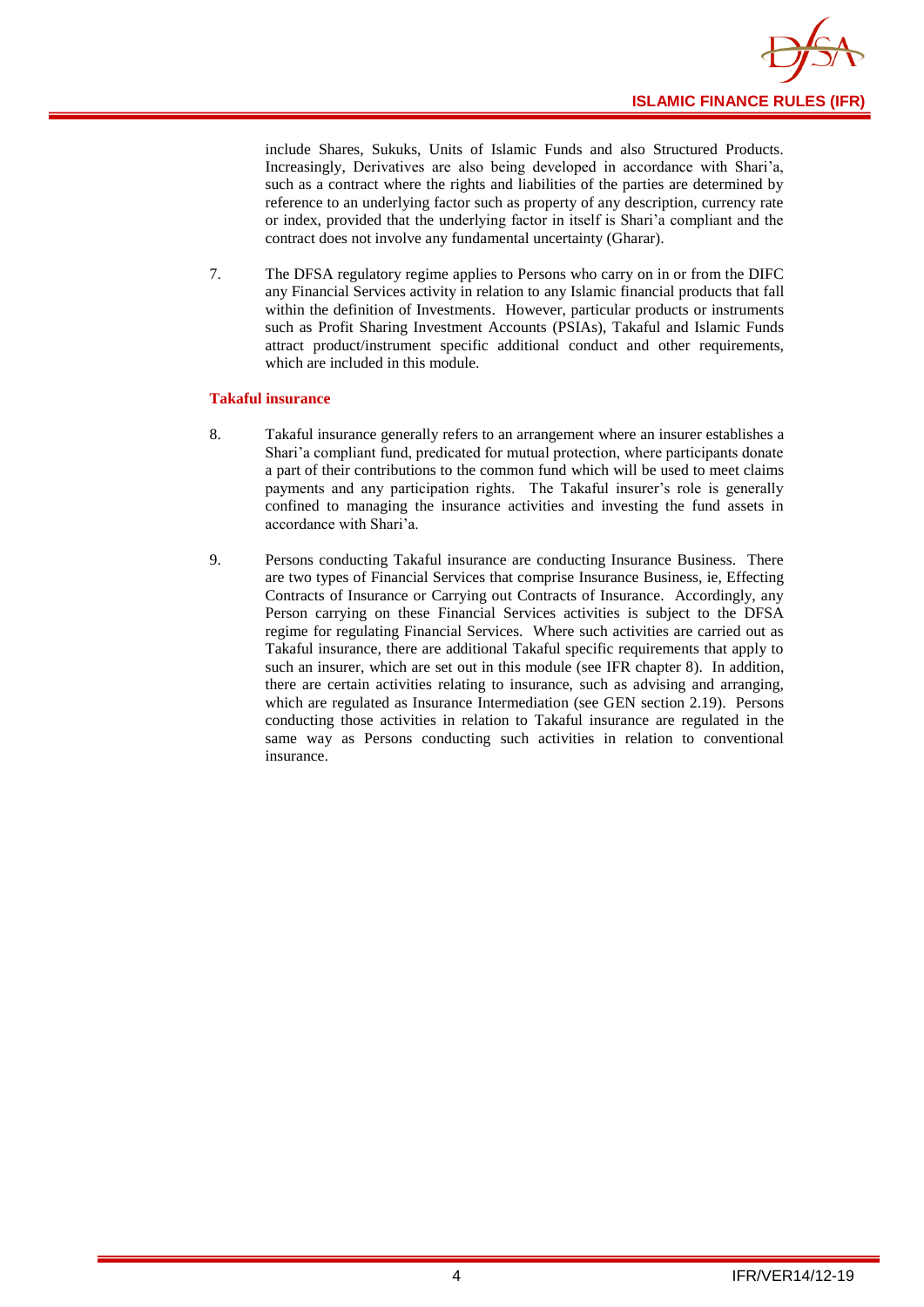

## <span id="page-7-0"></span>**3 GENERAL OBLIGATIONS**

## <span id="page-7-1"></span>**3.1 Application**

**3.1.1** This chapter applies to an Authorised Person which carries on Islamic Financial Business in or from the DIFC.

#### **Guidance**

"Authorised Person" is defined in the GLO module as an Authorised Firm or Authorised Market Institution.

## <span id="page-7-2"></span>**3.2 Constitution of an Islamic Financial Institution**

**3.2.1** An Authorised Person which is an Islamic Financial Institution must ensure that its constitutional documents state that its entire business will be conducted in accordance with Shari'a.

#### **Guidance**

Article 10 of the Law Regulating Islamic Financial Business 2004 provides that an Islamic Financial Institution is an Authorised Person whose entire business is conducted in accordance with Shari'a.

## <span id="page-7-3"></span>**3.3 Systems and controls**

- **3.3.1** (1) An Authorised Firm conducting Islamic Finance Business must establish and maintain systems and controls which enable it to comply with the applicable Shari'a requirements.
	- (2) An Authorised Firm using a Fund Platform that has one or more Islamic Funds on the Fund Platform must ensure that the Fund Platform has systems and controls which enable the Fund Manager to comply with the applicable Shari'a requirements in respect of the Islamic Funds.

- 1. This Chapter should be read in conjunction with Chapter 5 of the GEN Module.
- 2. Responsibility for ensuring that an Authorised Person complies with Shari'a ultimately rests with its senior management. The systems and controls required by Rule 3.3.1 will assist senior management to ensure that there is such compliance.
- 3. The Governing Body should, when setting the business objectives and strategies of the firm and on an on-going basis, make use of the expertise of the firm's Shari'a Supervisory Board as appropriate.
- 4. Similarly, Persons Undertaking Risk Control Functions of the firm, particularly compliance and internal audit, should have easy access to the Shari'a Supervisory Board in relation to matters involving Shari'a compliance.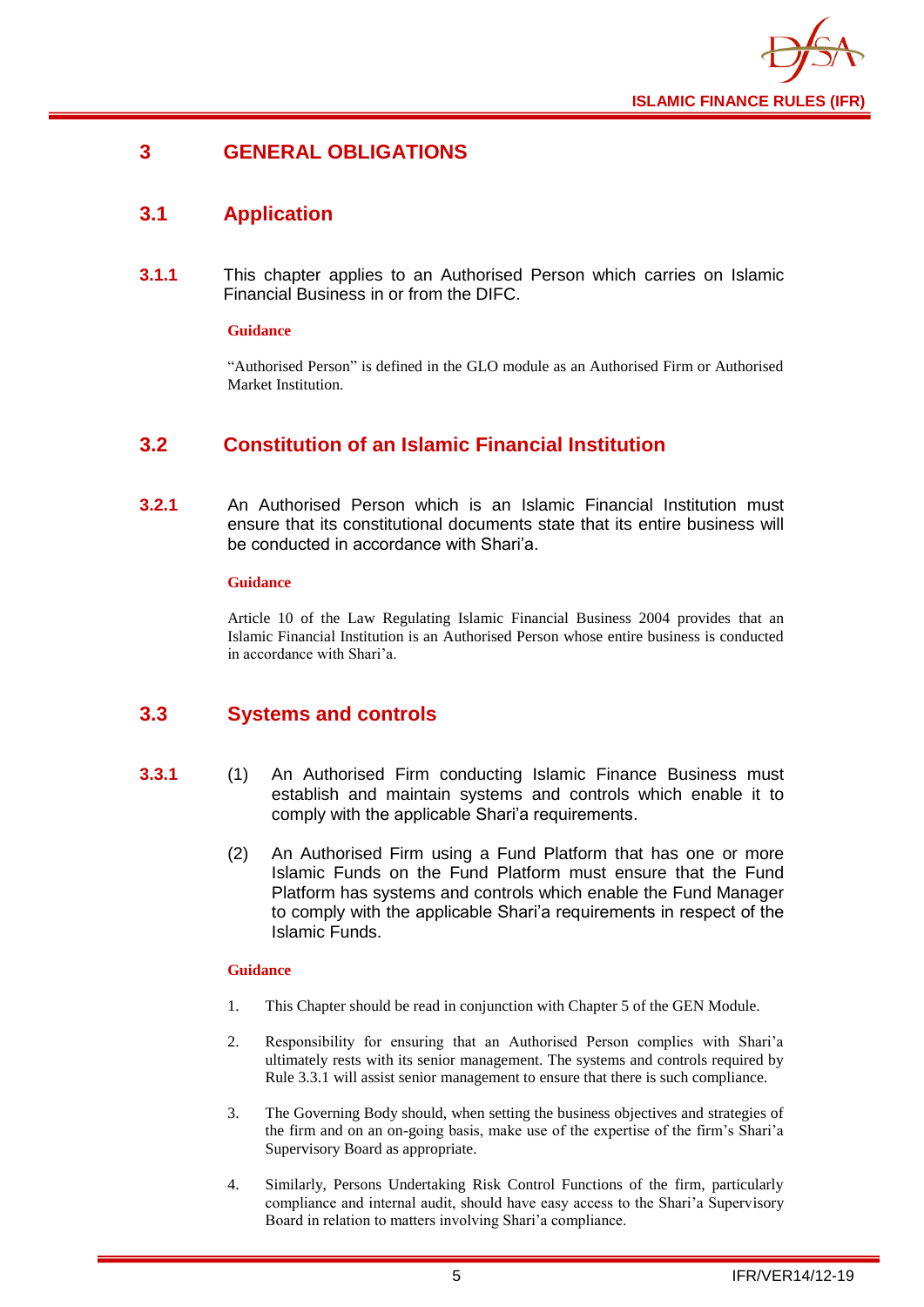- 5. The members of the SSB should also have adequate access to the Governing Body, senior management and the Persons Undertaking Key Control Functions as appropriate to ensure that their roles can be effectively discharged.
- 6. Both Islamic and conventional Funds can be established on the same Fund Platform, provided the requirements relating to Shari'a compliance are met both as to investments and as to relevant operational matters, and that appropriate governance is in place to achieve this. This would generally require either all the Funds on a Fund Platform to be Islamic Funds, or the Fund Platform to operate through an Islamic Window in the same way as the Fund Manager that is using the Fund Platform.

## <span id="page-8-0"></span>**3.4 Policy and procedures manual**

- **3.4.1** An Authorised Person undertaking Islamic Financial Business must implement and maintain an Islamic Financial Business policy and procedures manual which addresses the following matters:
	- (a) the manner in which the compliance function will be undertaken, in respect of Shari'a compliance;
	- (b) the manner in which the Shari'a Supervisory Board will oversee and advise in regard to the Islamic Financial Business conducted by the Authorised Person;
	- (c) the manner in which Shari'a Supervisory Board fatwas, rulings and guidelines will be recorded, disseminated and implemented and the internal Shari'a review undertaken;
	- (d) the manner in which disputes between the Shari'a Supervisory Board and the Authorised Person in respect of Shari'a compliance will be addressed;
	- (e) the process for approving those internal systems and controls which are in place to ensure not only that the Islamic Financial Business is carried out in compliance with Shari'a, but that information is disseminated, using an appropriate method and manner, to investors and, in the case of an Authorised Market Institution, Persons to whom access to its facilities are provided;
	- (f) the manner in which conflicts of interest will be identified and managed including where prescribed; and
	- (g) in respect of an Authorised Person operating an Islamic Window, the systems and controls in place to ensure the appropriate separation of the Islamic Financial Business of the Authorised Person from its conventional business.

## <span id="page-8-1"></span>**3.5 Shari'a Supervisory Board**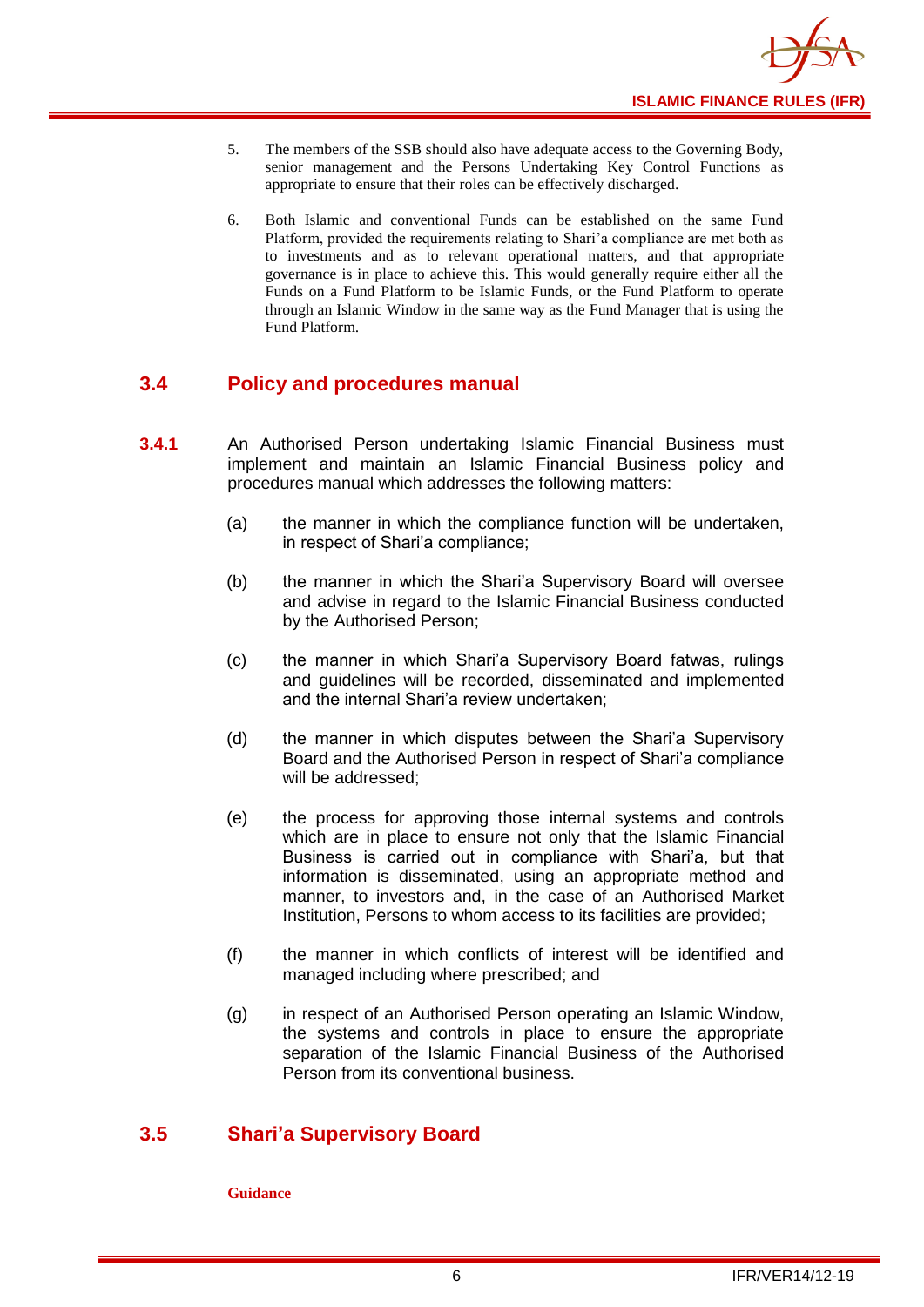

Article 13 of the Law Regulating Islamic Financial Business 2004 requires an Authorised Person undertaking Islamic Financial Business to appoint a Shari'a Supervisory Board.

- **3.5.1** When an Authorised Person appoints a Shari'a Supervisory Board, it must ensure that:
	- (a) the Shari'a Supervisory Board has at least three members;
	- (b) the members appointed to the Shari'a Supervisory Board are competent to perform their functions as Shari'a Supervisory Board members;
	- (c) any appointments, dismissals or changes in respect of members of the Shari'a Supervisory Board are approved by the Governing Body of the Authorised Person; and
	- (d) no member of the Shari'a Supervisory Board is a director or Controller of the Authorised Person.

#### **Guidance**

For the purposes of Rule 3.5.1, an Authorised Person should consider the previous experience and qualifications of the proposed Shari'a Supervisory Board members to assess whether the proposed Shari'a Supervisory Board member is competent to advise on the Islamic Financial Business to be undertaken by the Authorised Person.

- **3.5.2** An Authorised Person must document its policy in relation to:
	- (a) how appointments, dismissals or changes will be made to the Shari'a Supervisory Board;
	- (b) the process through which the suitability of Shari'a Supervisory Board members will be considered; and
	- (c) the remuneration of the members of the Shari'a Supervisory Board.
- **3.5.3** An Authorised Person must establish and maintain, for six years, records of:
	- (a) its assessment of the competency of the Shari'a Supervisory Board members;
	- (b) the agreed terms of engagement of each member of the Shari'a Supervisory Board; and
	- (c) the matters in Rules 3.5.1(c) and 3.5.2.

#### **Guidance**

The records of the assessment of competency of Shari'a Supervisory Board members should clearly indicate; at least:

- a. the factors that have been taken into account when making the assessment of competency;
- b. the qualifications and experience of the Shari'a Supervisory Board members;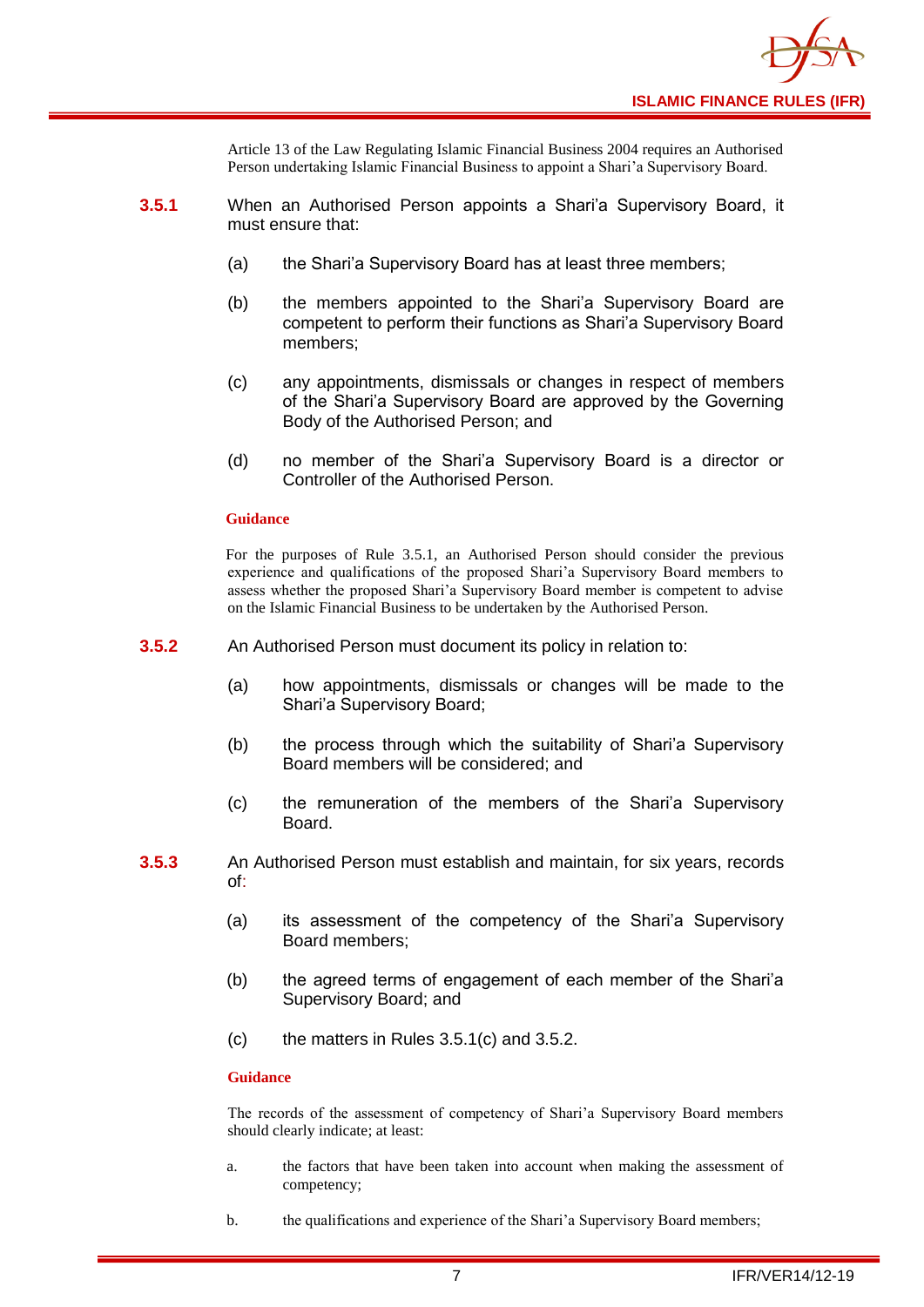- c. the basis upon which the Authorised Person has deemed that the proposed Shari'a Supervisory Board member is suitable; and
- d. details of any other Shari'a Supervisory Boards of which the proposed Shari'a Supervisory Board member is, or has been, a member.
- **3.5.4** (1) The Authorised Person must ensure that the Islamic Financial Business policy and procedures manual it is required to maintain under Rule 3.4.1 provides that:
	- (a) a member of the Shari'a Supervisory Board is obliged to notify the Authorised Person of any conflict of interest that such member may have with respect to the Authorised Person or, in the case of an Investment Trust, the Trustee; and
	- (b) the Authorised Person will take appropriate steps to manage any such conflict of interest so that the Islamic Financial Business is carried out appropriately and in compliance with Shari'a, the interest of a Client is not adversely affected and all Clients are fairly treated and not prejudiced by any such interests.
	- (2) If an Authorised Person is unable to manage a conflict of interest as provided above, it must dismiss or replace the member as appropriate.
- **3.5.5** If requested by the DFSA, an Authorised Person must provide the DFSA with information on its appointed or proposed Shari'a Supervisory Board members with regard to the qualifications, skills, experience and independence of the Shari'a Supervisory Board members.
- **3.5.6** An Authorised Person must take reasonable steps to ensure that it and its Employees:
	- (a) provide such assistance as the Shari'a Supervisory Board reasonably requires to discharge its duties;
	- (b) give the Shari'a Supervisory Board right of access at all reasonable times to relevant records and information;
	- (c) do not interfere with the Shari'a Supervisory Board's ability to discharge its duties; and
	- (d) do not provide false or misleading information to the Shari'a Supervisory Board.

## <span id="page-10-0"></span>**3.6 Shari'a reviews**

**3.6.1** An Authorised Person must ensure that all Shari'a reviews are undertaken by the Shari'a Supervisory Board in accordance with AAOIFI GSIFI No 2.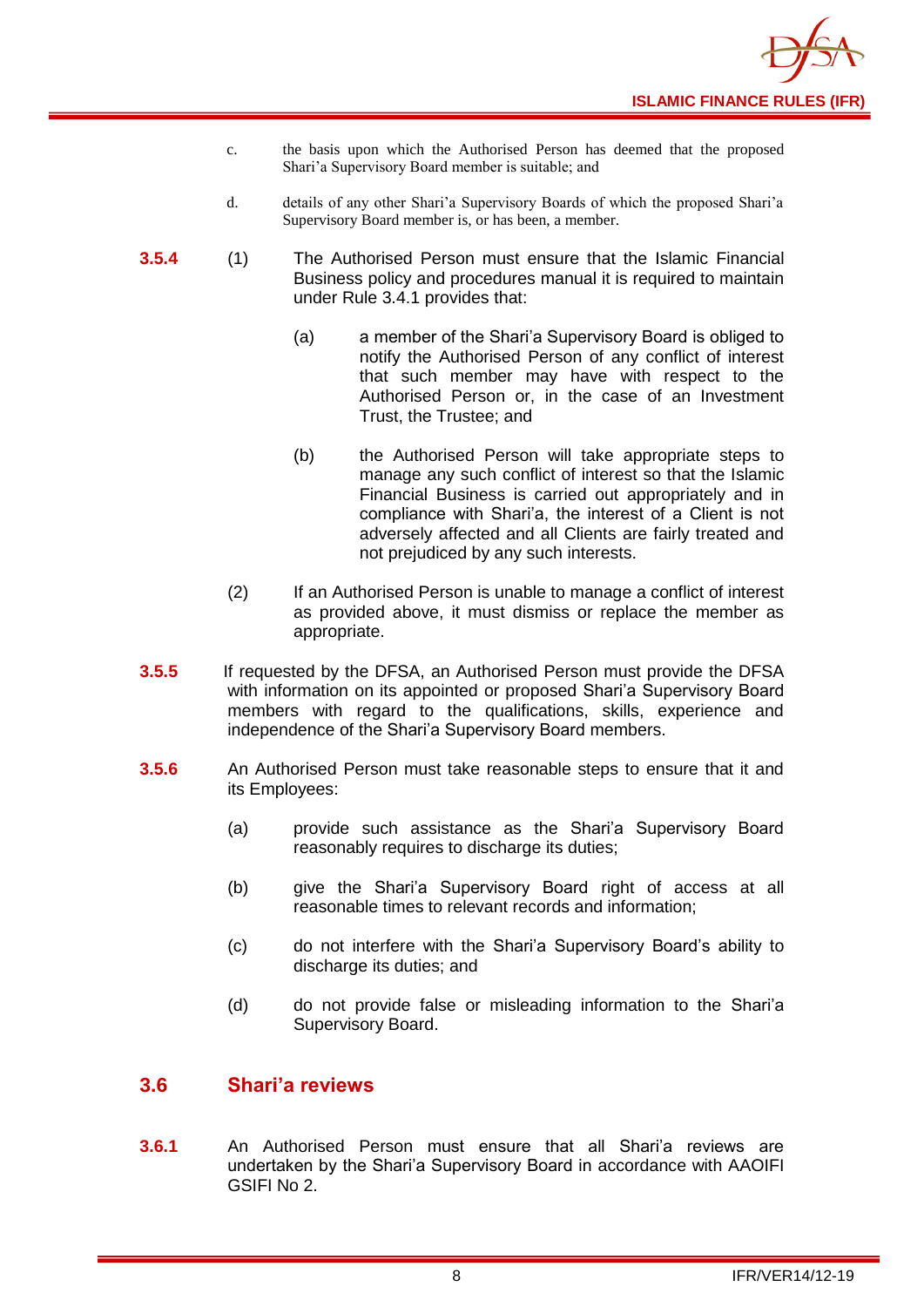

- **3.6.2** (1) An Authorised Person must commission an annual report from the Shari'a Supervisory Board which complies with AAOIFI GSIFI No 1.
	- (2) An Authorised Person must deliver a copy of the annual report of the Shari'a Supervisory Board to the DFSA within 14 days of having received it.

## <span id="page-11-0"></span>**3.7 Internal Shari'a review**

- **3.7.1** An Authorised Person must perform an internal Shari'a review to assess the extent to which the Authorised Person complies with fatwas, rulings and guidelines issued by its Shari'a Supervisory Board.
- **3.7.2** An Islamic Financial Institution must perform the internal Shari'a review in accordance with AAOIFI GSIFI No. 3.
- **3.7.3** An Authorised Person which operates an Islamic Window must, to the extent possible, perform the internal Shari'a review in accordance with AAOIFI GSIFI No. 3 and must document the manner in which it will conduct that part of the internal Shari'a review that is not conducted in accordance with AAOIFI GSIFI No. 3. **Guidance**

GSIFI No. (3) (Internal Shari'a Review) establishes standards and provides guidance on the internal Shari'a review in institutions that conduct business in accordance with Shari'a. The standard covers the following:

- a. objectives;
- b. internal Shari'a Review;
- c. independence and objectivity;
- d. professional proficiency;
- e. scope of work;
- f. performance of the internal Shari'a Review work;
- g. management of the internal Shari'a Review;
- h. quality assurance; and
- i. elements of an effective internal Shari'a Review control system.
- **3.7.4** An Authorised Person must ensure that the internal Shari'a review is performed by the internal audit function or the compliance function of the Authorised Person and that the individuals or departments involved in performing the review are competent and sufficiently independent to assess compliance with Shari'a.

#### **Guidance**

For the purposes of assessing competency of personnel or departments which perform the internal Shari'a review, an Authorised Person should consult AAOIFI GSIFI No. 3 paragraphs 9 to 16 inclusive.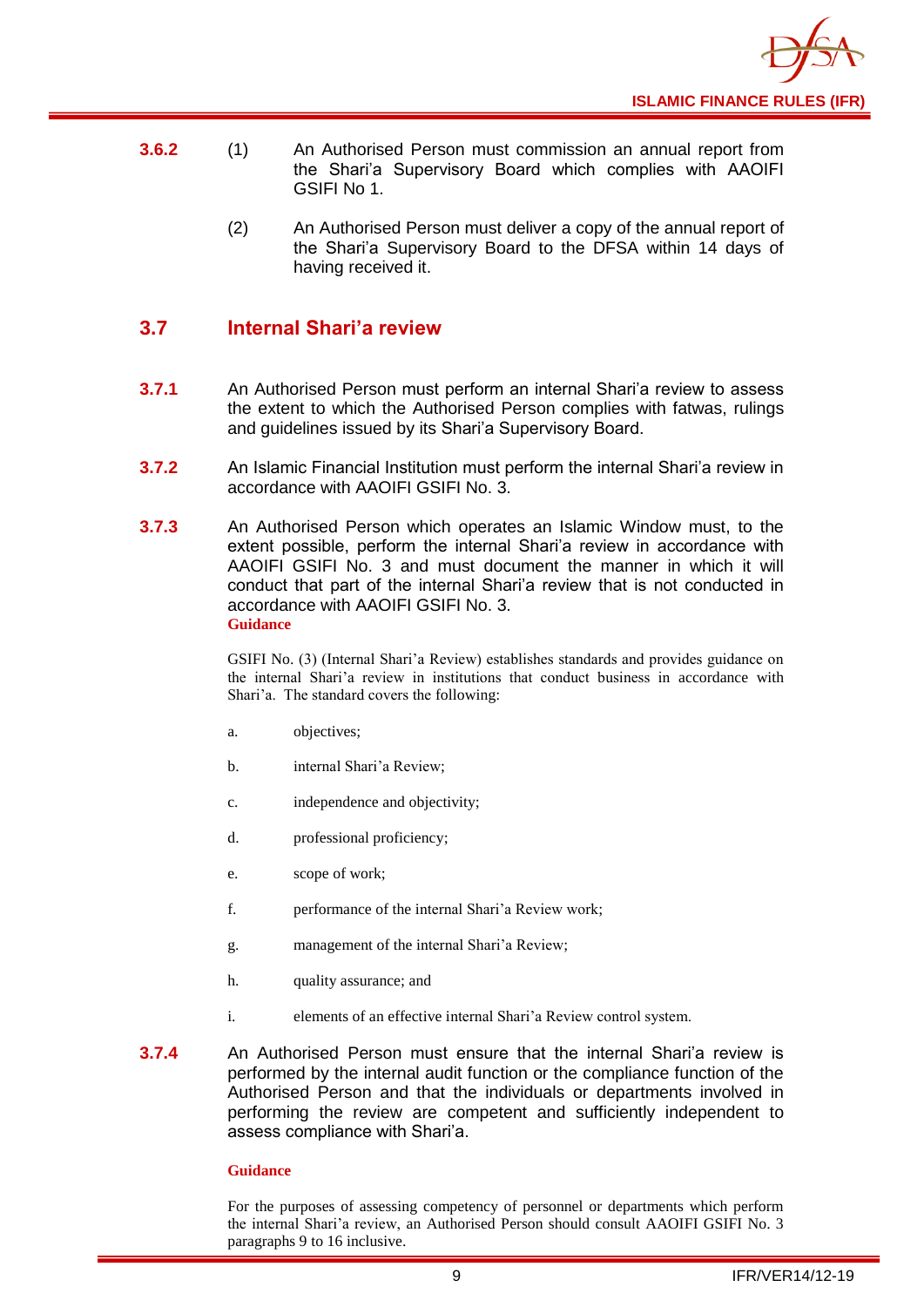

## <span id="page-12-0"></span>**3.8 Additional conduct requirements**

#### **Guidance**

The COB module contains conduct of business requirements that apply to Authorised Firms conducting Financial Services. The AMI module contains additional conduct standards that apply to Authorised Market Institutions. Set out below are additional conduct requirements that apply to an Authorised Person carrying out any Financial Service in accordance with Shari'a.

#### **Disclosure relating to Shari'a Supervisory Board**

- **3.8.1** (1) An Authorised Firm, subject to (2), must disclose to each Client:
	- (a) at the outset of the relationship and thereafter at any time on request, details of the members of the Authorised Firm's Shari'a Supervisory Board; and
	- (b) at any time on request, details of the manner and frequency of Shari'a reviews.
	- (2) An Authorised Firm does not have to make the disclosure required under (1) if it is a Fund Manager of a Fund and is making an Offer of Units of that Fund in accordance with the disclosure requirements in the Collective Investment Law 2010, the CIR module and this module.
	- (3) An Authorised Market Institution must disclose the following information to each Person granted access to its facilities at the outset of the relationship, and thereafter whenever the information changes:
		- (a) the members of the Authorised Market Institution's Shari'a Supervisory Board; and
		- (b) if the Person granted access to its facilities requests, the manner and frequency of Shari'a reviews.

- 1. An Authorised Firm may make the initial disclosures required under Rule 3.8.1(a) by including such information in the Client Agreement provided under COB chapter 3.
- 2. An Authorised Firm Managing a PSIA may make additional disclosure required to be made relating to PSIA by including such information in the Client Agreement. See chapter 5 for additional disclosure for PSIAs.
- 3. A Fund Manager making an Offer of a Unit of a Fund it manages is required under CIR Rules 14.3.1(b) and 14.3.2(b) to include information specified in Rule 3.8.1(1) in the Prospectus which it must prepare and make available to Clients, hence the exemption in Rule 3.8.1(2). A similar exemption is available to Fund Managers with regard to key information that must be provided to a Client under COB Rule 3.3.1(e).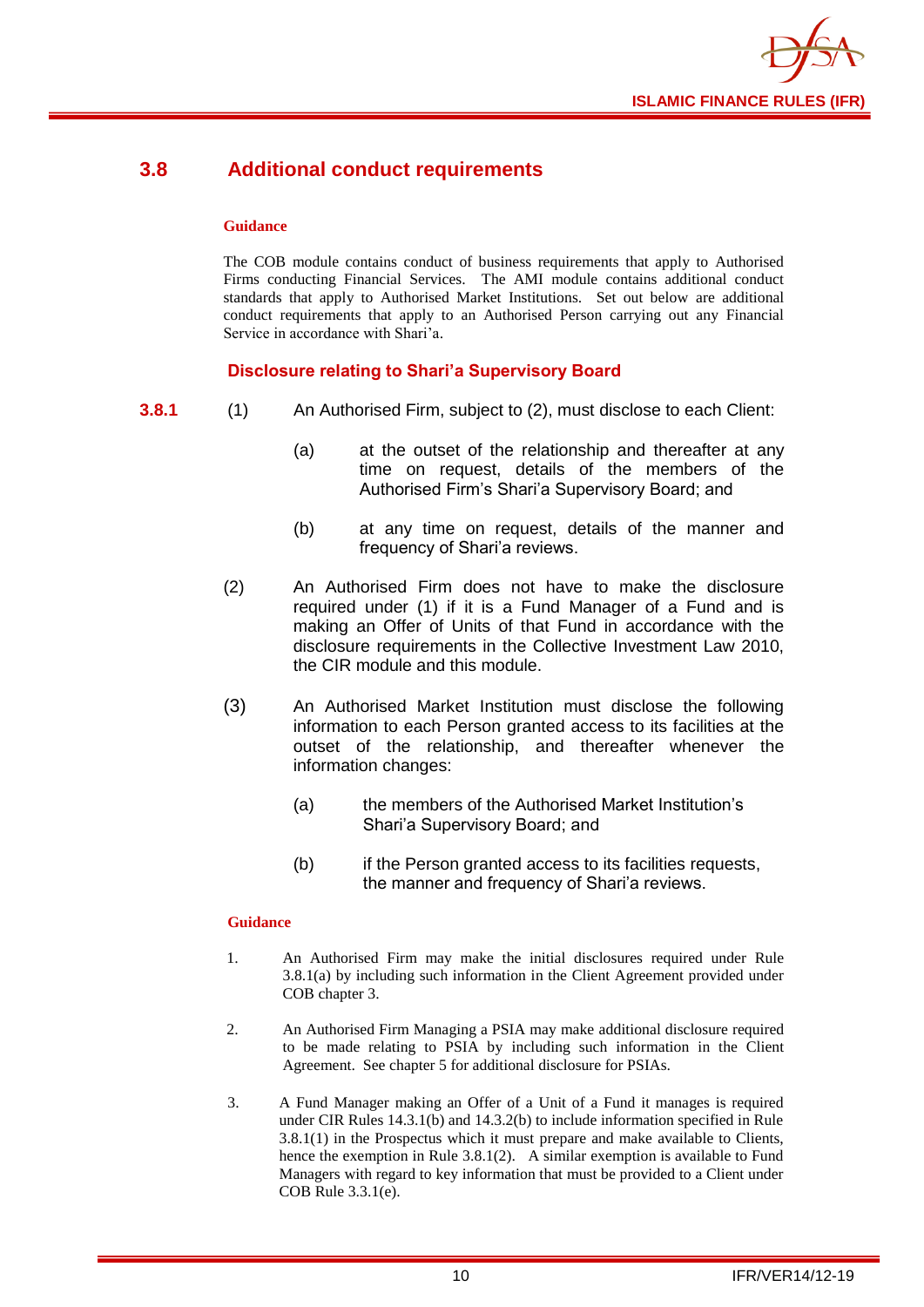

#### **Marketing material**

**3.8.2** In addition to information required by COB 3.2, any marketing material communicated by an Authorised Firm to a Person must state which Shari'a Supervisory Board has reviewed the products or services to which the material relates.

#### **Guidance**

- 1. COB section 3.2.4 sets out the meaning of "marketing material".
- 2. An Authorised Firm may be able to rely on the Transitional Rules in chapter 10 of GEN for the purposes of complying with some of the provisions in this module. See for example GEN Rule 10.5.1 which provides transitional relief for marketing material.

#### **Islamic window**

- **3.8.3** (1) An Authorised Firm which operates an Islamic Window must, subject to (3), disclose to its Clients whether or not it commingles funds attributable to its Islamic Financial Business with funds attributable to conventional financial business.
	- (2) An Authorised Market Institution which operates an Islamic Window must disclose to any Person granted access to its facilities whether or not it commingles funds attributable to its Islamic Financial Business with funds attributable to conventional financial business.
	- (3) An Authorised Firm does not have to make the disclosure required under (1) if it is a Fund Manager of an Islamic Fund and is making an Offer of Units of that Fund in accordance with the disclosure requirements in the Collective Investment Law 2010, the CIR module and this module.

#### **Guidance**

- 1. See Guidance 3 for the type of information required to be included in a Prospectus. The disclosures required under Rule 3.8.3(1) and (2) should initially be made in writing at the beginning of the relationship with a Client or with a person granted access to an Authorised Market Institution's facilities. Additional disclosure should also be made if the Authorised Firm changes its policy relating to commingling of funds attributable to its Islamic Financial Business with funds attributable to conventional financial business.
- 2. The requirements in Rule 3.8.3 will also apply to an Authorised Firm that uses a Fund Platform and has both Islamic and conventional Funds on the Fund Platform.

#### **Disclosure relating to Client Money provisions**

**3.8.4** An Authorised Firm must disclose to its Clients details about how any Client Money arising out of Islamic Financial Business is or will be held.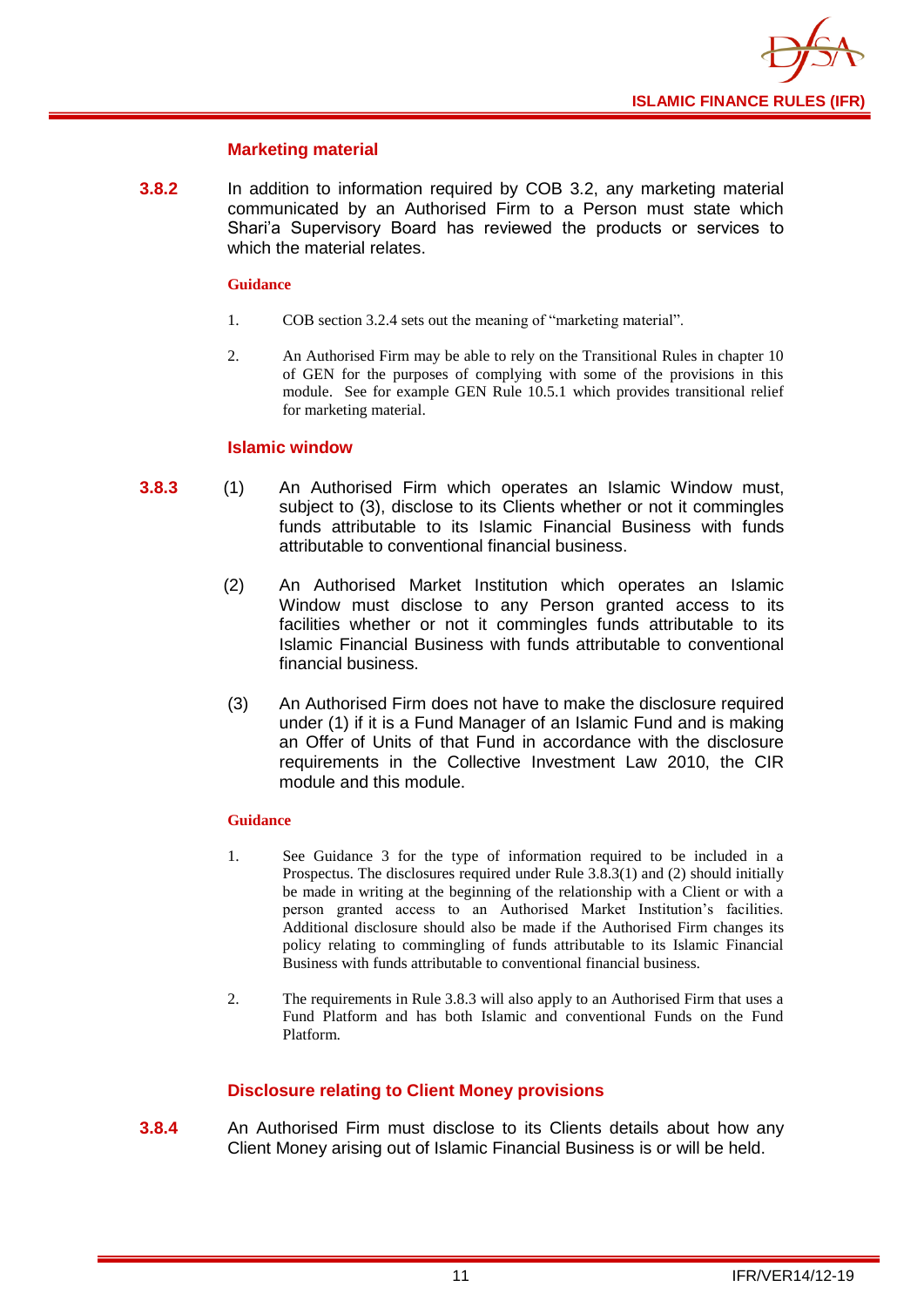

## <span id="page-14-0"></span>**3.9 Prudential requirements**

**3.9.1** An Authorised Firm in Prudential Category 1, 2, 3 or 5 which invests in or holds Islamic Contracts for purposes other than managing PSIAs must calculate its Credit Risk or Market Risk in respect of those contracts in the same way as a firm holding or investing in Islamic Contracts for the purposes of managing PSIAs as set out in section 4.4.

#### **Guidance**

Substantive prudential requirements in PIB which apply to conduct of Investment Business continue to apply in the same way to firms conducting Islamic Financial Business, except to the extent added to or otherwise provided in this module.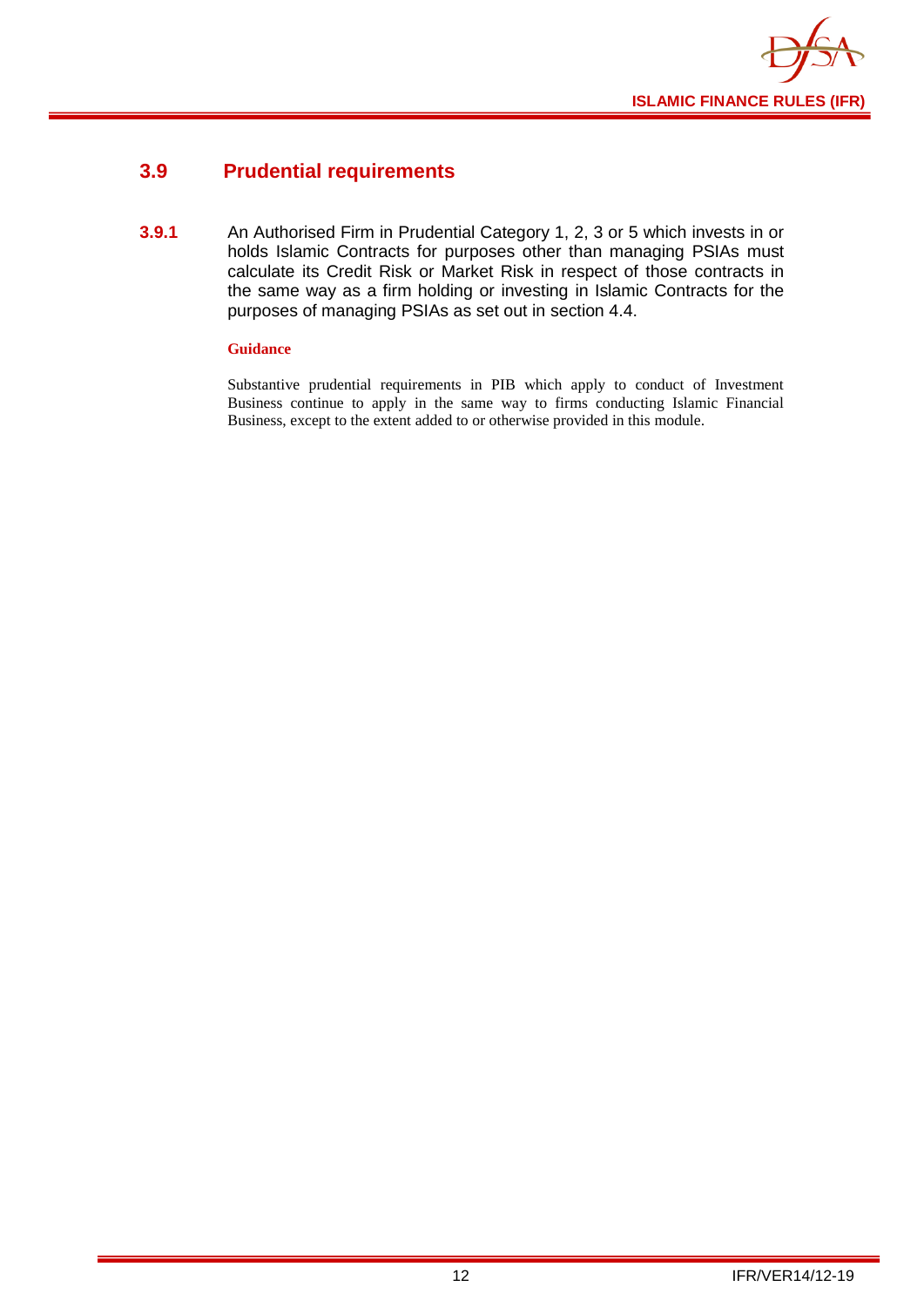

## <span id="page-15-0"></span>**4 ACCOUNTING AND AUDITING**

## <span id="page-15-1"></span>**4.1 Application**

**4.1.1** This chapter applies to every Authorised Person carrying on Islamic Financial Business.

#### **Guidance**

GEN chapter 8 contains the general accounting and audit requirements applying to Authorised Persons.

## <span id="page-15-2"></span>**4.2 Financial statements – specific disclosures**

- **4.2.1** An Authorised Person carrying on Islamic Financial Business must ensure that its financial statements required under GEN chapter 8 contain the following disclosures:
	- (a) the role and authority of the Shari'a Supervisory Board in overseeing the Authorised Person's Islamic Financial Business;

(b) the method used in the calculation of the Zakah base;

(c) whether Zakah has been paid by the Authorised Person;

- (d) where Zakah has been paid by the Authorised Person, the amount which has been paid; and
- (e) where Zakah has not been paid by the Authorised Person, sufficient information to allow a shareholder or other investor to compute the amount of his own liability to Zakah.
- **4.2.2** An Authorised Person who operates an Islamic Window must ensure that its financial statements required under GEN chapter 8 contain the following disclosures:
	- (a) a detailed statement of the funds mobilised according to Shari'a rules and principles and the assets financed by those funds;
	- (b) a detailed statement of the income and expenditure attributable to its Islamic Financial Business; and
	- (c) whether funds attributable to Islamic Financial Business are commingled with funds attributable to conventional financial services.
- **4.2.3** An Authorised Firm which is a Takaful Insurer must ensure that the financial statements required under GEN chapter 8 for each Insurance Fund contain the following disclosures:
	- (a) income from contributions to the Insurance Fund;
	- (b) revenues and gains from the Insurance Fund's investments;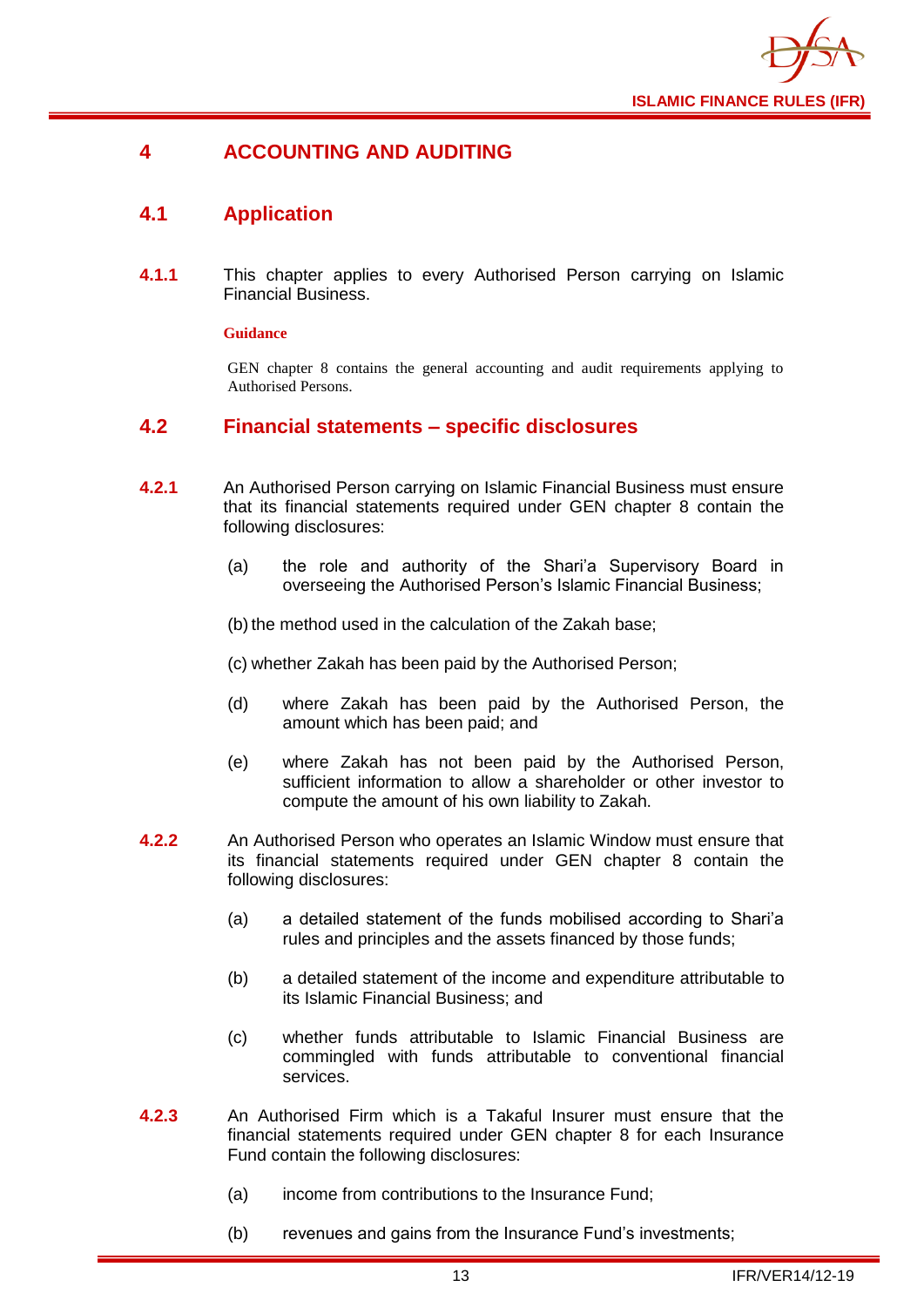

- (c) amounts paid to the Takaful operator;
- (d) amounts paid for reinsurance cover, net of any commissions;
- (e) amounts paid to Takaful contributors as a distribution of surplus;
- (f) amount of any loan received from, or repaid to the Takaful operator;
- (g) changes in the actuarial reserves of the Insurance Fund; and
- (h) the position of the Insurance Fund at the end of the period, including actuarial reserves, policyholders' surplus and any loans outstanding.
- **4.2.4** An Authorised Firm which Manages a Profit Sharing Investment Account ("PSIA") must ensure that its financial statements required under GEN chapter 8 contain the following disclosures:
	- (a) an analysis of income according to types of investments and their financing by customers;
	- (b) the basis for the allocation of profits between owners' equity and PSIA holders;
	- (c) the equity of PSIA holders at the end of the reporting period;
	- (d) the bases used to determine any Profit Equalisation Reserve or Investment Risk Reserve;
	- (e) the changes which have occurred in such reserves during the reporting period;
	- (f) any deductions made by the Authorised Firm from its share of income, and any expenses borne by the Authorised Firm on behalf of PSIA holders, as a contribution to increase the income of PSIA holders, if such contribution was material; and
	- (g) the identity of any person to whom any remaining balances of any Profit Equalisation Reserve or Investment Risk Reserve is attributable in the event of liquidation.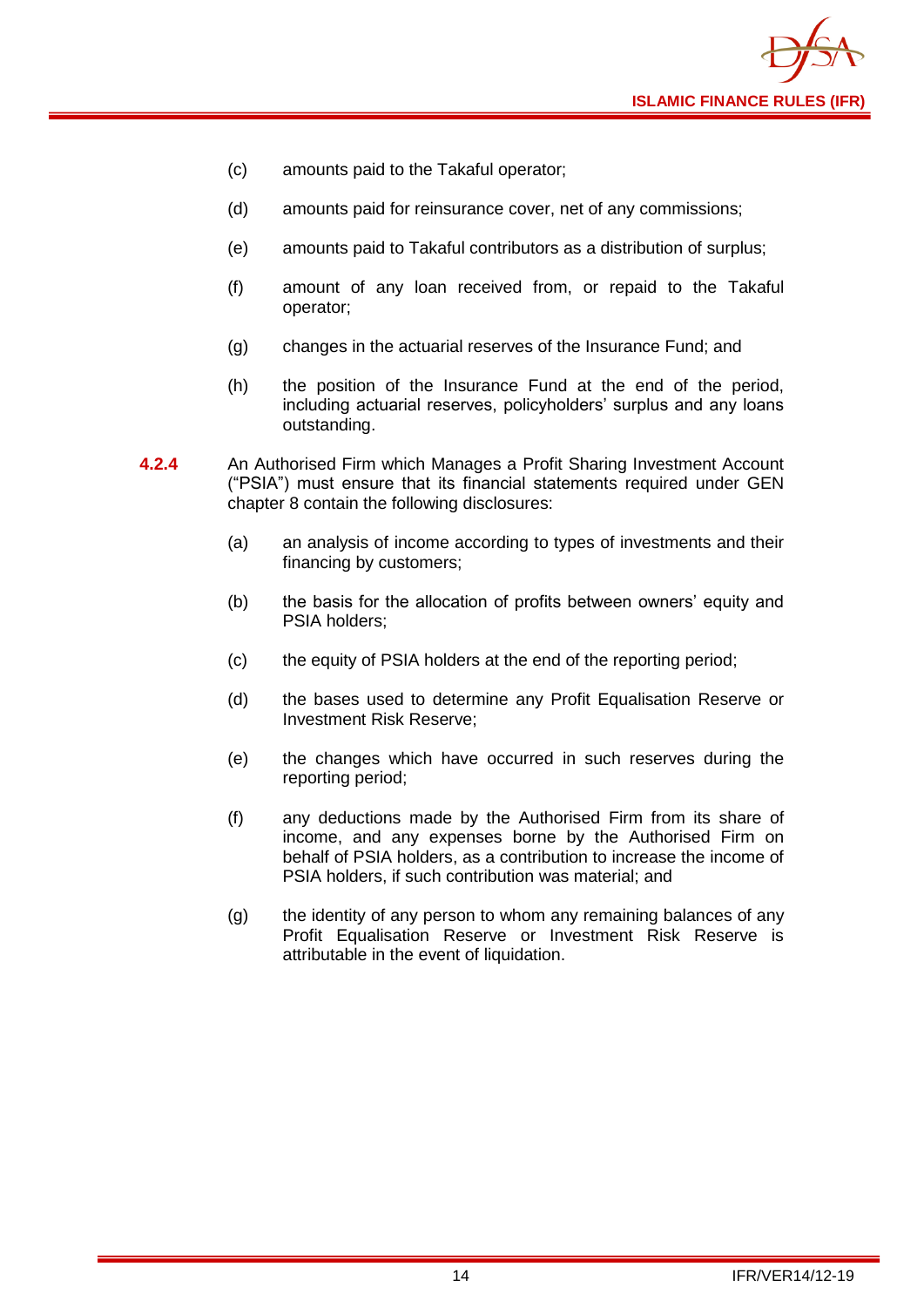

## <span id="page-17-0"></span>**5 MANAGING PROFIT SHARING INVESTMENT ACCOUNTS**

## <span id="page-17-1"></span>**5.1 Application**

**5.1.1** This chapter applies to an Authorised Firm which conducts the Financial Service of Managing Profit Sharing Investment Accounts (PSIAs).

#### **Guidance**

- 1. A PSIA does not constitute a Deposit, because a PSIA is managed in relation to property of any kind, and the risk of loss of capital, to the extent of the Client's contribution, remains with the Client. Accordingly, an Authorised Firm should take great care to ensure that a PSIA is not represented as a Deposit, either directly or indirectly. The DFSA may conclude that the Authorised Firm is Accepting a Deposit instead of Managing a PSIA in certain circumstances, for example, where the Authorised Firm attaches to the investment account characteristics or facilities that are generally regarded to be those of a Deposit or current account such as providing:
	- a. an explicit or implicit guarantee to the Client against the risk of loss of capital; or
	- b. a cheque book, an ATM card or a debit card.
- 2. The prudential Category for Islamic Financial Institutions and other Authorised Firms Managing PSIAs is determined in accordance with the Rules in PIB. Prudential Category 5 firms are Islamic Financial Institutions whose entire business is conducted according to Shari'a and are authorised to manage Profit Sharing Investment Accounts. An Authorised Firm which manages PSIAs, whether as an Islamic Financial Institution or through an Islamic Window, must also comply with the requirements in PIB in relation to specific prudential requirements relating to Trading Book and Non-Trading Book activities, including Credit Risk, Market Risk, Liquidity Risk and Group Risk.

## <span id="page-17-2"></span>**5.2 Additional disclosure requirements for PSIAs**

**5.2.1** An Authorised Firm must, prior to Managing a PSIA, provide written notice to the Client that the Client alone will bear any losses arising from the PSIA, which are limited to the amount of his contribution, unless there is negligence, misconduct or breach of contract on the part of the Authorised Firm.

#### **Client Agreement**

- **5.2.2** In addition to matters referred to in COB section 3.3, an Authorised Firm must ensure that the following information is included in the Client Agreement relating to a PSIA:
	- (a) how and by whom the funds of the Client will be managed and invested including details of its policy on diversification of the portfolio;
	- (b) the basis for the allocation of profit between the Authorised Firm and the Client;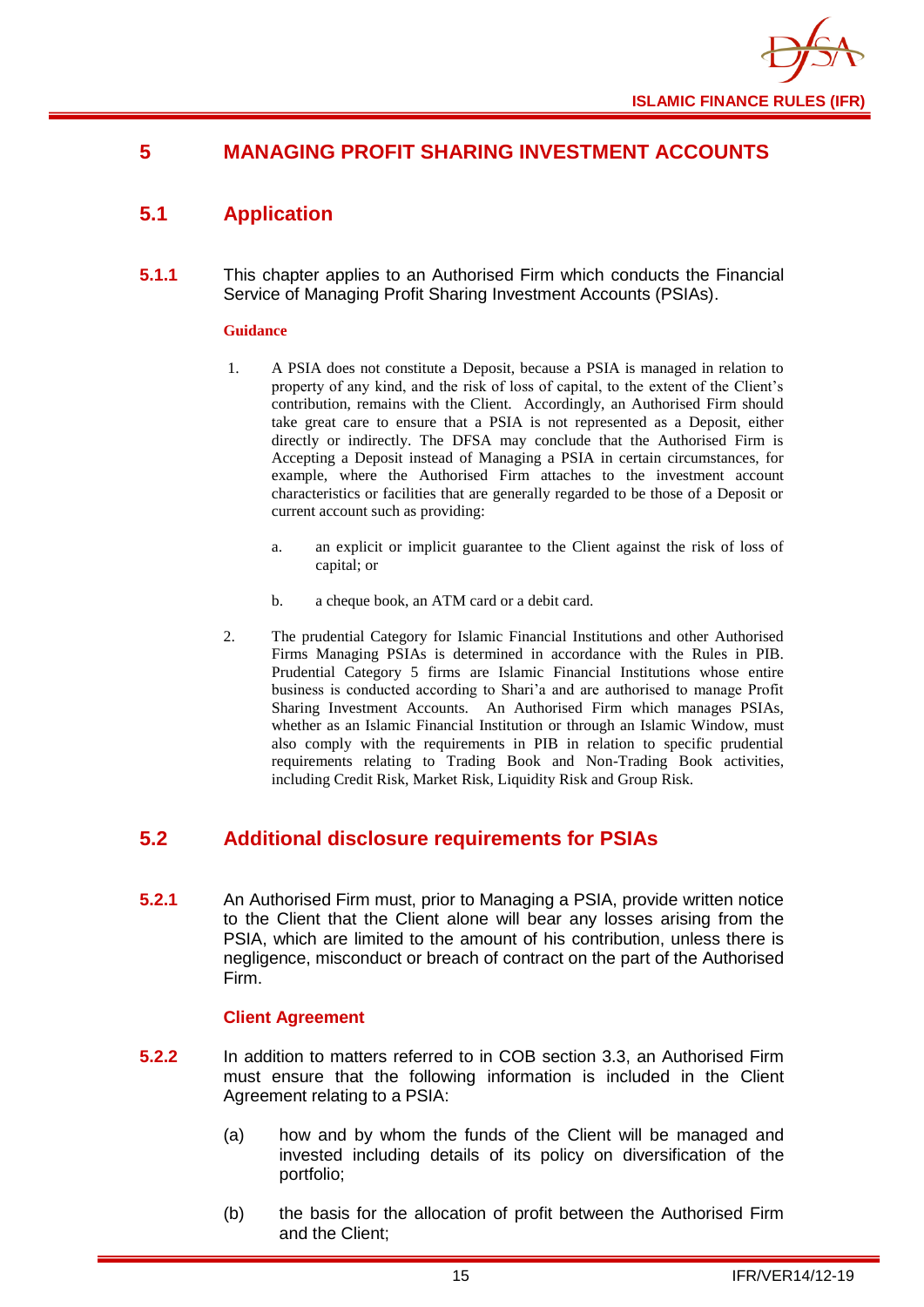

- (c) confirmation of the Client's investment objectives including details of any restrictions requested by the Client, as agreed between the Client and the Authorised Firm;
- (d) a summary of the policies and procedures for valuation of assets or portfolio;
- (e) a summary of policies and procedures for the transfer of funds to and from the Profit Equalisation Reserve or Investment Risk Reserve accounts, if applicable;
- (f) particulars of the management of the PSIA and of any third party to whom the Authorised Firm has or will delegate or outsource the management of the PSIA, including:
	- (i) the name of the third party;
	- (ii) the regulatory status of the third party; and
	- (iii) details of the arrangement.
- (g) details of early withdrawal , redemption or other exit arrangement and any costs to a Client as a result thereof;
- (h) details of segregation of the funds of the Client from the funds of the Authorised Firm and from any claims by the creditors of the Authorised Firm;
- (i) details of whether funds from one PSIA will be commingled with the funds of another PSIA; and
- (j) details of any applicable charges and the basis upon which such charges will be calculated including, any deductions of fees that may be made by the Authorised Firm from the profits of the PSIA.

#### **Periodic Statements**

- **5.2.3** (1) COB section 6.10 applies to an Authorised Firm as if the Authorised Firm is an investment manager in respect of those Clients who are PSIA holders.
	- (2) In addition to the requirements of COB section 6.10, an Authorised Firm must ensure that a periodic statement provided to a Client contains the following information:
		- (a) details of the performance of the Client's investment;
		- (b) the allocation of profit between the Authorised Firm and the Client; and (c) where applicable, details of changes to the investment strategies that may affect the Client's account or portfolio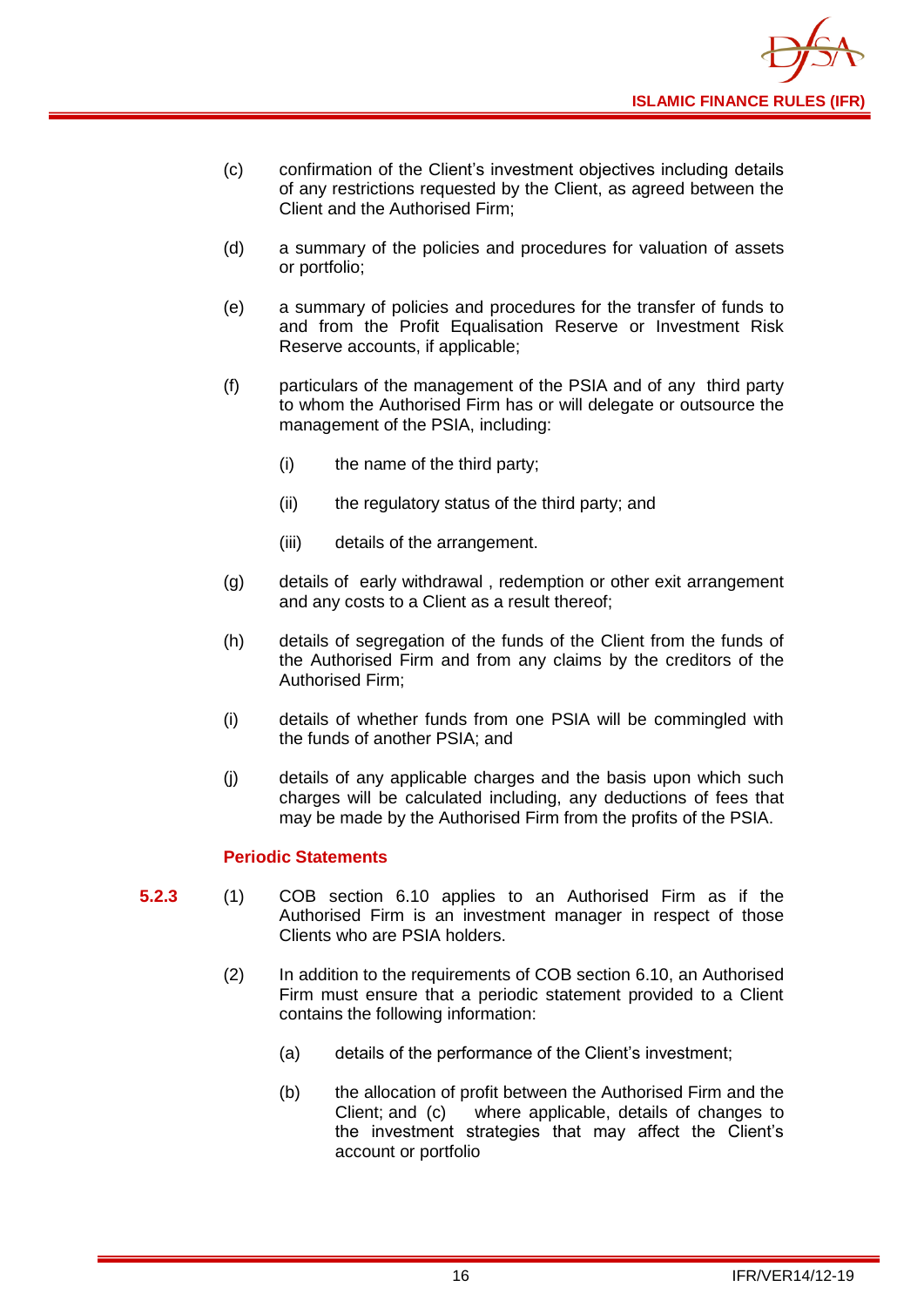

**Additional matters to be included in the policy and procedures manual** 

- **5.2.4** Where an Authorised Firm Manages a PSIA, its Islamic Financial Business policy and procedures manual must address the following additional matters:
	- (a) the basis upon which a PSIA will be deemed restricted or unrestricted;
	- (b) the basis for allocation of profit or loss to the PSIA;
	- (c) the basis for allocation of expenses to the PSIA;
	- (d) the manner in which an Authorised Firm's own funds, funds of restricted PSIAs and funds from unrestricted PSIAs are to be controlled;
	- (e) the manner in which the funds of each type of investment account holder will be managed;
	- (f) the manner in which it will determine priority for investment of own funds and those of holders of unrestricted PSIAs:
	- (g) how provisions and reserves against equity and assets are to be applied; and
	- (h) the manner in which losses incurred as a result of the misconduct or negligence for which the Authorised Firm is responsible will be dealt with.

#### **Guidance**

For the purposes of Rule 5.2.4, the policy and procedures manual should include procedures to ensure that the Authorised Firm manages the accounts of Profit Sharing Investment Account holders in accordance with their instructions.

## <span id="page-19-0"></span>**5.3 Funds of PSIA holders**

**5.3.1** Unless clearly expressed in the contract between an Authorised Firm and a PSIA holder, the Authorised Firm may not use funds provided by a PSIA holder to fund its own corporate activities.

## <span id="page-19-1"></span>**5.4 Prudential requirements**

#### **Application and Interpretation**

**5.4.1** (1) This section applies when calculating Credit Risk or Market Risk in respect of Islamic Contracts invested in or held by an Authorised Firm Managing a PSIA, which is an Unrestricted PSIA.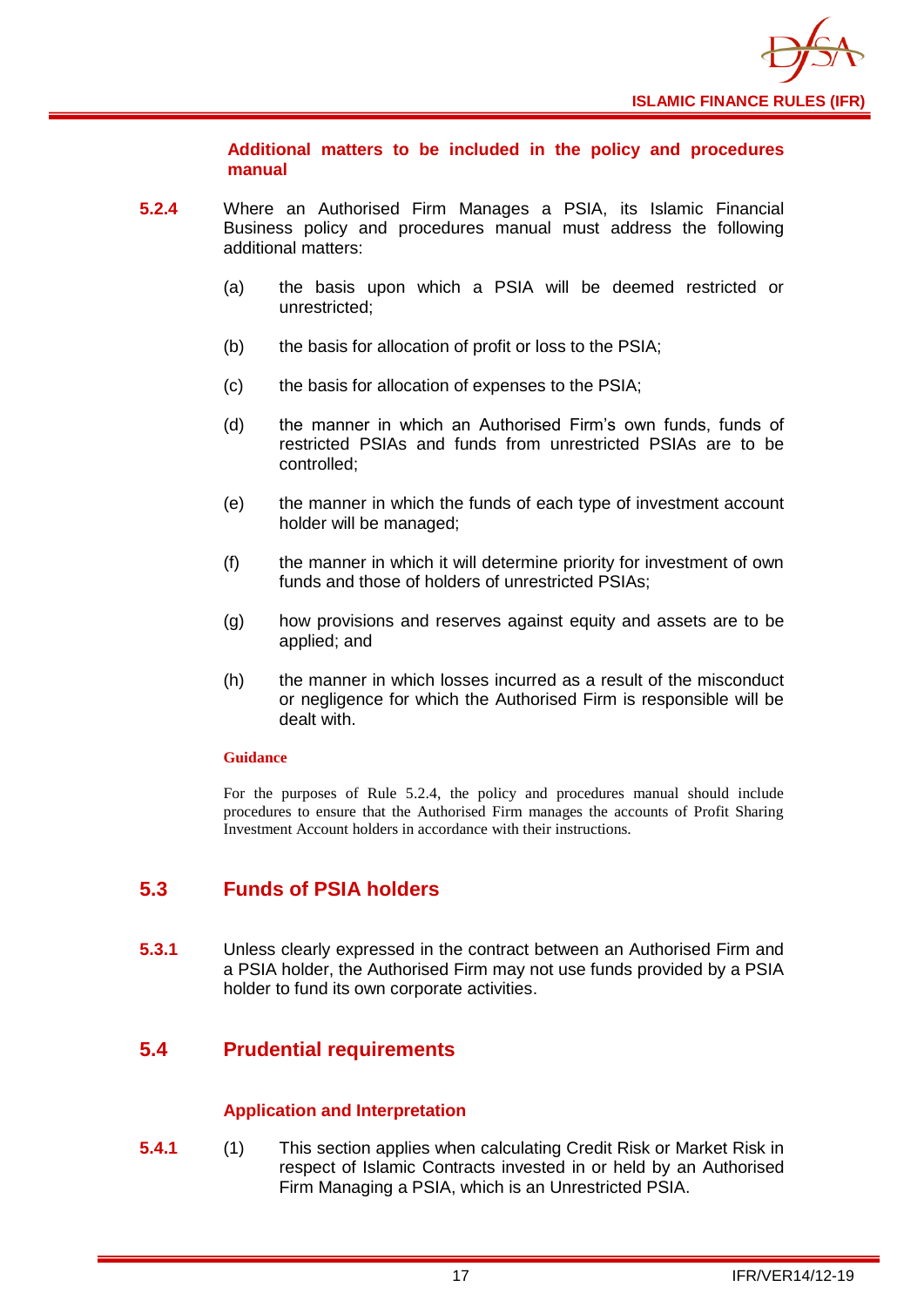- (2) In (1), the Islamic Contracts referred to are contracts which are funded by the PSIA.
- (3) In this section, the term "investing in or holding Islamic Contracts" means investing in or holding as a principal.

#### **Initial and ongoing capital requirements**

#### **Guidance**

- 1. An Authorised Firm undertaking Islamic Financial Business is required to maintain initial and ongoing Capital Requirements in accordance with Rules in part 2 of Chapter 3 of PIB.
- 2. In accordance with Rules in part 3 of chapter 3 of PIB, an Authorised Firm undertaking Islamic Financial Business is required to ensure that only the eligible components of capital are included in the calculation of capital.
- 3. In accordance with PIB Rule 3.15.9, an Authorised Firm undertaking Islamic Financial Business is required to exclude from T2 Capital any amount by which the total of the Profit Equalisation Reserve and the Investment Risk Reserve exceeds the Displaced Commercial Risk Capital Requirement.
- 4. For the purpose of calculating Capital Requirements, an Authorised Firm undertaking Islamic Financial Business or otherwise investing in or holding Islamic Contracts should give due importance to the economic substance of the transaction, in addition to the legal form of the Islamic Contracts.

#### **Systems and controls in relation to PSIAs**

#### **Guidance**

The requirements in Rules 5.4.2 and 5.4.3 amplify the requirements in GEN Chapter 5.

- **5.4.2** In addition to PIB Rule 3.2.4, 3.2.5, GEN Rule 5.3.1 and this module, an Authorised Firm Managing a PSIA must ensure that its senior management establishes and maintains systems and controls that ensure that the Authorised Firm is financially sound and able at all times to satisfy the specific prudential requirements arising out of such business.
- **5.4.3** (1) In addition to Rules in 5.2.4, an Authorised Firm Managing a PSIA must set out in a written policy how it proposes to organise and control the activities that arise from such business and ensure that its activities are conducted in accordance with Shari'a.
	- (2) The policy must as a minimum address, where appropriate, the following matters:
		- (a) how the interests of shareholders and PSIA holders are safeguarded;
		- (b) how the Authorised Firm will limit exposures of PSIA holders to the Authorised Firm;
		- (c) a description of the controls to ensure that the funds of the PSIA are invested in accordance with the investment guidelines agreed in the investment contract;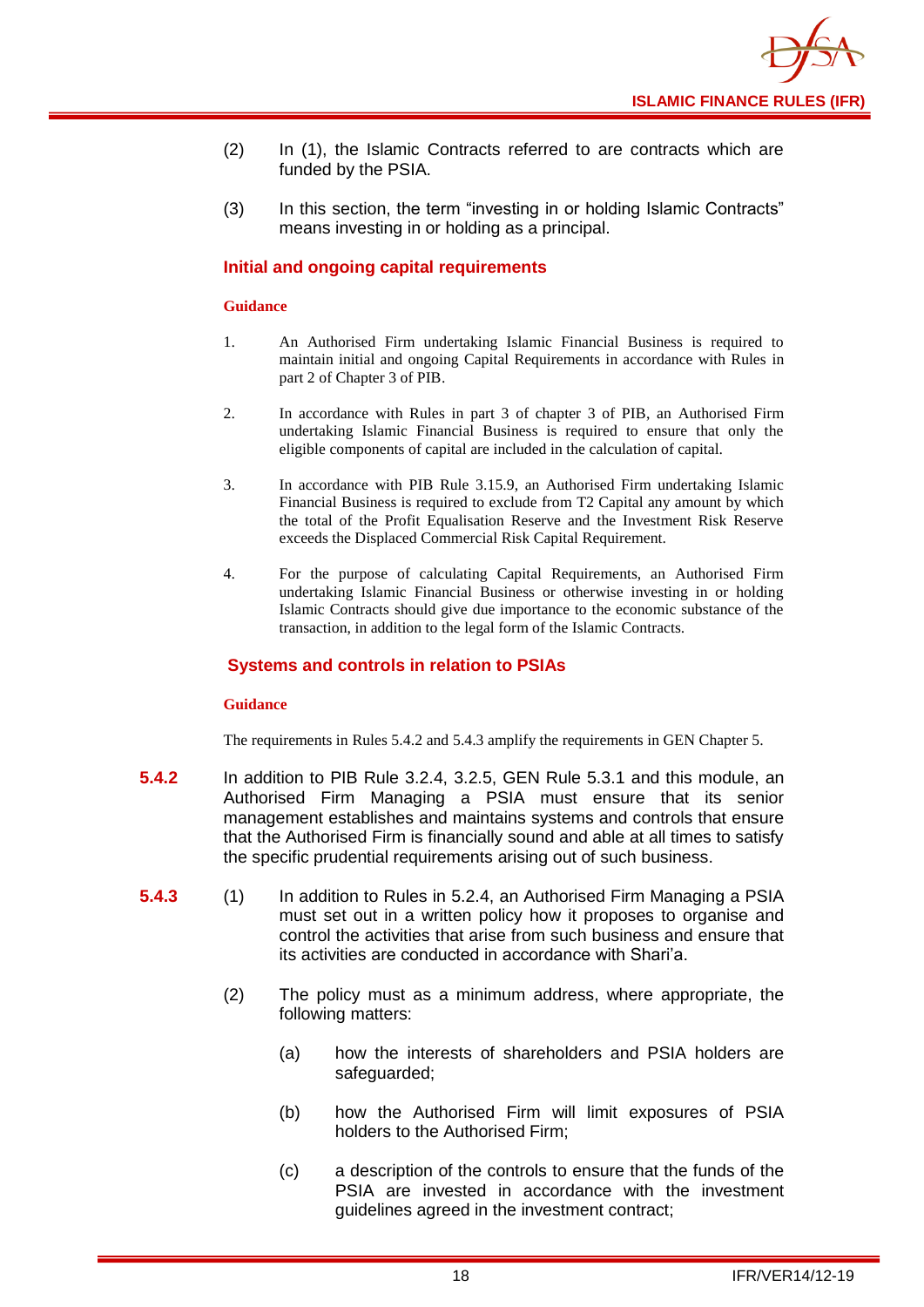

- (d) the basis for allocating profits and losses to the PSIA holders;
- (e) the policy for making provisions and reserves and, in respect of PSIAs, to whom these provisions and reserves revert in the event of a write-off or recovery;
- (f) the Authorised Firm's policy on the prioritisation of investment of own funds and those of Unrestricted PSIA holders;
- (g) how liquidity mismatch will be monitored;
- (h) the basis for allocating expenses to PSIA holders; and
- (i) how the Authorised Firm will monitor the value of its assets.

#### **Displaced commercial risk**

**5.4.4** An Authorised Firm Managing a PSIA, which is an Unrestricted PSIA, must calculate a Displaced Commercial Risk Capital Requirement in respect of its PSIA business.

- 1. An Authorised Firms Managing a PSIA, on an unrestricted basis is subject to a unique type of risk referred to as Displaced Commercial Risk. This risk reflects the fact that an Authorised Firm may be liable to find itself under commercial pressure to pay a rate of return to its PSIA holders which is sufficient to induce those investors to maintain their funds with the Authorised Firm, rather than withdrawing them and investing them elsewhere. If this " required" rate of return is higher than that which would be payable under the normal terms of the investment contract, the Authorised Firm may be under pressure to forgo some of the share of profit which would normally have been attributed to its shareholders (e.g., part of the Mudarib's share). Failure to do this might result in a volume of withdrawals of funds by investors large enough to jeopardise the Authorised Firm's commercial position (or, in an extreme case, its solvency). Thus, part of the commercial risk attaching to the returns attributable to the PSIA is, in effect, transferred to the shareholders' funds or the Authorised Firm's own capital. It also reflects situations whereby an investor may be permitted to exit from an asset pool at par while the fair value of such assets may be lower than their carrying amounts and where the Authorised Firm in certain circumstances may provide for the shortfalls.
- 2. In an Unrestricted PSIA, the account holder authorises the Authorised Firm to invest the account holder's funds in a manner which the Authorised Firm deems appropriate without specifying any restrictions as to where, how or for what purpose the funds should be invested, provided that they are Shari' a compliant. Under this arrangement, the Authorised Firm can commingle the investment account holder's funds with its own funds or with other funds which the Authorised Firm has the right to use. The investment account holders and the Authorised Firm generally participate in the returns on the invested funds.
- 3. In a Restricted PSIA, the account holder imposes certain restrictions as to where, how and for what purpose the funds are to be invested. Further, the Authorised Firm may be restricted from commingling its own funds with the restricted investment account funds for purposes of investment. In addition, there may be other restrictions that the investment account holders may impose. In other words, the funds provided by holders of Restricted PSIAs are managed by the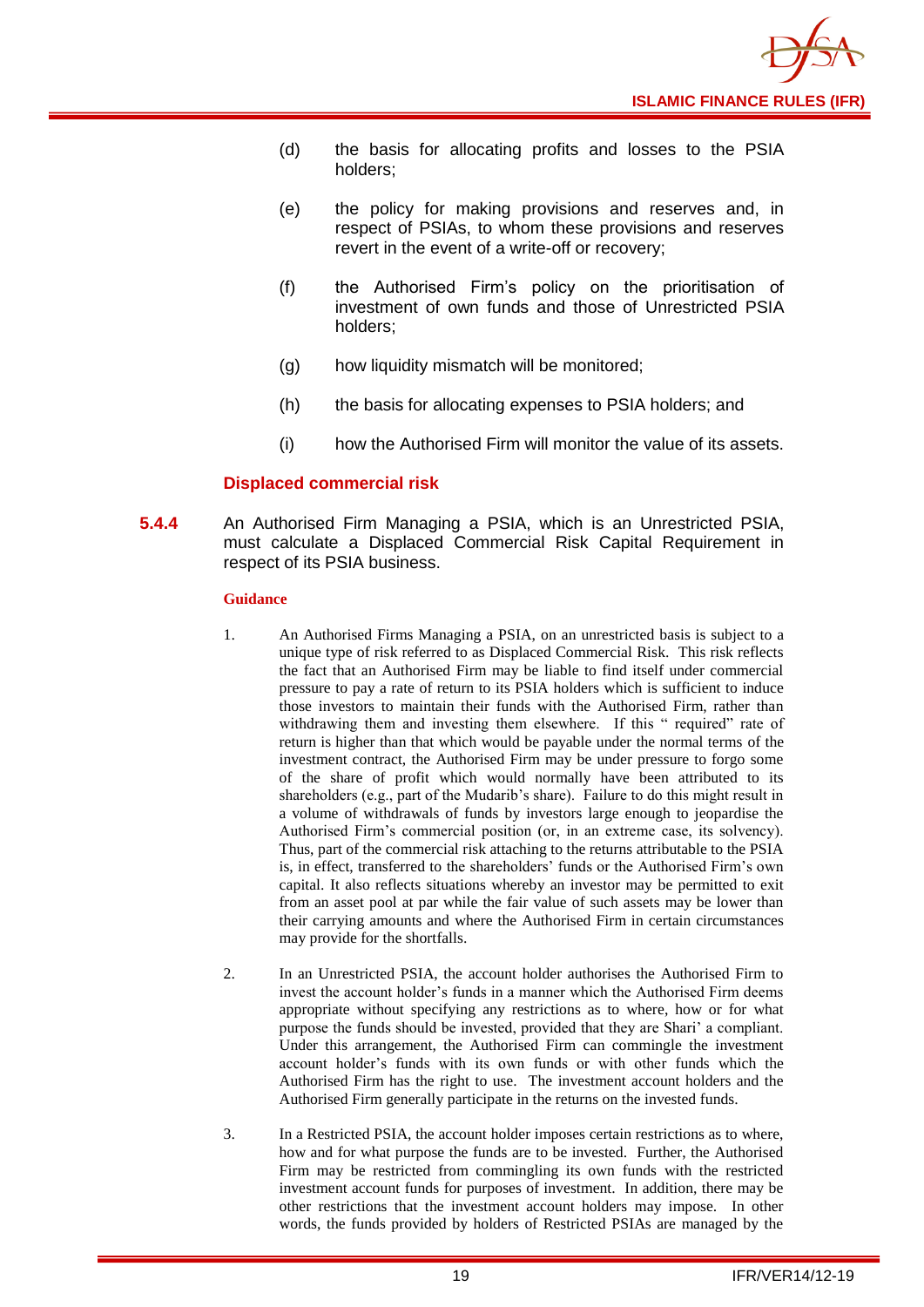Authorised Firm which does not have the right to use or dispose of the investments except within the conditions of the contract.

- 4. An Authorised Firms undertaking Islamic Financial Business is also exposed to fiduciary risk which arises where the terms of the contract between the Authorised Firm and the investor are breached and where the Authorised Firm does not act in compliance with Shari'a.
- 5. An Authorised Firm is required to apply the Capital Requirements specified in PIB chapters 4 and 5 to any other business it carries on.
- **5.4.5** (1) An Authorised Firm's Displaced Commercial Risk Capital Requirement is based on 35% of the CRCOM and Market Risk capital requirement of assets funded by Unrestricted PSIA holders and is calculated using the following formula:

PSIACOM = [PSIACOMcredit + PSIACOMmarket] x 35%.

- (2) PSIACOM is the Displaced Commercial Risk Capital Requirement;
- (3) PSIACOMcredit is the Credit Risk capital requirement for assets funded by Unrestricted PSIA holders and is calculated in accordance with Rules in part 3 of chapter 4 of PIB; and
- (4) PSIACOMmarket is the Market Risk capital requirement for assets funded by Unrestricted PSIA holders and is calculated in accordance with Rules in PIB chapter 5.

#### **Credit risk and counterparty risk for Islamic contracts**

- **5.4.6** (1) An Authorised Firm Managing a PSIA, which is an Unrestricted PSIA, must calculate its PSIAComcredit in relation to all Islamic Contracts financed by Unrestricted PSIAs in the manner prescribed in this section.
	- (2) An Authorised Firm must, when undertaking the calculation in (1), apply an appropriate risk weighting for the relevant Islamic Contract.

**5.4.7** (1) In this section:

- (a) "E" represents the Exposure determined by an Authorised Firm as applicable to an Islamic Contract; and
- (b) "CRW" represents the risk weighting or capital charge assessed by an Authorised Firm as appropriate to that Islamic Contract.
- (2) Where an Islamic Contract is in the Non-Trading Book, an Authorised Firm must determine the PSIACOMcredit for that contract by applying the following formula:

E x CRW x 8%.

(3) Where an Islamic Contract is in the Trading Book, an Authorised Firm must determine the PSIACOMcredit for that contract in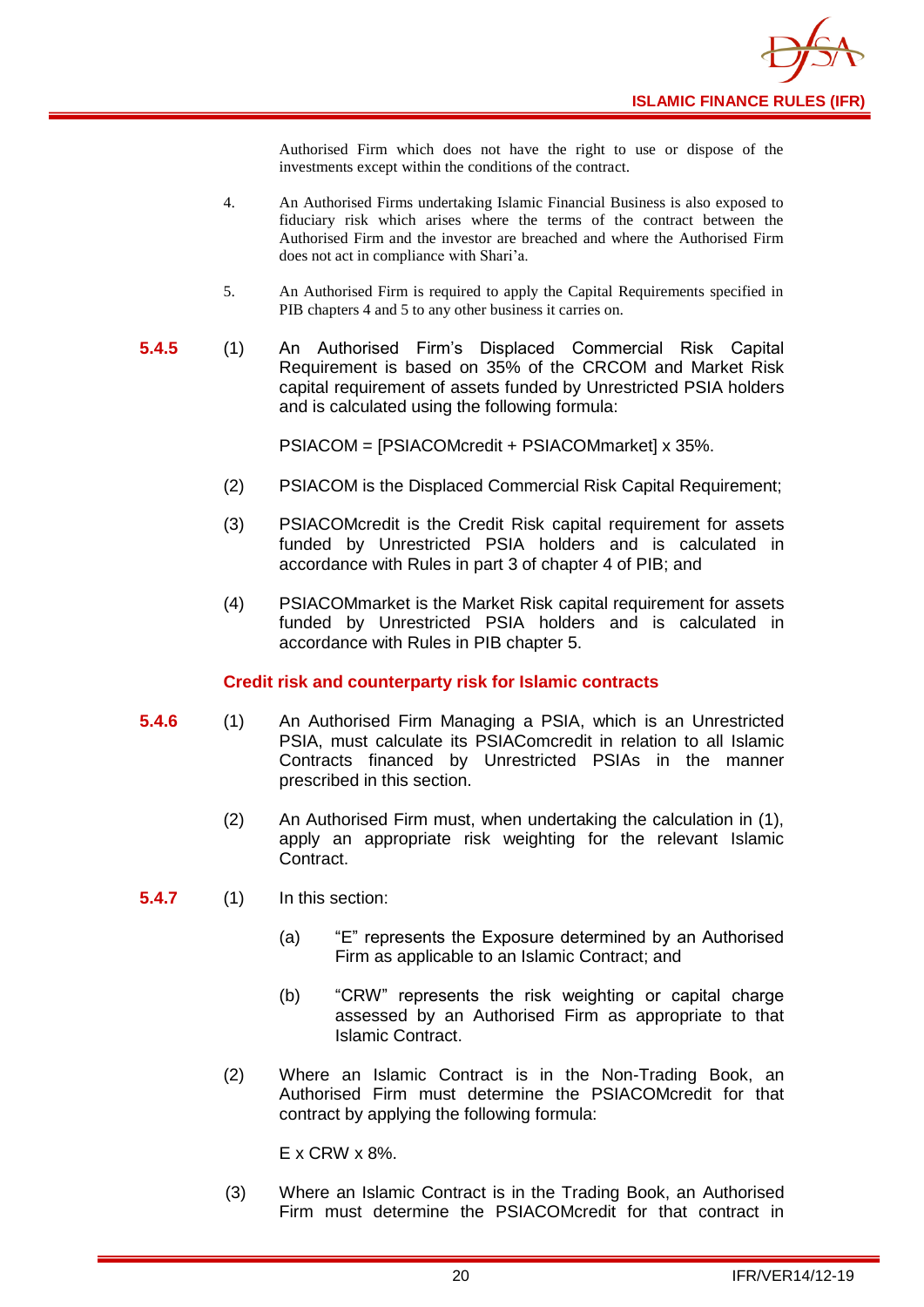

accordance with the methodology in PIB A4.7 and A4.8 as appropriate.

- (4) An Authorised Firm must calculate its PSIACOMcredit of all contracts by:
	- (a) identifying all Islamic Contracts to which this section applies;
	- (b) valuing the underlying investment or asset of each contract and reducing the value of any such investment or asset in the manner stipulated in Section 4.9 of chapter 4 of PIB, the result of which constitutes E for that contract;
	- (c) determining the risk weighting or capital charge appropriate to each contract, which will constitute the CRW for that contract in accordance with Rules in Sections 4.10, 4.11 and 4.12 of chapter 4 of PIB;
	- (d) applying the respective formula in Rule 5.4.7(2) or (3) to determine of PSIACOMcredit in respect of each contract; and
	- (e) summing the PSIACOMcredit of each contract to determine the PSIACOMcredit applicable to the Authorised Firm.

#### **Guidance**

- 1. The DFSA considers that this Guidance will assist an Authorised Firm in applying the appropriate risk weighting or capital charge to each Islamic Contract for the purpose of Rule 5.4.7. Accordingly, the DFSA expects an Authorised Firm managing PSIAs, which are Unrestricted PSIAs to pay due regard to this Guidance.
- 2. The Rules in this section and this Guidance are also relevant to an Authorised Firm which invests in or holds Islamic Contracts, when calculating CRCOM for Islamic Contracts under PIB chapter 4.
- 3. Table 2 contains Guidance on how an Authorised Firm Managing a PSIA, which is an Unrestricted PSIA should apply risk weightings for Islamic Contracts in respect of calculating relevant E and CRW for its PSIACOMcredit component of the PSIACOM.

#### **Table 2**

| <b>Islamic Contract type</b>                                           | <b>Underlying investment or asset</b>                                                                                    | 3.<br><b>CRW</b>                                                                              |
|------------------------------------------------------------------------|--------------------------------------------------------------------------------------------------------------------------|-----------------------------------------------------------------------------------------------|
| Binding Murabaha for the<br>Purchase Orderer (MPO)                     | Asset with an Authorised Firm before<br>purchase by the Counterparty                                                     | Apply the appropriate percentage<br>from the second column in the<br>table in PIB Rule A4.6.5 |
|                                                                        | Accounts receivable for the contract,<br>i.e. amounts due from the Counterparty<br>less any provision for doubtful debts | CRW in accordance with PIB<br>chapter 4                                                       |
| Murabaha and Non-binding<br>Murabaha for the Purchase<br>Orderer (MPO) | Accounts receivable for the contract,<br>i.e. amounts due from the Counterparty<br>less any provision for doubtful debts | CRW in accordance with PIB<br>chapter 4                                                       |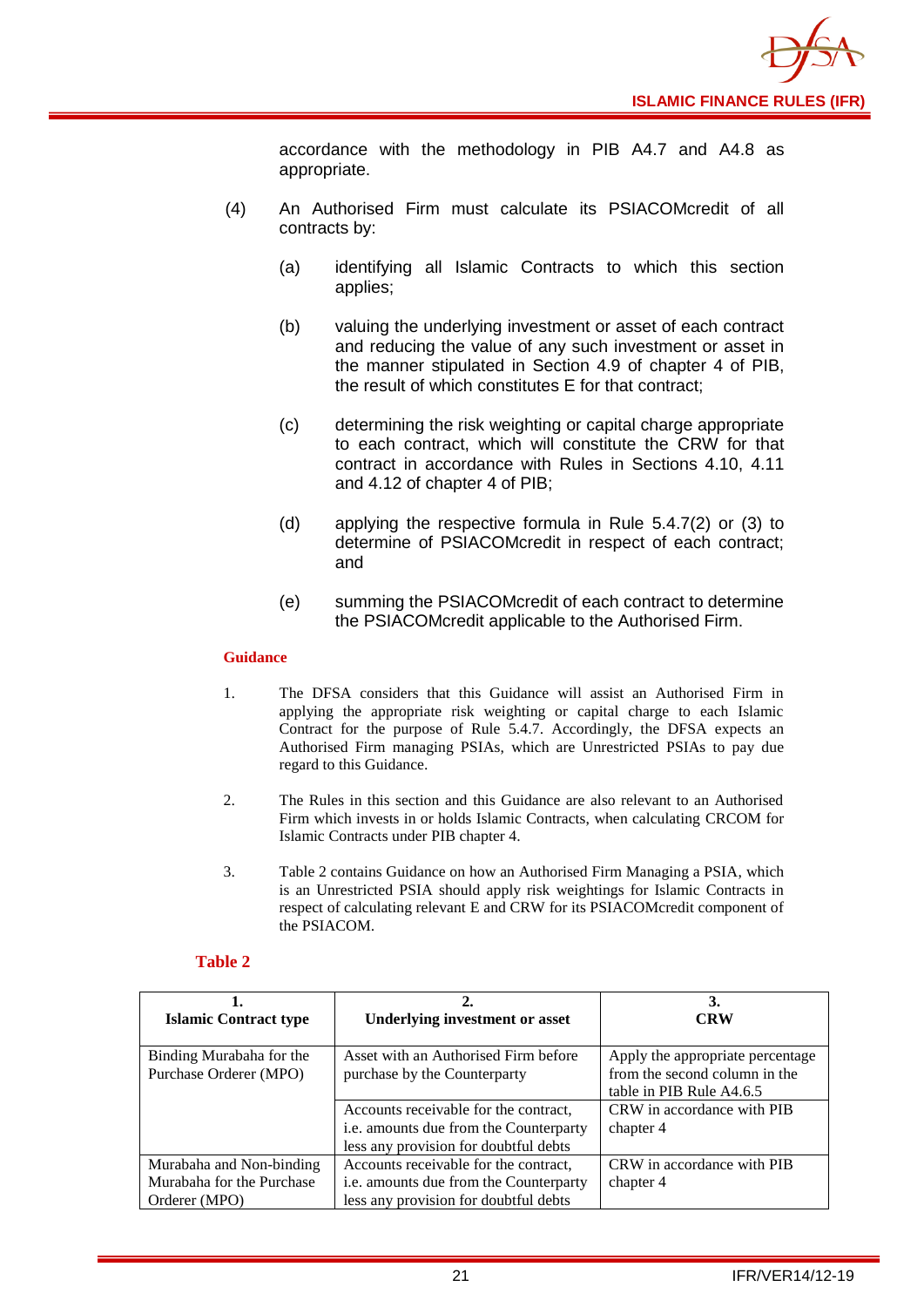

| 1.                                                                            | 2.                                                                                                                                                                                               | 3.                                                                                                                                                                                                           |  |  |  |  |  |
|-------------------------------------------------------------------------------|--------------------------------------------------------------------------------------------------------------------------------------------------------------------------------------------------|--------------------------------------------------------------------------------------------------------------------------------------------------------------------------------------------------------------|--|--|--|--|--|
| <b>Islamic Contract type</b>                                                  | <b>Underlying investment or asset</b>                                                                                                                                                            | <b>CRW</b>                                                                                                                                                                                                   |  |  |  |  |  |
| Mudaraba and Musharaka                                                        | Where the underlying investment meets<br>the requirements for inclusion in the<br><b>Trading Book</b>                                                                                            | Market Risk Capital Requirement<br>for the exposure associated with<br>the underlying investment<br>determined in accordance with<br>PIB chapter 5                                                           |  |  |  |  |  |
|                                                                               | Investment in commercial enterprise to<br>undertake business ventures other than<br>trading activities (or other than those<br>which meet the requirements for<br>inclusion in the Trading Book) | CRW of 400% on the exposure                                                                                                                                                                                  |  |  |  |  |  |
|                                                                               | Investment in real estate assets and                                                                                                                                                             | CRW of the lessee for the                                                                                                                                                                                    |  |  |  |  |  |
|                                                                               | other movable assets, using underlying<br>Ijarah and Murabaha contracts                                                                                                                          | underlying Ijarah contracts or the<br>CRW of the counterparty of the<br>underlying Murabaha contract, in<br>accordance with PIB App4                                                                         |  |  |  |  |  |
| Ijarah/Ijarah Muntahia<br><b>Bittamleek</b>                                   | Asset with an Authorised Firm<br>available for lease before purchase by<br>the Counterparty – for both contracts<br>with both binding or non-binding<br>promise to lease                         | Apply the appropriate percentage<br>from the second column in the<br>table in PIB Rule A4.6.5                                                                                                                |  |  |  |  |  |
|                                                                               | Residential real estate where the lessee<br>has the right to purchase property at the<br>end of the lease and the lessor has a<br>legally enforceable first charge over the<br>property          | Apply the appropriate percentage<br>in accordance with PIB Rule<br>4.12.17                                                                                                                                   |  |  |  |  |  |
|                                                                               | Total estimated value of lease<br>receivables for the whole duration of<br>the Ijarah, less any recovery value of<br>the leased asset                                                            | CRW of Ijarah lessee, in<br>accordance with PIB Section 4.12                                                                                                                                                 |  |  |  |  |  |
| Full recourse Istisna'a -with<br>or without parallel Istisna'a                | Net balance of the work-in-progress                                                                                                                                                              | CRW of the Istisna'a buyer, in<br>accordance with PIB Section 4.12                                                                                                                                           |  |  |  |  |  |
| and<br>limited / non-recourse<br>Istisna'a with/without<br>parallel Istisna'a | Total amount receivable from the<br>counterparty, pursuant to contract<br>billings                                                                                                               | CRW of Istisna'a buyer, in<br>accordance with PIB Section 4.12                                                                                                                                               |  |  |  |  |  |
| Salam and parallel Salam                                                      | Value of the underlying asset<br>receivable for the Salam contract                                                                                                                               | CRW in accordance with PIB<br>Section 4.12                                                                                                                                                                   |  |  |  |  |  |
|                                                                               | Assets acquired                                                                                                                                                                                  | 100%                                                                                                                                                                                                         |  |  |  |  |  |
|                                                                               | Balance in relevant accounts receivable                                                                                                                                                          | CRW in accordance with PIB<br>Section 4.12                                                                                                                                                                   |  |  |  |  |  |
| Kefala                                                                        | The amount of the guarantee                                                                                                                                                                      | CRW in accordance with PIB<br>Section 4.12                                                                                                                                                                   |  |  |  |  |  |
| Sukuk held in the Non-<br><b>Trading Book</b>                                 | Receivables from the Sukuk structure,<br>including the principal and any returns<br>associated with it, arising from any of<br>the following as underlying contracts:                            | CRW applicable to underlying<br>Ijarah, Salam or Murabaha<br>contracts, in accordance with PIB<br>Section 4.12                                                                                               |  |  |  |  |  |
|                                                                               | Salam<br>Istisna'a<br>Ijarah<br>Murabaha<br>Mudaraba<br>Musharaka                                                                                                                                | If the Sukuk provides recourse to<br>the issuer, CRW applicable to the<br>issuer or CRW applicable to<br>underlying contracts of the Sukuk<br>is in accordance with PIB Section<br>4.12, whichever is higher |  |  |  |  |  |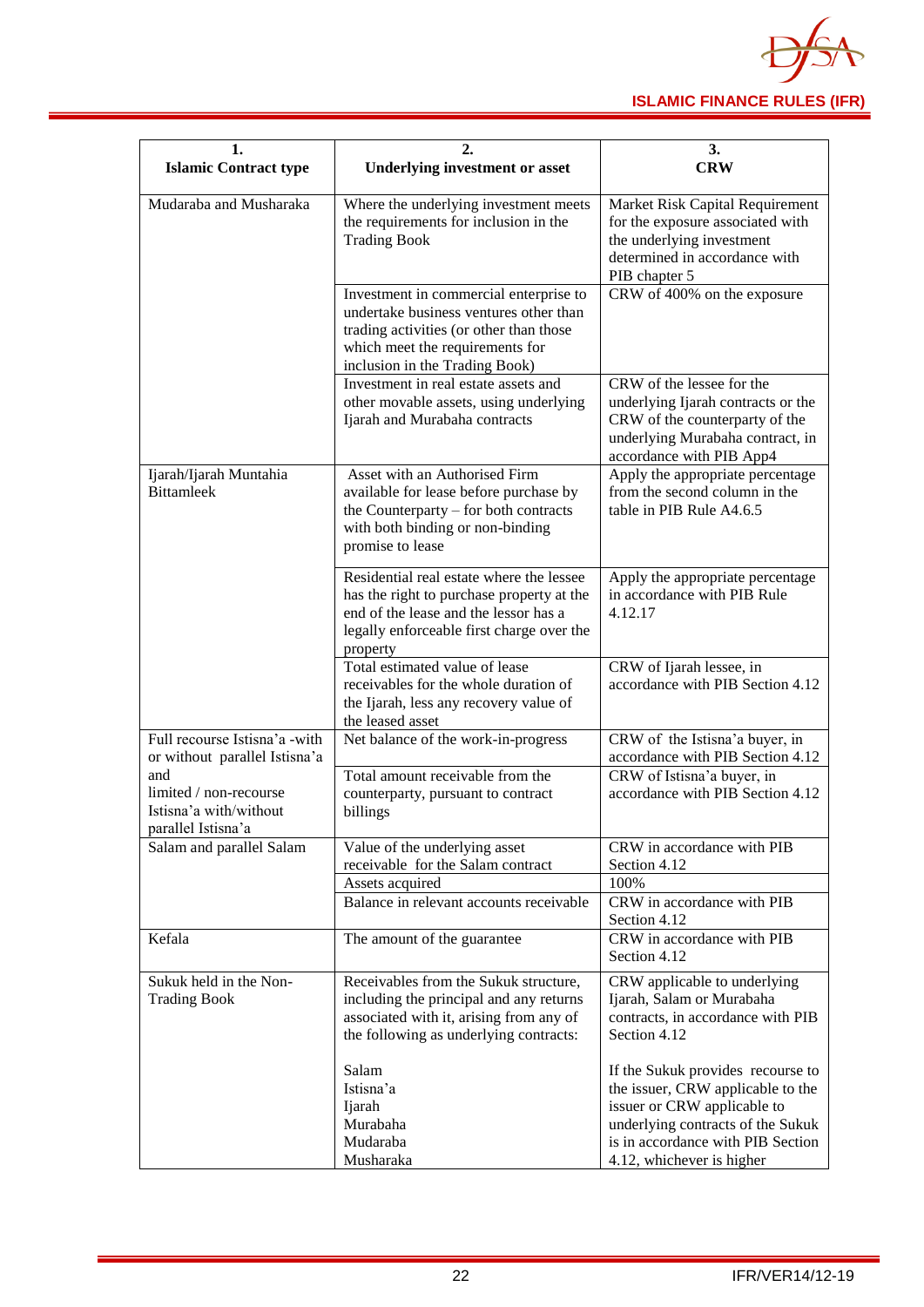

| ı.                           | 2.                                                            | 3.                                          |  |  |  |  |
|------------------------------|---------------------------------------------------------------|---------------------------------------------|--|--|--|--|
| <b>Islamic Contract type</b> | <b>Underlying investment or asset</b>                         | <b>CRW</b>                                  |  |  |  |  |
|                              |                                                               |                                             |  |  |  |  |
|                              | Usufructs/services                                            | CRW applicable to underlying                |  |  |  |  |
|                              |                                                               | service provider or usufruct                |  |  |  |  |
|                              |                                                               | owner, in accordance with PIB               |  |  |  |  |
|                              |                                                               | Section 4.12. If the Sukuk                  |  |  |  |  |
|                              |                                                               | provides recourse to the issuer,            |  |  |  |  |
|                              |                                                               | CRW applicable to the issuer or             |  |  |  |  |
|                              |                                                               | CRW applicable to underlying                |  |  |  |  |
|                              |                                                               | service provider or usufruct                |  |  |  |  |
|                              |                                                               | owner in accordance with PIB                |  |  |  |  |
|                              |                                                               | App4, whichever is higher                   |  |  |  |  |
|                              | Leased assets                                                 | The higher of CRW of the                    |  |  |  |  |
|                              |                                                               | underlying leased assets and that           |  |  |  |  |
|                              |                                                               | of the issuer                               |  |  |  |  |
|                              | Investment agency                                             | The higher of CRW of the                    |  |  |  |  |
|                              |                                                               | underlying assets and that of the<br>issuer |  |  |  |  |
|                              | Muzara'a (share of produce of the land)                       | 100%                                        |  |  |  |  |
|                              | Musaqa (share of produce of the trees)                        |                                             |  |  |  |  |
|                              | Mugarasa (share in the land and the                           |                                             |  |  |  |  |
|                              | trees)                                                        |                                             |  |  |  |  |
|                              | Mixture of tangible and intangible                            | The higher of CRW of the                    |  |  |  |  |
|                              | assets                                                        | underlying assets and that of the           |  |  |  |  |
|                              |                                                               | issuer                                      |  |  |  |  |
|                              | Where the underlying investment meets                         | Market Risk Capital Requirement             |  |  |  |  |
|                              | the requirements for inclusion in the                         | for the exposure associated with            |  |  |  |  |
|                              | <b>Trading Book</b>                                           | the underlying investment                   |  |  |  |  |
|                              |                                                               | determined in accordance with               |  |  |  |  |
|                              |                                                               | PIB chapter 5                               |  |  |  |  |
| Bai' Bithaman Ajil           | Residential and commercial properties                         | CRW in accordance with PIB                  |  |  |  |  |
|                              | Plant and equipment                                           | chapter 4                                   |  |  |  |  |
|                              | Motor vehicles                                                |                                             |  |  |  |  |
|                              | <b>Shares</b>                                                 |                                             |  |  |  |  |
|                              | Land<br>Where an Authorised Firm has made                     | CRW in accordance with PIB                  |  |  |  |  |
| Arboun                       |                                                               |                                             |  |  |  |  |
|                              | the purchase deposit<br>Where an Authorised Firm has received | chapter 4<br>No CRW is applicable           |  |  |  |  |
|                              | the purchase deposit                                          |                                             |  |  |  |  |
|                              | Where the contract would meet the                             | Market Risk Capital Requirement             |  |  |  |  |
|                              | requirements for inclusion in the                             | for the exposure associated with            |  |  |  |  |
|                              | <b>Trading Book</b>                                           | the underlying investment                   |  |  |  |  |
|                              |                                                               | determined in accordance with               |  |  |  |  |
|                              |                                                               | PIB chapter 5                               |  |  |  |  |

- 4. Where an Islamic Contract is not listed in Table 2, an Authorised Firm should consult with the DFSA, on a case-by-case basis, to determine the:
	- a. contract type and the underlying investments or assets to calculate the E; and
	- b. appropriate risk weighting or the capital charge for such contract to calculate the CRW.
- 5. In some cases, as stipulated in the relevant parts of column 3 of Table 2, the calculation of capital requirement should be carried out as prescribed in PIB Rule A4.6.5 and in accordance with PIB chapter 5.
- 6. In determining the E of a Binding Murabaha for the Purchase Orderer (MPO), as per PIB Rule A4.6.5, E should equal the total acquisition cost of the asset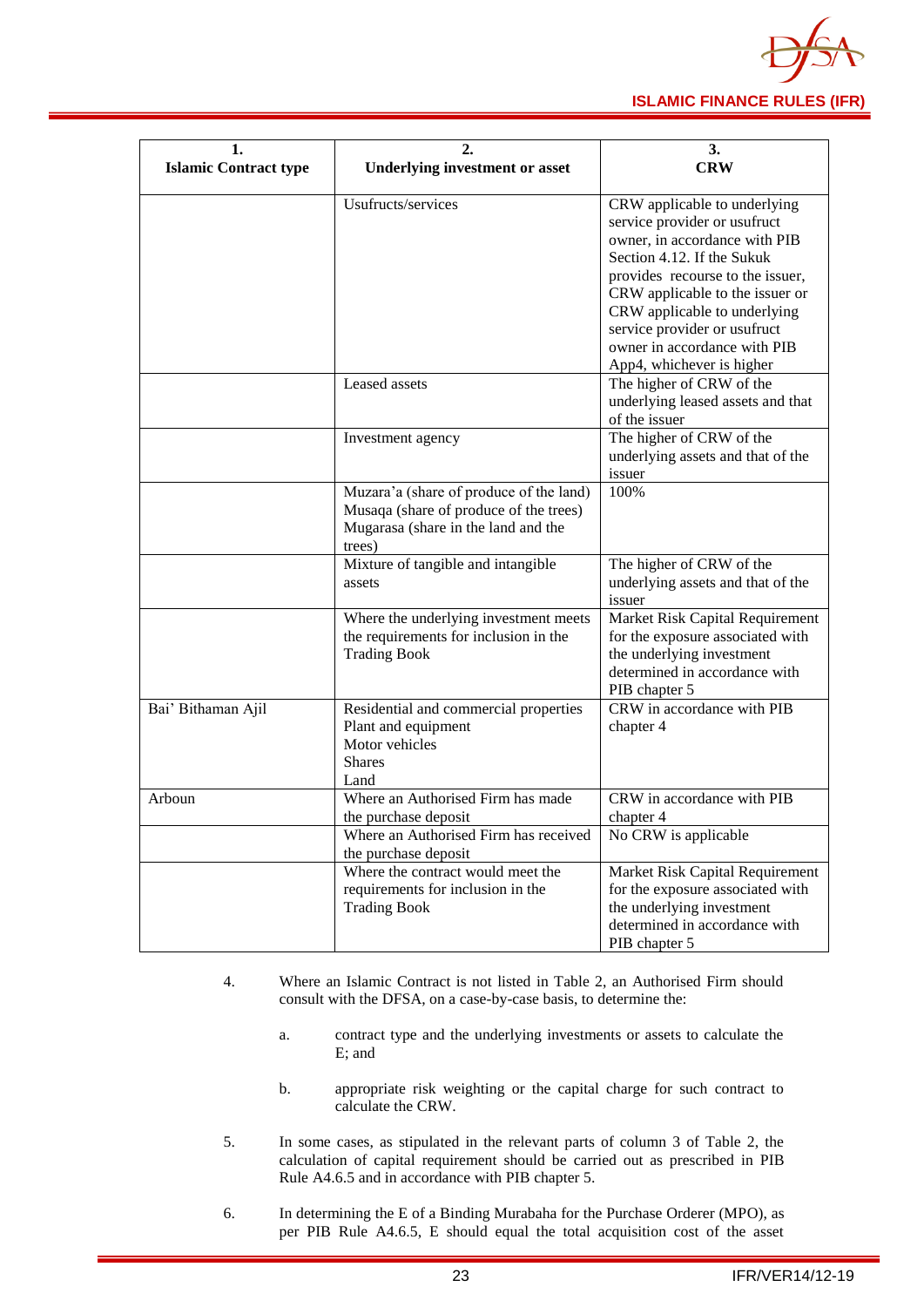

(purchase price and other direct costs) less market value of the asset (net of any haircut) less any security deposit provided.

- 7. In determining the E of Ijarah / Ijarah Munthia Bittamleek contract, as per PIB Rule A4.6.5, E should equal the total acquisition cost of the asset (purchase price and other direct costs) less the market value of the asset (net of any haircut), less any Arboun (earnest money deposit received from the potential lessee).
- 8. In addition to paragraph 7 above, in the case of an Ijarah Muntahia Bittamleek contract, the exposure may be reduced by the recovery value of the leased asset, only in cases where there is a reasonable basis to conclude that the leased asset can be repossessed and effectively redeployed as a leased asset to another Counterparty. This is important because the asset leased under the Ijarah Muntahia Bittamleek contract is usually customised equipment or large pieces of equipment which are integrated with other assets of the lessee and hence are unsuitable for repossession and releasing to another lessee.
- 9. In determining the E of an Istisna'a contract, the exposures arising from such a contract should not be netted off against exposures arising from a Parallel Istisna'a contract entered into by an Authorised Firm for procuring the underlying investment for the Istisna'a contract.
- 10. In determining the E of a Salam contract, the exposures arising from such a contract should not be netted off against exposures arising from a Parallel Salam contract entered into by an Authorised Firm for procuring the underlying asset for the Salam contract.
- 11. Off-balance sheet exposures for import or export financing contracts based on Murabaha, where the underlying goods or shipment are collateralised and insured, should attract a 20% CCF to an Authorised Firm that issues or confirms the letter of credit.
- 12 Where Mudaraba and Musharaka contracts are used to invest in commercial enterprise to undertake business ventures other than trading activities (or other than those which meet the requirements for inclusion in the Trading Book), the E is measured as the amount invested in the commercial enterprise less any specific provisions. If there is a guarantee and such guarantor is not connected to the commercial enterprise, then the CRW for the guarantor will be applied for risk weighting for the amount of any such guarantee.
- 13. In addition to the relevant Rules prescribed in PIB chapter 4 and PIB App4, an Authorised Firm may consider the following types of collateral as eligible collateral for Credit Risk management:
	- a. Hamish Jiddiyyah (security deposit) only for agreements to purchase or lease preceded by a binding promise;
	- b. Arboun where earnest money deposit held after a contract is established as collateral to guarantee contract performance; and
	- c. in Mudaraba investment in project finance, an Authorised Firm may use the collateralisation of the progress payments made by the ultimate customers to mitigate the exposures of unsatisfactory performance by the Mudarib.
- 14. Where an Authorised Firm places funds under a Mudaraba contract, subject to a Shari`a compliant guarantee from a third party and such a guarantee relates only to the Mudaraba capital, the capital amount should be risk-weighted at CRW of the guarantor provided that the CRW of that guarantor is lower than the CRW of the Mudarib (as a Counterparty). Otherwise, the CRW of the Mudarib will apply.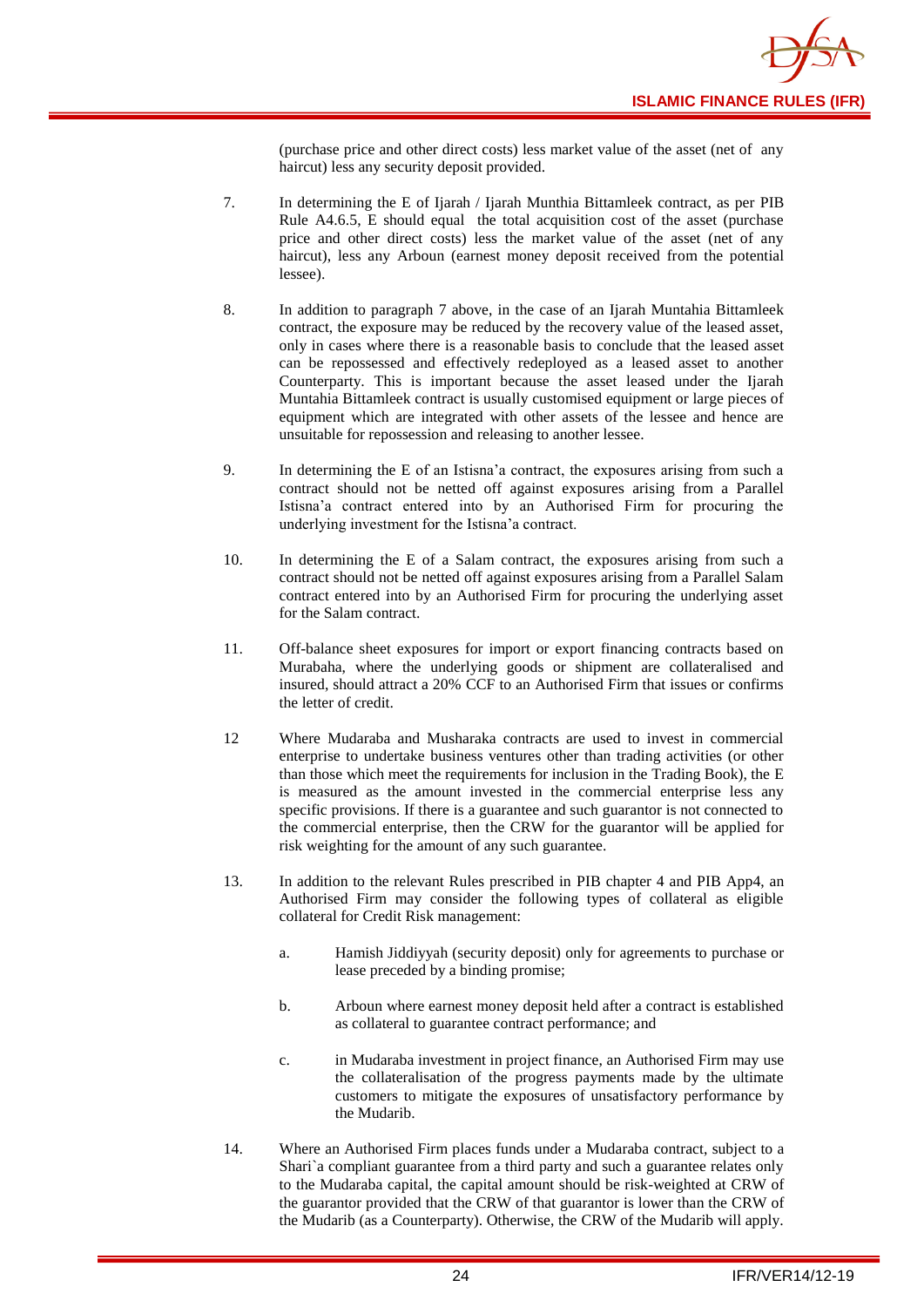

15. An Authorised Firm placing liquid funds with a central bank or another financial institution on a short-term Mudaraba basis in order to obtain a return on those funds, may apply the CRW applicable to the Mudarib (as a Counterparty), provided the Mudarib effectively treats the liquid funds placement as its liability, although normally such placements are not treated as liabilities of the Mudarib.

#### **Market risk**

- **5.4.8** An Authorised Firm Managing a PSIA, which is an Unrestricted PSIA, must calculate its PSIACOMmarket in relation to all underlying Islamic Contracts in the manner prescribed in PIB chapter 5, except as may be provided in Rules 5.4.8 to 5.4.17.
- **5.4.9** An Authorised Firm must treat Sukuk held in its Trading Book as equity for the purpose of calculating its Equity Risk Capital Requirement and determine the same in accordance with PIB Rule 5.5.2.
- **5.4.10** Where investments are made using Musharaka or Mudaraba contracts with commodities as the underlying assets, an Authorised Firm must calculate its Commodities Risk Capital Requirement in accordance with PIB Rule 5.7.2.
- **5.4.11** An Authorised Firm which is exposed to the risk of foreign currencies and gold under any Islamic Contract, must calculate its Foreign Exchange Risk Capital Requirement in accordance with PIB Rule 5.6.2.
- **5.4.12** An Authorised Firm which is exposed to commodities including precious metals but excluding gold under any Islamic Contract, must calculate its Commodities Risk Capital Requirement in accordance with PIB Rule 5.7.2.
- **5.4.13** (1) Commodities held by an Authorised Firm for selling or leasing when executing a Murabaha, non-binding MPO, Salam or Parallel Salam Contract must be included in the calculation of its Commodities Risk Capital Requirement.
	- (2) Where an Authorised Firm executes Salam and parallel Salam contracts, the resultant long and short positions may be set off for calculating the net open position, provided that the positions are in the same commodity, regardless of how its Commodities Risk Capital Requirement is calculated.
- **5.4.14** Where an Authorised Firm executes Musharaka or Mudaraba contracts for investing in entities or investment vehicles that trade in foreign exchange, equities or commodities, it must include the relevant underlying assets in the calculation of its Market Risk Capital Requirement in accordance with PIB chapter 5.

#### **Concentration risk**

#### **Guidance**

1. This section sets specific Large Exposure limits for assets financed by PSIAs, which are Unrestricted PSIAs. The DFSA uses these limits to provide constraints on the amount of Concentration Risk to which an Authorised Firm is subject in respect of its PSIA holdings. In assessing PSIA Large Exposures, an Authorised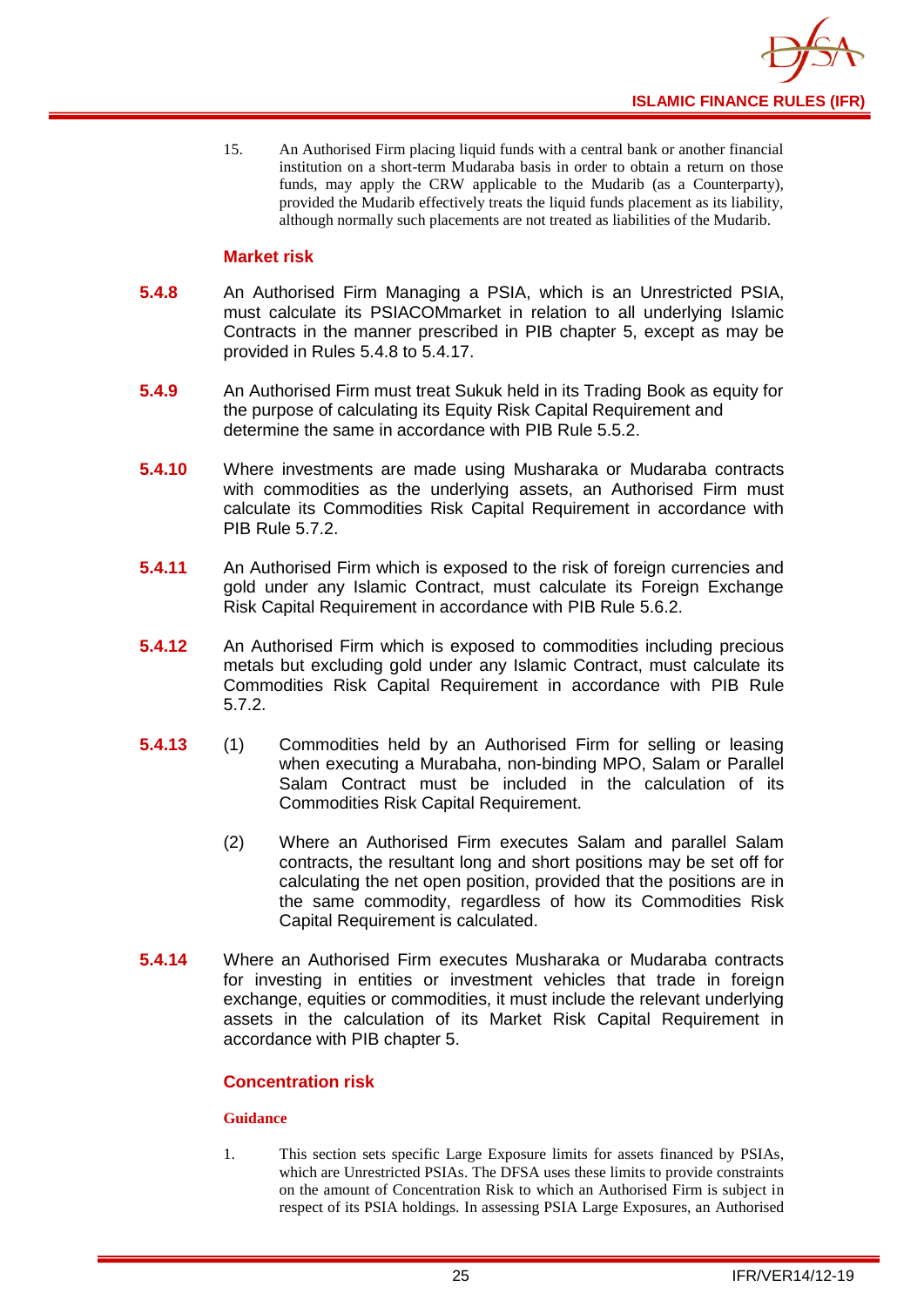

Firms may take advantage of the exemptions and partial exemptions set out in PIB section A4.11.

- 2. An Authorised Firm has a Large Exposure where its PSIA holders' credit Exposure to a single Counterparty or issuer, or group of Closely Related or Connected Counterparties, is large in relation to the Authorised Firm's Capital Resources. Where Exposure to a Counterparty or issuer is large, PSIA holders risk a large loss should the Counterparty default.
- 3. Exposures arising from assets that are financed by an Authorised Firm's own funds are dealt with in PIB section 4.15.

#### **Exposure limits**

- **5.4.15** An Authorised Firm Managing a PSIA, which is an Unrestricted PSIA, must not have an Exposure to a Counterparty or to a group of Closely Related Counterparties or to a group of Connected Counterparties that exceeds any one of the following percentages of its Capital Resources:
	- (a) 25% if financed by its Capital Resources or Unrestricted PSIAs; or
	- (b) 40% if financed by the total of its own Capital Resources and, Unrestricted PSIAs.

#### **Guidance**

In accordance with PIB section 4.15, the aggregate of an Authorised Firm's Exposure to a Counterparty or to a group of Closely Related Counterparties may not exceed 25% of the Authorised Firm's Capital Resources.

- **5.4.16** The sum of an Authorised Firm's non-exempt Large Exposures must not exceed 800% of its Capital Resources for Exposures funded by the Authorised Firm's Capital Resources and Unrestricted PSIAs.
- **5.4.17** An Authorised Firm must:
	- (a) monitor and control its Exposures funded by PSIAs, which are Unrestricted PSIAs, on a daily basis to ensure they remain within the concentration risk limits specified in Rule 5.4.15; and
	- (b) if a breach occurs, notify the DFSA immediately and confirm it in writing.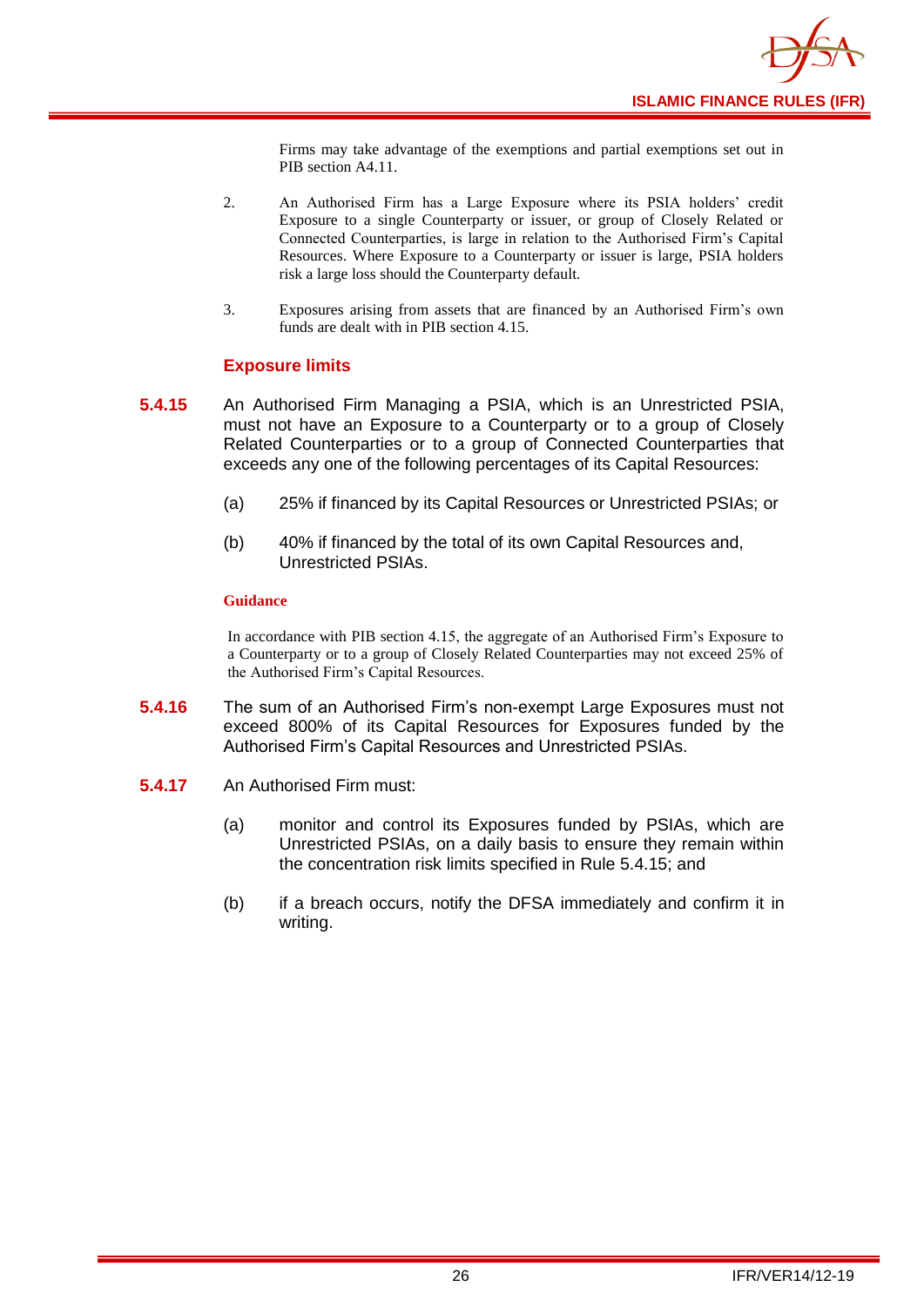

## <span id="page-29-0"></span>**6 ISLAMIC COLLECTIVE INVESTMENT FUNDS**

#### **Guidance**

This chapter contains additional requirements that apply to a Collective Investment Fund operated or held out as being operated as an Islamic Fund. A Collective Investment Fund is defined in Article 11 of the Collective Investment Law 2010 (the Law). The definition in Article 11 of the Law is very wide and can capture some Islamic financial activities. However, under Article 12 of the Law, the DFSA can make Rules excluding certain arrangements or types of arrangements from constituting a Fund. Certain types of Islamic Financial Business are not regulated as Collective Investment Funds due to express exclusions provided. Key Islamic Financial Business related exclusions under the collective investment regime are Managing Insurance, participation rights evidenced by Sukuk certificates and managing PSIAs.

## <span id="page-29-1"></span>**6.1 Application**

- **6.1.1** (1) This section applies in the case of a Domestic Fund:
	- (a) which is an Islamic Fund, to its Fund Manager and where appointed, its Trustee;
	- (b) which is an Umbrella Fund with one or more Islamic Sub-Funds, to its Fund Manager and where appointed, its Trustee in respect of those Sub-Funds; or
	- (c) which is an Islamic Fund on a Fund Platform, to the Fund Manager using the Fund Platform, in respect of that Fund.
	- (2) The requirements that apply to a conventional Fund under the Collective Investment Law 2010 and CIR apply equally to an Islamic Fund, except as otherwise provided in this chapter.
	- (3) The requirements in MKT chapter 6 that apply to a conventional Listed Fund apply equally to an Islamic Fund, if it is or is to be a Listed Fund, except as otherwise provided in this chapter.
	- (4) In this chapter, except where otherwise provided, any reference to a Fund is to an Islamic Fund, to an Islamic Sub-Fund of an Umbrella Fund, or to an Islamic Fund on a Fund Platform, as the case may be and any reference to a Fund Manager is a reference to a Fund Manager of such a Fund.

- 1. While the CIR module contains the key requirements relating to the management and operation of conventional Collective Investment Funds, this module sets out the additional requirements that apply where such a Fund is managed or held out as being managed as an Islamic Fund. There are other requirements that apply to such firms which are found in other modules of the DFSA rulebook, such as the GEN module, COB module and PIB module.
- 2. While section 3 contains the requirements that apply to Authorised Firms which are Fund Managers of Collective Investment Funds, the requirements in this section mainly focuses on Shari'a compliance related requirements that apply at the Fund level. For example, while the systems and controls required under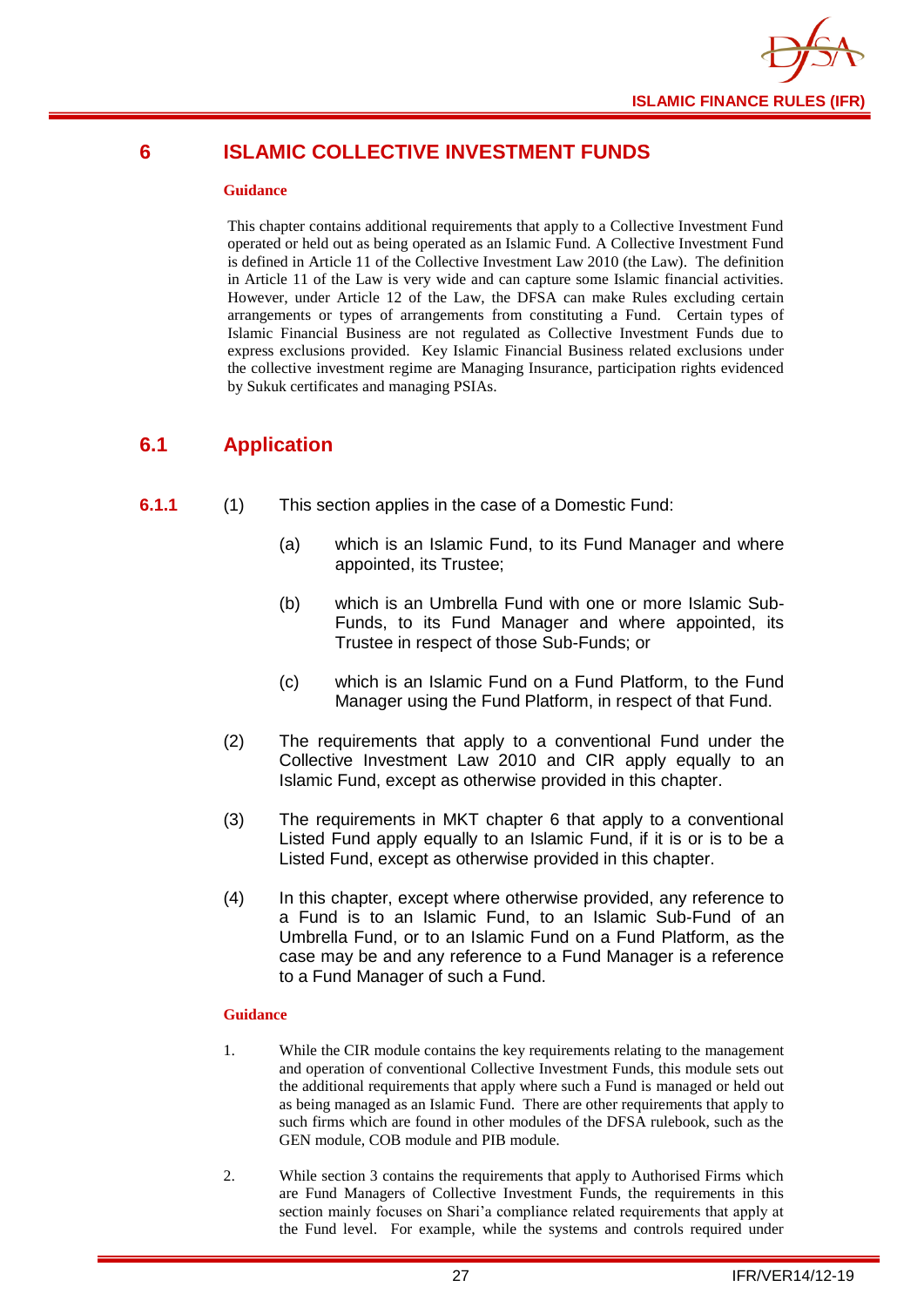

section 3.3 relate to the systems and controls that a firm must have in order to comply with its Shari'a obligations, Rule 6.1.3 sets out systems and controls that must be established and maintained at the Fund level.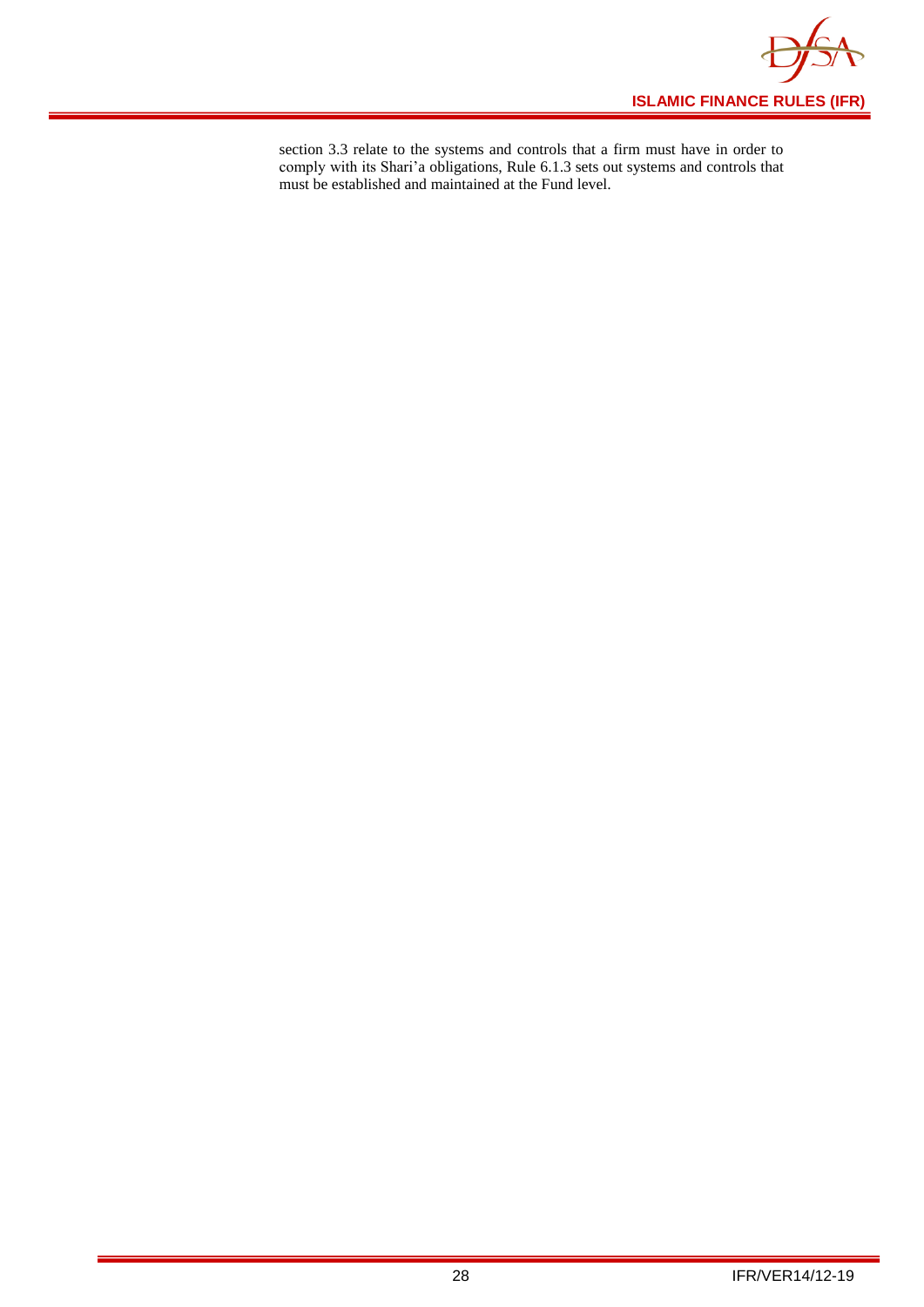

#### **Systems and controls**

- **6.1.2** (1) The Fund Manager of a Fund must establish and maintain systems and controls which ensure that its management of the Fund and the Fund Property is Shari'a compliant.
	- (2) A Fund Manager may, where it is practicable to do so, include the systems and controls required under (1) within those it is required to establish and maintain pursuant to Rule 3.3.1.

#### **Guidance**

- 1. Article 38 of the Collective Investment Law 2010 requires the Fund Manager to establish and maintain systems and controls, including, but not limited, to financial and risk controls to ensure sound management of the Fund in accordance with the Fund's Constitution and its most recent Prospectus, taking due account of the nature, scale and complexity of the Fund's investments and operations.
- 2. Rule 3.3.1 requires a Fund Manager of Islamic Funds to establish and maintain systems and controls to ensure its Shari'a compliance.

#### **Fund's constitutional documents**

- **6.1.3** (1) The Fund Manager of a Domestic Fund that is a Public Fund must ensure that its Fund's Constitution and Prospectus are, and remain, approved by the Fund's Shari'a Supervisory Board.
	- (2) The Fund Manager of an Exempt Fund must ensure that the Fund's Constitution and Prospectus are, and remain, approved by the Fund Manager's Shari'a Supervisory Board.

#### **Guidance**

See Guidance note 3 under Rule 6.2.1.

#### **Islamic Financial Business policy and procedures manual**

#### **Guidance**

A Fund Manager may, instead of having a separate Islamic Financial Business policy and procedures manual both at the firm level and at the Fund level, maintain a single Islamic Financial Business policy and procedures manual for the firm and the Funds it manages.

- **6.1.4** The Fund Manager of a Fund must implement and maintain an Islamic Financial Business policy and procedures manual for the Fund which addresses the following matters:
	- (a) the manner in which the compliance function will be undertaken, in respect of Shari'a compliance;
	- (b) the manner in which the Shari'a Supervisory Board will oversee and advise in regard to the Islamic Financial Business conducted by the Fund Manager;
	- (c) the manner in which Shari'a Supervisory Board fatwas, rulings and guidelines will be recorded, disseminated and implemented and the internal Shari'a review undertaken;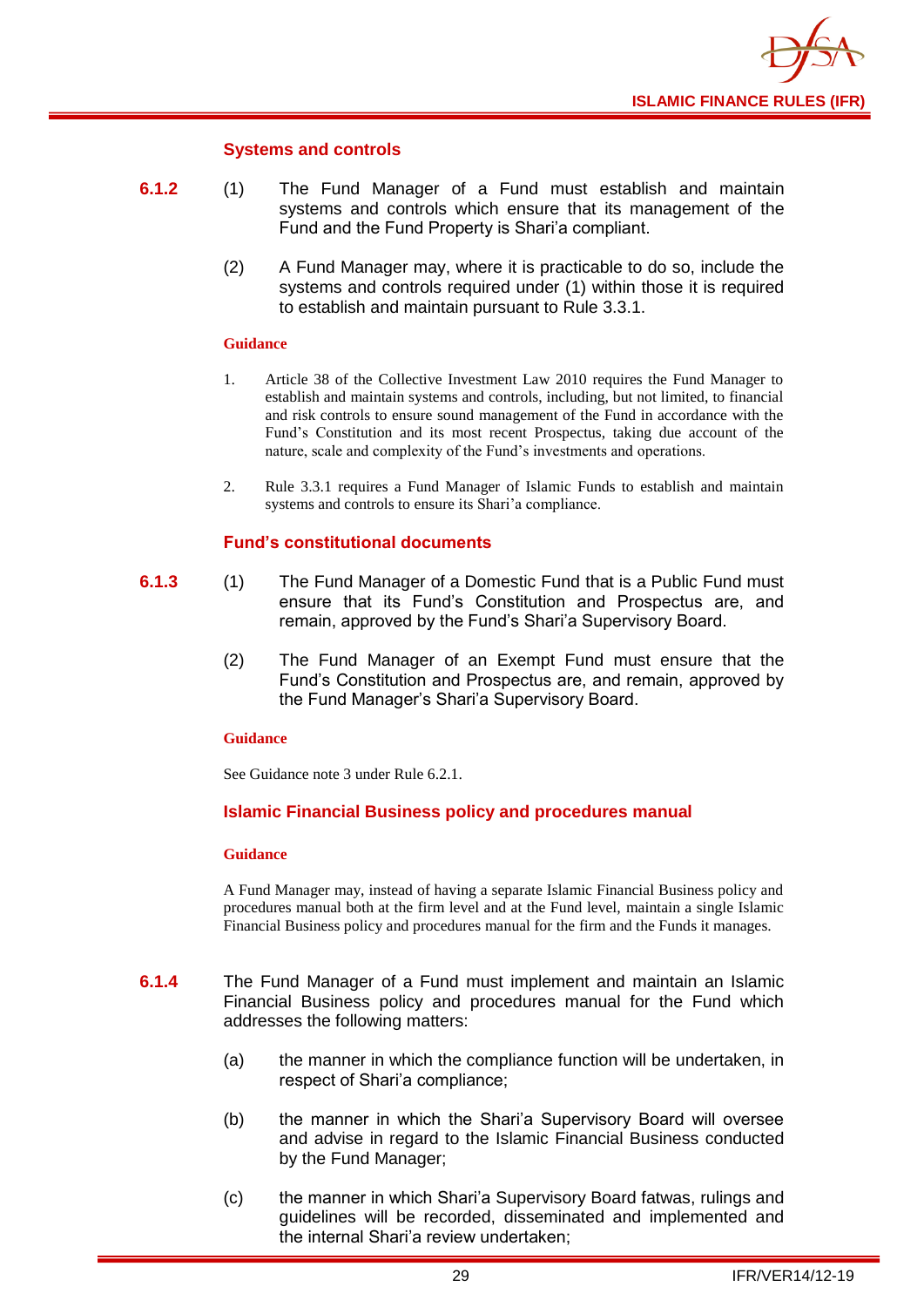

- (d) the manner in which disputes between the Shari'a Supervisory Board and the Fund Manager in respect of Shari'a compliance will be addressed;
- (e) the process for approving those internal systems and controls which are in place to ensure not only that the Islamic Financial Business is carried out in compliance with Shari'a, but that information is disseminated to Unitholders in an appropriate manner; and
- (f) the manner in which conflicts of interest will be identified and managed, including as prescribed in Rule 6.2.4.

## <span id="page-32-0"></span>**6.2 Shari'a Supervisory Board for an Islamic Fund**

- **6.2.1** (1) A Fund Manager of a Domestic Fund that is a Public Fund must, subject to (3), appoint a Shari'a Supervisory Board to its Fund that meets the following requirements:
	- (a) the Shari'a Supervisory Board has at least three members;
	- (b) the members appointed to the Shari'a Supervisory Board are competent to perform their functions as Shari'a Supervisory Board members of the Fund;
	- (c) any appointments, dismissals or changes in respect of members of the Shari'a Supervisory Board are approved by the Governing Body of the Fund Manager; and
	- (d) no member of the Shari'a Supervisory Board is a director or Controller of the Fund or its Fund Manager.
	- (2) A Fund Manager may comply with the requirement in (1) by appointing to the Fund the same Shari'a Supervisory Board as it has appointed to the firm in accordance with Rule 3.5.1, provided the requirements in (1) are also met.
	- (3) A Fund Manager is not required to comply with the requirement in (1) where it relies, for the purposes of making investments for the Fund, on a widely accepted Shari'a screening process such as investing in securities included in, or recognised by reference to, an Islamic index, sukuk, or treasury instruments issued by a Shari'a compliant financial services provider regulated by a Financial Services Regulator.

#### **Guidance**

1. In appointing a Shari'a Supervisory Board for the purposes of Rule 6.2.1(1), the Fund Manager should consider the previous experience and qualifications of the proposed Shari'a Supervisory Board members to assess whether the proposed Shari'a Supervisory Board member is competent to advise on the activities undertaken by the Islamic Fund. If the Fund Manager is appointing the same Shari'a Supervisory Board as it has appointed to the firm pursuant to Rule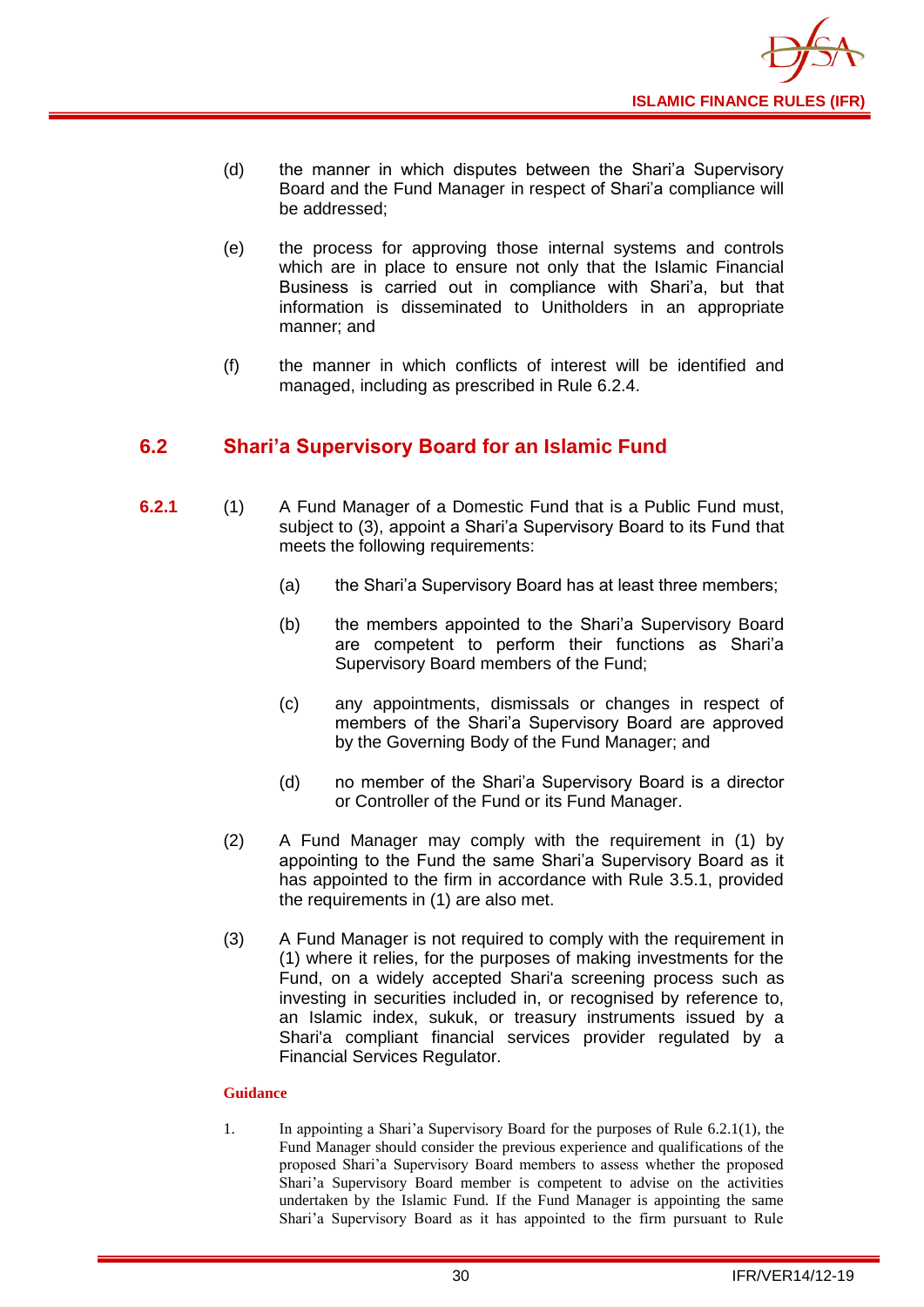6.2.1(2), the Fund Manager should still consider whether the requirements in both Rule 3.5.1(1) and 6.2.1(1) are met in respect of that board.

- 2. If the Fund Manager is relying on Shari'a screening methodologies such as the Dow Jones Shari'a index, such screening is generally regarded as widely accepted and accessible. However, if less widely known methodologies are used, the Fund Manager should be able, upon request by the DFSA, to demonstrate to the satisfaction of the DFSA the grounds on which it considers the particular methodology used to be acceptable and reliable.
- 3. Although the Fund Managers of Exempt Funds and Qualified Investor Funds are not subject to the requirement for the appointment of a Shari'a Supervisory Board for such a Fund, they would need to ensure that the Exempt Funds or Qualified Investor Funds they manage continue to meet the applicable Shari'a requirements applicable to the Fund. They may use a member of the Shari'a Supervisory Board appointed at the firm level for the purposes of ascertaining compliance with the Shari'a requirements. The manner in which they demonstrate to the Unitholder of the Exempt Fund or Qualified Investor Fund as to how they achieve such compliance is a matter left to negotiation (i.e. subject to contractual terms) between the Unitholders and the Fund Manager.
- 4. An External Fund Manager may not be able to take advantage of IFR 6.2.1(2), unless it has a Shari'a Supervisory Board appointed at the firm level. In contrast the Fund Manager of an External Fund will be able to use its Shari'a Supervisory Board to meet the Shari'a Supervisory Board requirement relating to the Fund as set out in IFR 6.2.1(2).
- **6.2.2** (1) Subject to (2), the Fund Manager of a Fund must document the Fund's policy in relation to:
	- (a) how appointments, dismissals or changes will be made to the Shari'a Supervisory Board;
	- (b) the process through which the suitability of Shari'a Supervisory Board members will be considered; and
	- (c) the remuneration of the members of the Shari'a Supervisory Board.
	- (2) If the Fund Manager, pursuant to Rule 6.2.1(2), appoints to the Fund the same Shari'a Supervisory Board it has appointed to the firm, the documents required under Rule 6.2.2(1) must be included in or otherwise form part of the records required under Rule 3.5.2.
- **6.2.3** (1) Subject to (2), the Fund Manager of a Fund must establish and retain, for six years, records of:
	- (a) its assessment of the competency of the Shari'a Supervisory Board members;
	- (b) the agreed terms of engagement of each member of the Shari'a Supervisory Board; and
	- (c) the matters in Rules  $6.2.1(1)(c)$  and  $6.2.2$ .
	- (2) If the Fund Manager, pursuant to Rule 6.2.1(2), appoints to the Fund the same Shari'a Supervisory Board it has appointed to the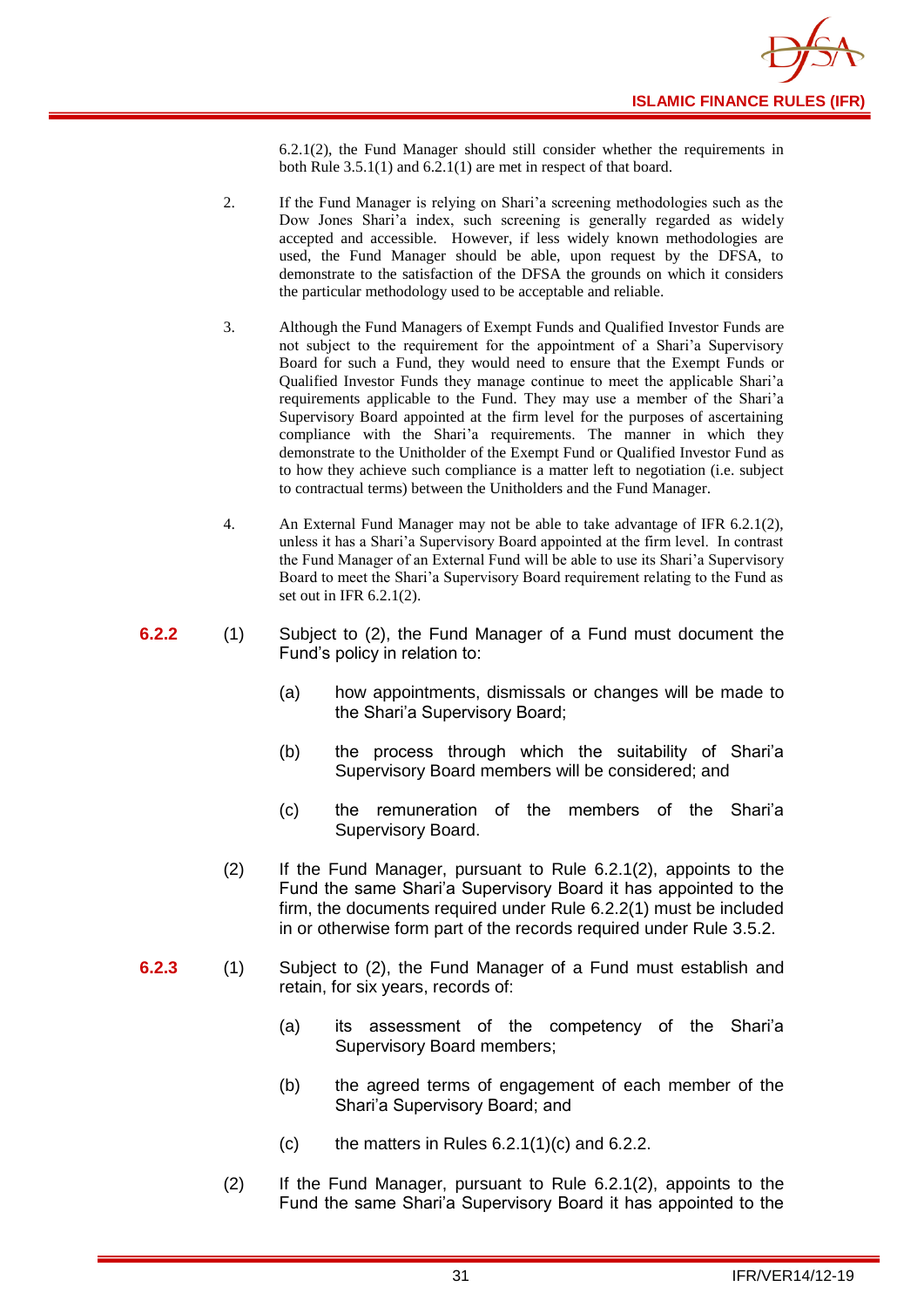

firm, the records required under Rule 6.2.3(1) must be included in or otherwise form part of the records required under Rule 3.5.3.

- 1. The records of the assessment of competency of Shari'a Supervisory Board members should clearly indicate, at least:
	- a. the factors that have been taken into account when making the assessment of competency;
	- b. the qualifications and experience of the Shari'a Supervisory Board members;
	- c. the basis upon which the Fund Manager has deemed that the proposed Shari'a Supervisory Board member is suitable; and
	- d. details of any other Shari'a Supervisory Boards of which the proposed Shari'a Supervisory Board member is, or has been, a member.
- 2. If the Fund Manager is relying on Rule 6.2.1(2), then the due diligence process, and the records maintained under Rules 3.5.2 and 3.5.3, should be augmented with the matters specified under Rule 6.2.1(1).
- **6.2.4** (1) The Islamic Financial Business policy and procedures manual must provide that:
	- (a) a member of the Shari'a Supervisory Board is obliged to notify the Fund Manager of any conflict of interest that such member may have with respect to the Fund or the Fund Manager, and if appointed, or in the case of an Investment Trust, the Trustee; and
	- (b) the Fund Manager will take appropriate steps to manage any such conflict of interest so that the Islamic Financial Business is carried out appropriately and in compliance with Shari'a, the interest of a Unitholder is not adversely affected and all Unitholders are fairly treated and not prejudiced by any such interests.
	- (2) If a Fund Manager is unable to manage a conflict of interest as provided above, it must dismiss or replace the member as appropriate.
- **6.2.5** The Fund Manager of a Fund must provide the DFSA at its request with information on the qualifications, skills, experience and independence of the individuals who are appointed or proposed to be approved as members of the Shari'a Supervisory Board.
- **6.2.6** (1) The Fund Manager of a Fund must take reasonable steps to ensure that the Fund Manager and the Fund's Employees:
	- (a) provide such assistance as the Shari'a Supervisory Board reasonably requires to discharge its duties;
	- (b) give the Shari'a Supervisory Board right of access at all reasonable times to relevant records and information;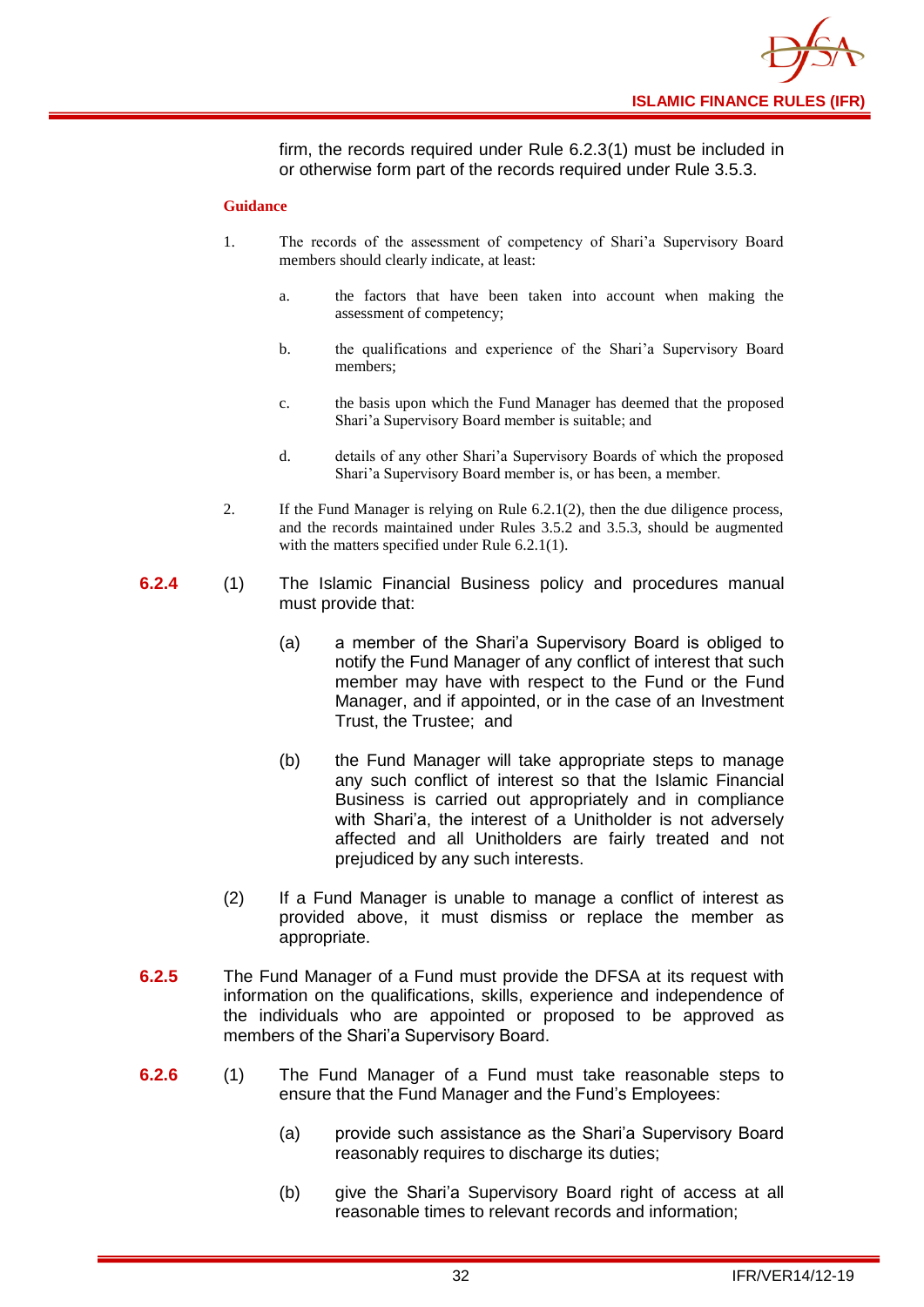- (c) do not interfere with the Shari'a Supervisory Board's ability to discharge its duties; and
- (d) do not provide false or misleading information to the Shari'a Supervisory Board.
- (2) If appointed, the Trustee must also take reasonable steps to ensure that its Employees comply with (1)(a)-(d).

## <span id="page-35-0"></span>**6.3 External Shari'a reviews and periodic reports**

- **6.3.1** A Fund Manager of a Domestic Fund that is a Public Fund, other than a Fund relying on the exemption in Rule 6.2.1(3), must ensure that all Shari'a reviews of the Fund are undertaken by the Shari'a Supervisory Board in accordance with AAOIFI GSIFI No 2.
- **6.3.2** (1) In the case of a Domestic Fund that is a Public Fund other than a Fund relying on the exemptions in Rule 6.2.1(3), the Fund Manager must commission an interim and an annual report relating to the Fund operations from the Shari'a Supervisory Board which complies with AAOIFI GSIFI No 1.
	- (2) The Fund Manager must deliver a copy of the annual interim report referred to in (1) to the Unitholders in accordance with CIR Rule 9.4.4 and must include the report of the Shari'a Supervisory Board in the annual report required under CIR Rule 9.4.5.

#### **Guidance**

Although the Fund Managers of Exempt Funds and Qualified Investor Funds are not subject to the Shari'a review process required under section 6.3, they would need to ensure that the Exempt Fund or Qualified Investor Fund continues to meet the Shari'a requirements, particularly for the purposes of their annual and interim reports, which are required to be prepared under CIR section 9.4. However, the manner in which they demonstrate to the Unitholders of the Fund how they achieve such compliance is a matter left to negotiation (i.e. subject to contractual terms) between the Unitholders and the Fund Manager.

## <span id="page-35-1"></span>**6.4 Internal Shari'a review**

- **6.4.1** (1) The Fund Manager of a Domestic Fund that is a Public Fund must perform an internal Shari'a review to assess the extent to which the Fund complies with fatwas, rulings and guidelines issued by the Fund's Shari'a Supervisory Board.
	- (2) The Fund Manager must perform the internal Shari'a review in accordance with AAOIFI GSIFI No. 3.
	- (3) The Fund Manager of an Umbrella Fund which has an Islamic Sub-Fund must, to the extent possible, perform the internal Shari'a review in accordance with AAOIFI GSIFI No. 3 and must document the manner in which it will conduct that part of the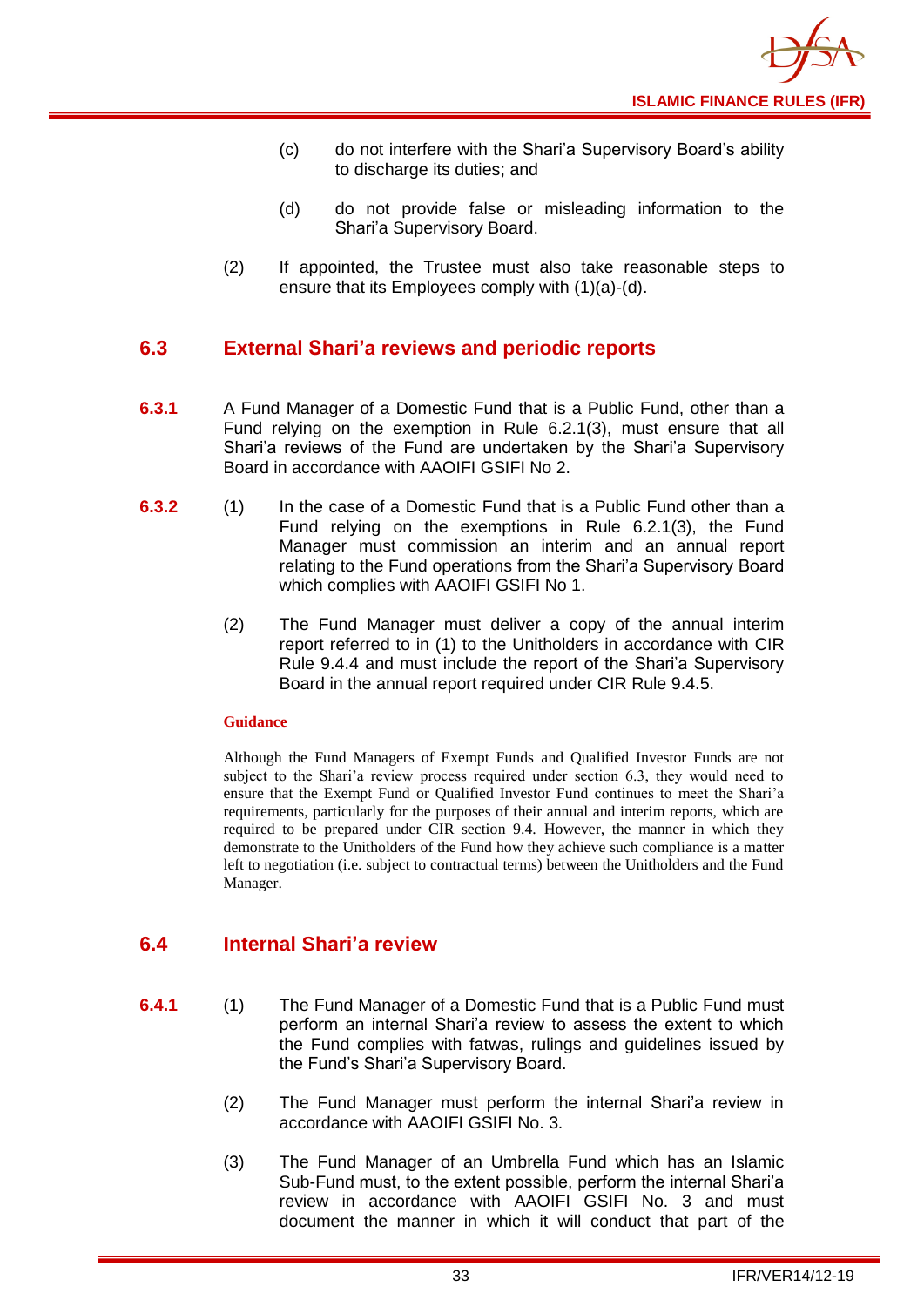

internal Shari'a review that is not conducted in accordance with AAOIFI GSIFI No. 3.

#### **Guidance**

- 1. Although the Fund Managers of Exempt Funds and Qualified Investor Funds are not subject to the specific internal Shari'a requirements under section 6.4, they would need to ensure that the Exempt Fund or Qualified Investor Fund continues to meet the applicable Shari'a requirements. However, the manner in which they demonstrate to the Unitholders of the Fund how they achieve such compliance is a matter left to negotiation (i.e. subject to contractual terms) between the Unitholders and the Fund Manager.
- 2. GSIFI No. (3) (Internal Shari'a Review) establishes standards and provides guidance on the internal Shari'a review in institutions that conduct business in conformity with Shari'a. The standard covers the following:
	- a. objectives;
	- b. internal Shari'a Review;
	- c. independence and objectivity;
	- d. professional proficiency;
	- e. scope of work;
	- f. performance of the internal Shari'a Review work;
	- g. management of the internal Shari'a Review;
	- h. quality assurance; and
	- i. elements of an effective internal Shari'a Review control system.
- **6.4.2** The Fund Manager must ensure that the internal Shari'a review referred to in this section is performed by the internal audit function of the Fund or the compliance function of the Fund and that the individuals or departments involved in performing the review are competent and sufficiently independent to assess compliance with Shari'a.

#### **Guidance**

For the purposes of assessing competency of personnel or departments which perform the internal Shari'a review, Fund Manager should consult AAOIFI GSIFI No. 3 paragraphs 9 to16 inclusive.

## <span id="page-36-0"></span>**6.5 Additional disclosure in a Prospectus of an Islamic Fund which is a Public Fund**

#### **Guidance**

Chapter 14 and in particular Rule 14.3.1 of the CIR module set out the Public Fund Prospectus requirements. In addition to complying with those requirements as applicable to the particular Fund, the Fund Manager of an Islamic Fund that is a Public Fund must comply with the additional requirements set out in this section. If an Islamic Fund is to be a Listed Fund, it must comply with chapter 6 of MKT and also comply with the additional requirements in this chapter.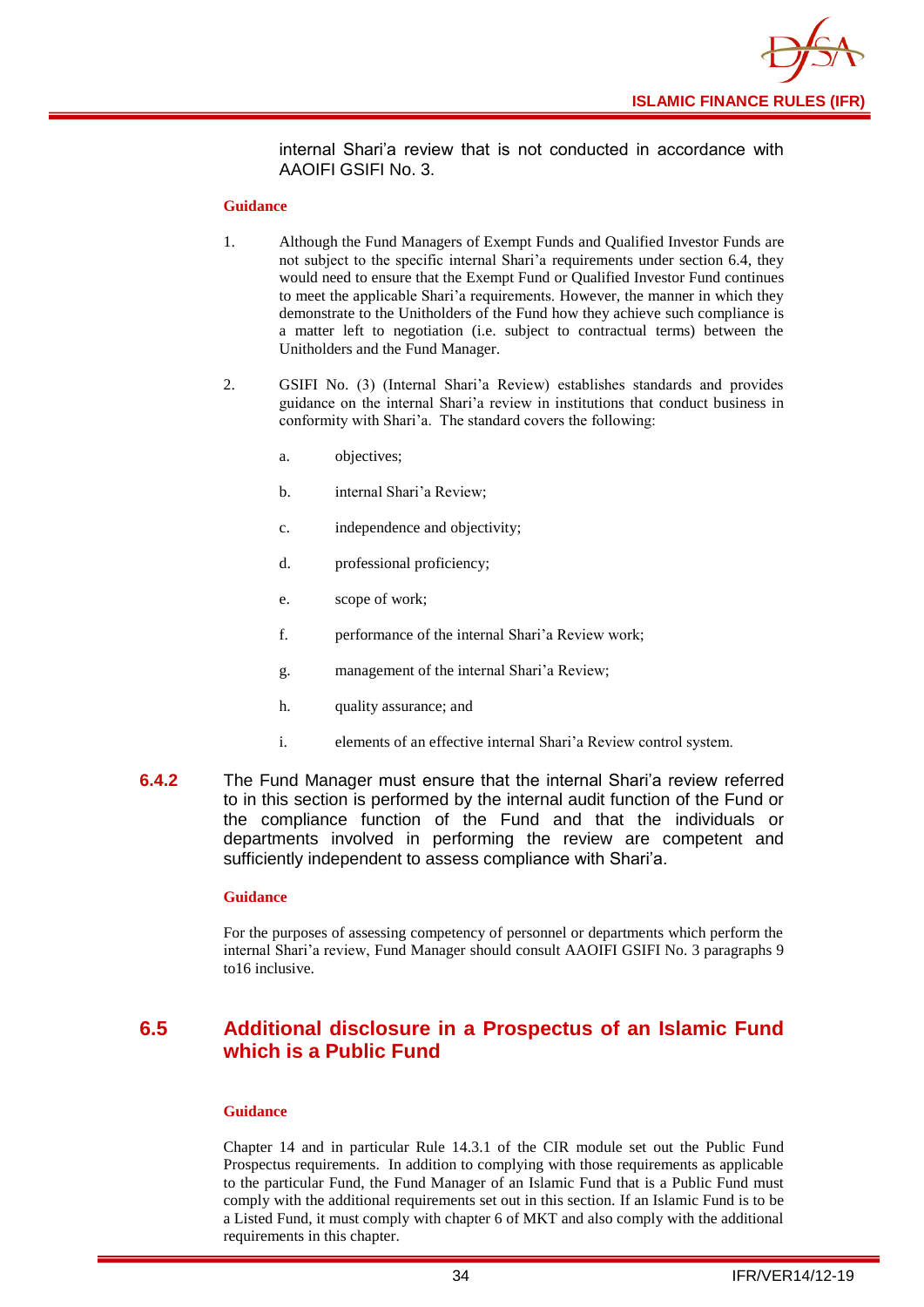

- **6.5.1** A Fund Manager of an Islamic Fund which is a Public Fund must state in the Fund's Prospectus:
	- (a) that all the operations in relation to the Fund will be conducted in accordance with Shari'a;
	- (b) if the Fund has a Shari'a Supervisory Board appointed to it, the names of the members of the Shari'a Supervisory Board and their qualifications and experience experience and, whether or not the Fund Manager's Shari'a Supervisory Board is appointed to the Fund pursuant to Rule 6.2.1(2);
	- (c) if the Fund does not have a Shari'a Supervisory Board appointed to it pursuant to Rule 6.2.1(3), what widely acceptable screening methodologies are used by the Fund to ensure Shari'a compliance with respect to investments made for the Fund, and the board that has approved them;
	- (d) if applicable, the manner and frequency of Shari'a reviews ;
	- (e) how earnings prohibited by Shari'a will be disposed of;
	- (f) whether Zakah is the responsibility of the Fund or the responsibility of the Unitholders;
	- (g) the additional disclosure, if applicable, prescribed under section A1.1 of App 1; and
	- (h) in place of the disclaimer required under CIR App 7 for conventional Funds, a prominent disclaimer in bold, on the front page of the Prospectus, as follows:

"The DFSA does not accept responsibility for the content of the information included in the Prospectus, including the accuracy or completeness of such information. The liability for the content of the Prospectus lies with the Issuer of the Prospectus and other Persons, such as Experts, whose opinions are included in the Prospectus with their consent. The DFSA has also not assessed the suitability of the Securities to which the Prospectus relates to any particular investor or type of investor and has not determined whether they are Shari'a compliant. If you do not understand the contents of this Prospectus or are unsure whether the Securities to which the Prospectus relates are suitable for your individual investment objectives and circumstances, you should consult an authorised financial advisor."

(i) If the Islamic Fund is not a Listed Fund, in addition to the disclaimer specified in (h), an additional statement that:

"The Securities to which this Prospectus relates may be illiquid and/or subject to restrictions on their resale. Prospective purchasers of such Securities should conduct their own due diligence."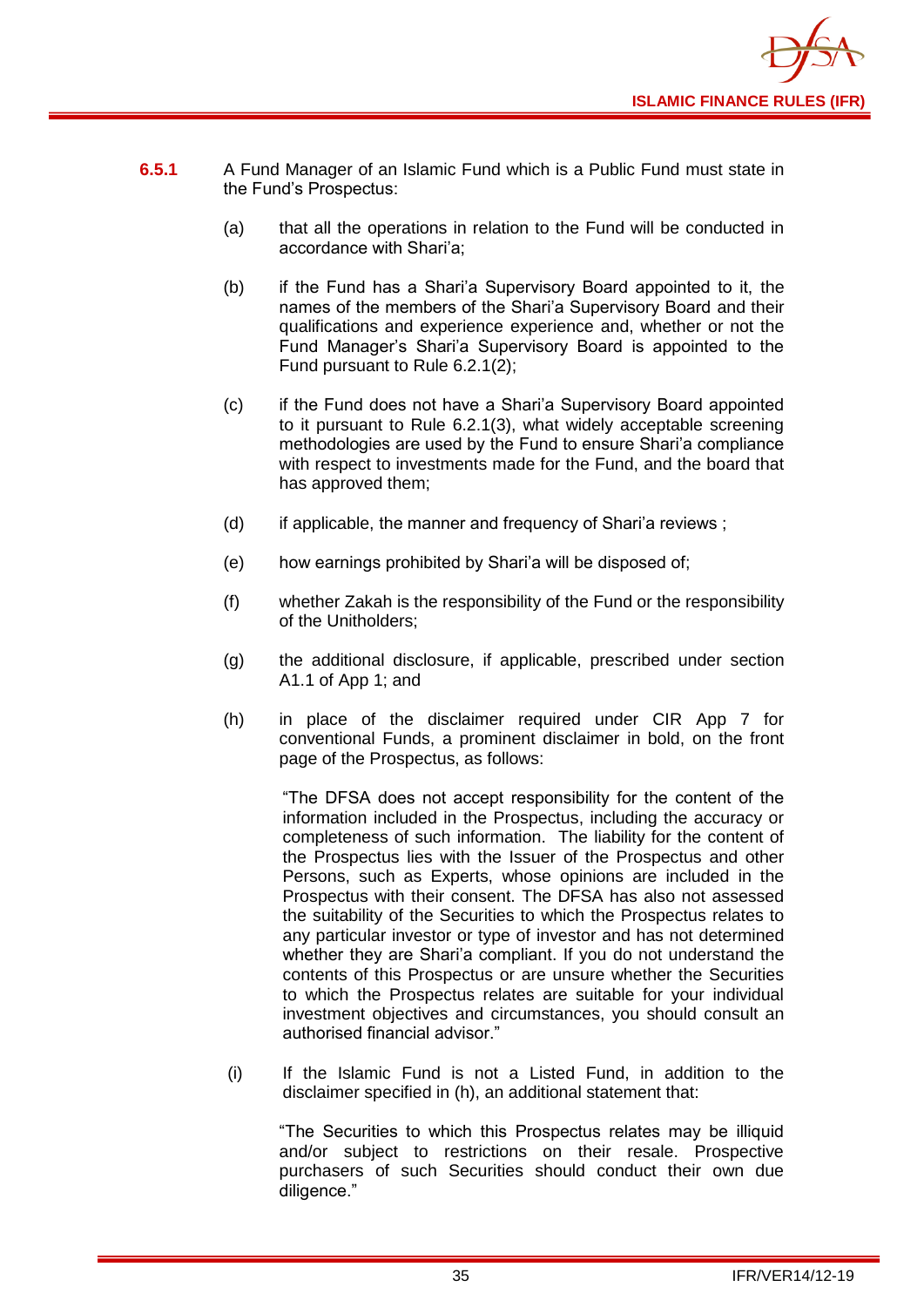

#### **Guidance**

- 1. A Fund Manager should consider providing additional information to support the statement under Rule 6.5.1(a) as indicated in 2 and 3 below.
- 2. The Fund Manager should provide sufficient details setting out the basis upon which the Fund has been approved and certified as Shari'a compliant by its Shari'a Supervisory Board. Such details should include the basis of the underlying principles, i.e. the Fatwas or rulings, including reference to any relevant Ijtihad, Ijma, Qiyas or other. Where applicable, reference should be made to any Islamic indices to be used. In addition, where applicable, the screening process and any filters used should be identified.
- 3. The Fund Manager should set out each of the key features of the Fund and explain the rationale for determining why each of these features are considered Shari'a compliant by the Fund's Shari'a Supervisory Board.

#### <span id="page-38-0"></span>**6.6 Deleted**

## <span id="page-38-1"></span>**6.7 Investments in other Funds**

- **6.7.1** (1) An Islamic Fund which is a Public Fund may invest in Units of another [Fund](http://fsahandbook.info/FSA/glossary.jsp?doc=glossary/glossary&gloss=G1043#G1043) only where the Fund Manager has taken reasonable care to determine that:
	- (a) the other Fund is the subject of an independent annual audit conducted in accordance with relevant IFRS or other standards as applicable;
	- (b) the other Fund has mechanisms in place to enable [Unitholders](http://fsahandbook.info/FSA/glossary.jsp?doc=glossary/glossary&gloss=G1233#G1233) to redeem their [Units](http://fsahandbook.info/FSA/glossary.jsp?doc=glossary/glossary&gloss=G1230#G1230) within a reasonable time; and
	- (c) the other Fund is prohibited from having more than 20% of its value in the [Units](http://fsahandbook.info/FSA/glossary.jsp?doc=glossary/glossary&gloss=G1230#G1230) of Funds.
	- (2) The Fund Manager must also have ascertained that there is a proper and disclosed basis for asset valuation and the pricing before investing in [Units](http://fsahandbook.info/FSA/glossary.jsp?doc=glossary/glossary&gloss=G1230#G1230) in the other [Fund.](http://fsahandbook.info/FSA/glossary.jsp?doc=glossary/glossary&gloss=G1043#G1043)

#### <span id="page-38-2"></span>**6.8 Deleted**

<span id="page-38-3"></span>**6.9 Deleted**

## <span id="page-38-4"></span>**6.10 Periodic Reports of an Islamic Fund**

#### **Guidance**

Chapter 9 of CIR sets out the periodic reports and related requirements. These are additional requirements that apply to Islamic Funds.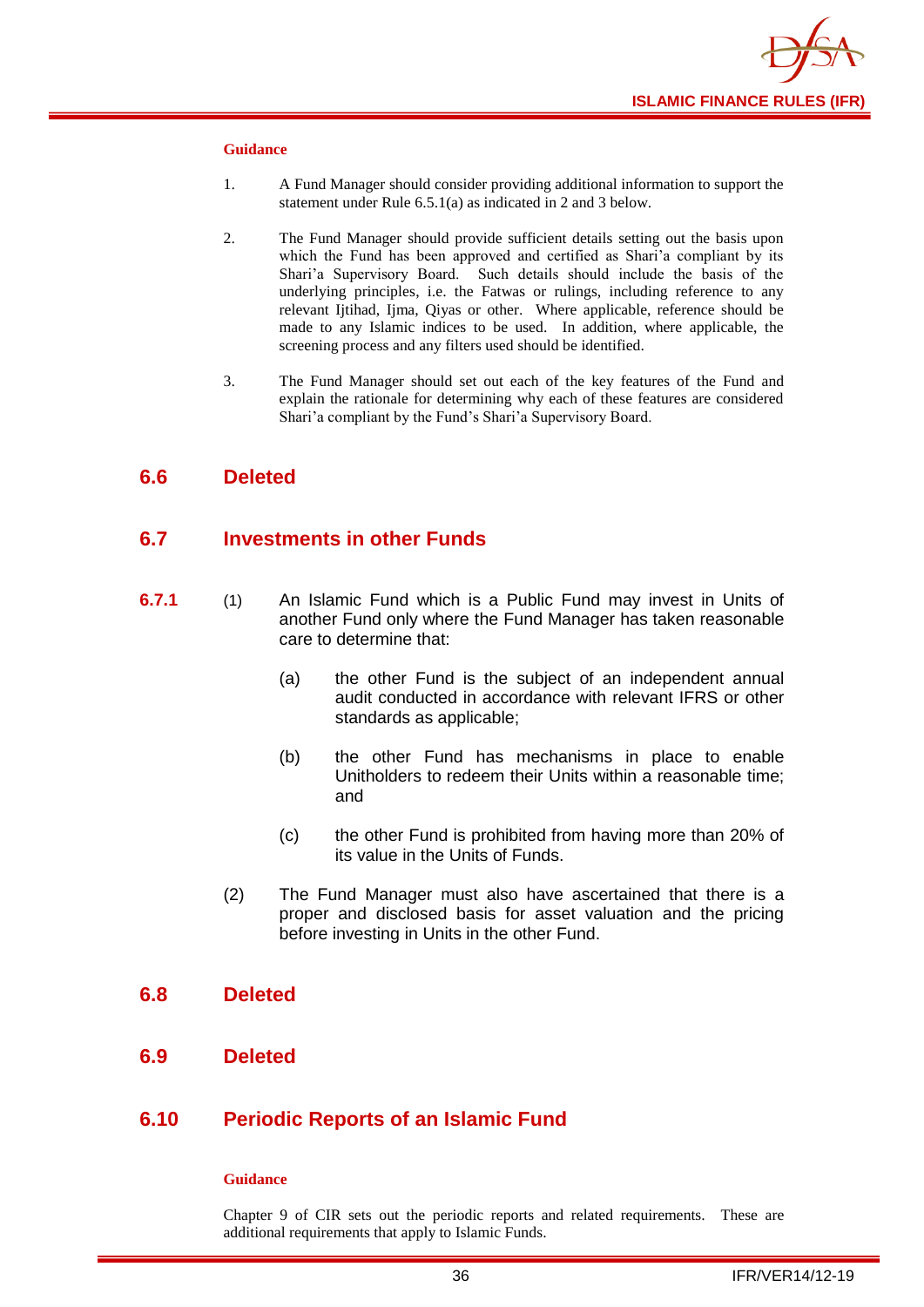

**6.10.1** In addition to the matters specified in CIR section 9.4, an annual report of an Islamic Fund, other than a Fund which is an [Umbrella](http://fsahandbook.info/FSA/glossary-html/handbook/Glossary/U?definition=G1222) Fund, must contain the report specified in Rule 6.3.2(2).

## <span id="page-39-0"></span>**6.11 Islamic Real Estate Investment Trusts (Islamic REITs)**

- **6.11.1** (1) A Fund Manager must ensure that it does not call, or otherwise hold out, a Fund as being an Islamic Real Estate Investment Trust or as being an Islamic REIT unless it is a Public Property Fund which is constituted in accordance with (2).
	- (2) An Islamic REIT is a Public Property Fund which:
		- (a) is constituted either as an Investment Company or as an Investment Trust;
		- (b) is primarily aimed at investments in income generating Real Property which complies with Shari'a principles; and
		- (c) distributes to the Unitholders at least 80% of its audited annual net income.
- **6.11.2** (1) A Fund Manager of an Islamic REIT must ensure that it distributes to the Unitholders as dividends each year an amount not less than 80% of its audited annual net income.
	- (2) The Persons providing oversight functions in respect of the Fund must determine if any;
		- (a) revaluation surplus credited to income, or
		- (b) gains on disposal of Real Property,

shall form part of net income for distribution to Unitholders.

- **6.11.3** Where an Islamic REIT holds any Real Property via one or more Special Purpose Vehicles, the Fund Manager must ensure that each Special Purpose Vehicle distributes to the Fund all of its income as permitted by the laws and regulations of the jurisdiction where the Special Purpose Vehicle is established.
- **6.11.4** (1) A Fund Manager of an Islamic REIT must ensure, subject to (2), that any investment made in respect of property under development whether on its own or in a joint venture is undertaken only where the REIT intends to hold the developed property upon completion.
	- (2) The total contract value of the property under development in (1) must not exceed 30% of the net asset value of the Fund Property of the Islamic REIT.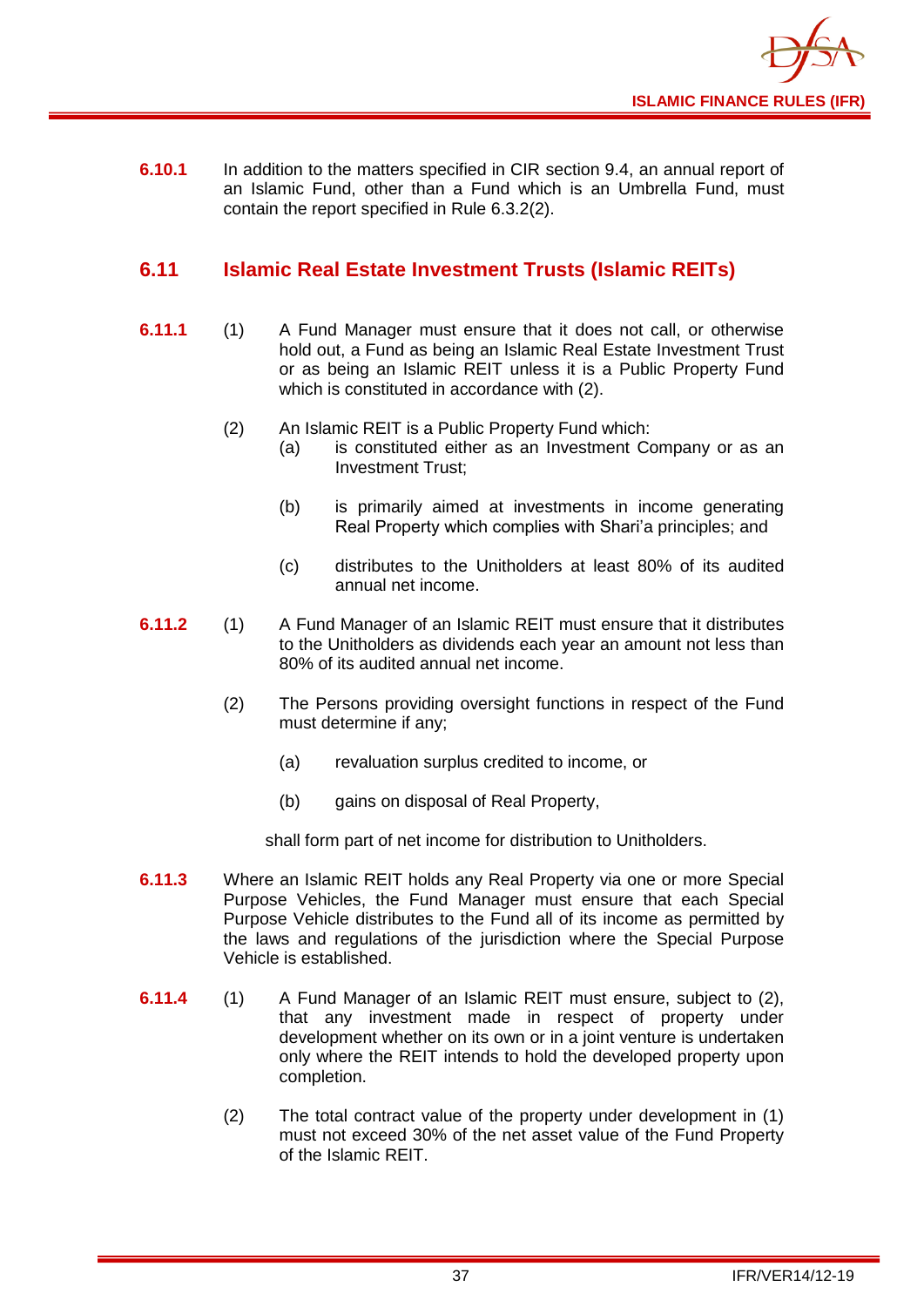

#### **Guidance**

For the purposes of this Rule, the DFSA would not consider property development activities to include refurbishment, retrofitting and renovation.

**6.11.5** A Fund Manager of an Islamic REIT may borrow either directly or through its Special Purpose Vehicle up to 50% of the gross asset value of the Fund provided that such borrowings are Shari'a compliant.

#### **Guidance**

- 1. The gross asset value of a Fund should be calculated as the total value of the Fund Property based on the most recent valuation under CIR Rule 8.4.1(1), but without making the deductions provided for in the other paragraphs of that Rule.
- 2. As there are no specific risks that arise by virtue of a Fund being an Islamic Fund, the prudential requirements that apply to a Category 3 firm as set out in the PIB module apply to such Fund Managers. However, if the underlying assets of the Fund are invested in financial products or instruments that are Islamic and have certain features which would raise any prudential risks, it is the responsibility of the Fund Manager to address such risks. The DFSA would provide any additional clarifications regarding such matters upon request.

## <span id="page-40-0"></span>**6.12 Islamic Money Market Funds**

- **6.12.1** CIR Rules 13.8.1(2) and (3) and 13.8.2 apply to a Fund Manager of an Islamic Fund that is a Money Market Fund as if a reference to:
	- (a) a Deposit or a Debenture includes an Islamic financial instrument or product with similar economic characteristics to a Deposit or a Debenture; and
	- (b) an interest rate reset date is, in relation to an Islamic financial instrument or product, a reference to the date on which the rate of profit of return for that instrument or product is reset.

#### **Guidance**

A Fund Manager of an Islamic Money Market Fund must comply with the overriding obligation in CIR Rule 13.8.1 to ensure that the Fund's investment strategy is consistent with the investment objectives of a Money Market Fund as set out in CIR Rule 3.1.11. It must also comply with other applicable requirements for Money Market Funds such as the requirement to include a warning in the Fund Prospectus under CIR Rule 14.4.7.

## <span id="page-40-1"></span>**6.13 Islamic Exchange Traded Funds ("ETFs")**

- **6.13.1** (1) A Fund is an Islamic Exchange Traded Fund or Islamic ETF if it:
	- (a) is constituted as an Open-ended Public Fund;
	- (b) has its Units available for trading throughout the day on an exchange that meets the criteria in (2);
	- (c) has at least one market maker (Authorised Participant) who: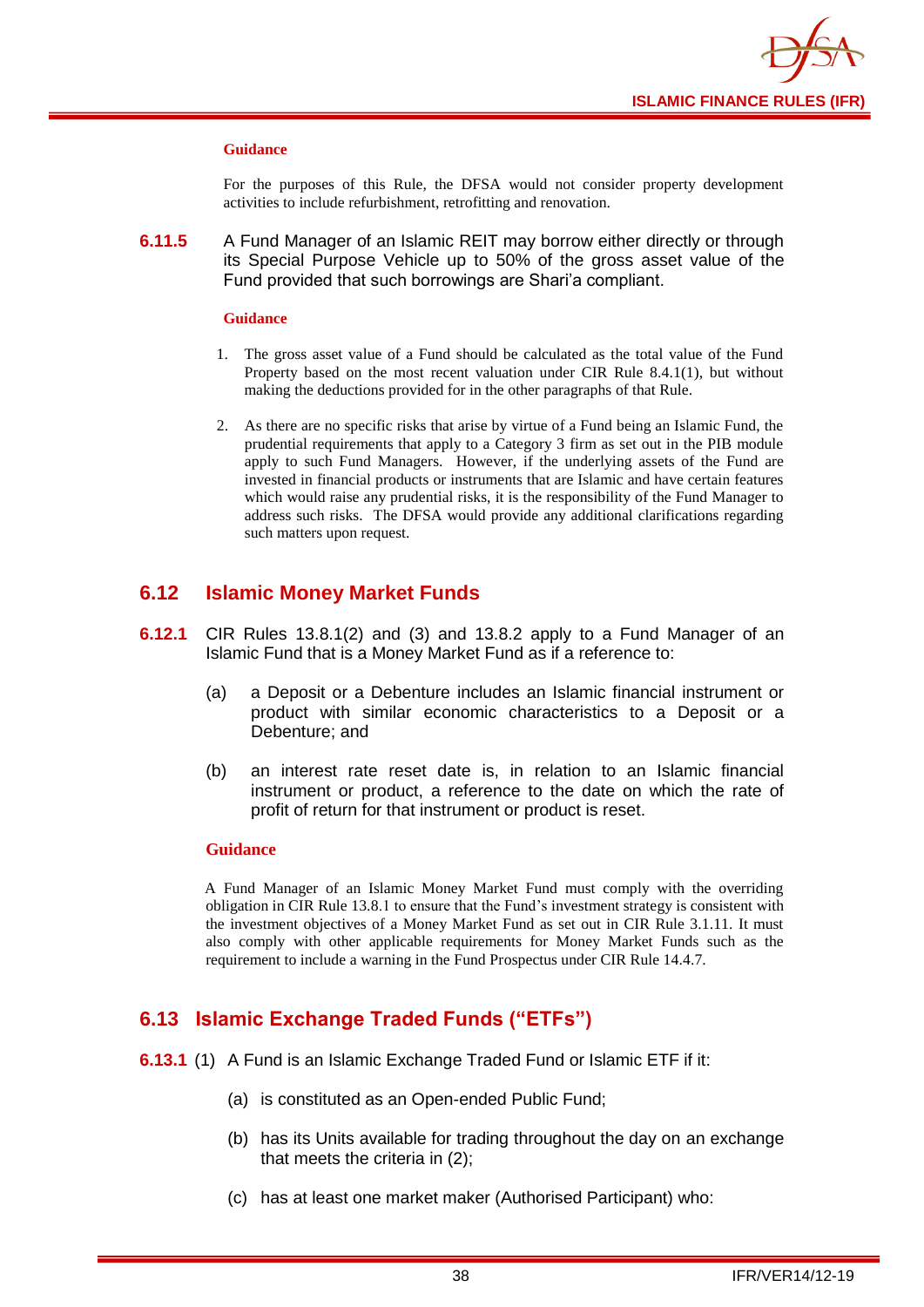

- (i) purchases and redeems 'creation Units' of the Fund from the Fund Manager; and
- (ii) is prepared to buy and sell Units of the Fund throughout the day on the relevant exchange; and
- (d) meets the Shari'a related requirements in this chapter.
- (2) An exchange meets the requirement in (1)(b) if it is:
	- (a) operated by an Authorised Market Institution;
	- (b) regulated by a Financial Services Regulator in a jurisdiction that is a signatory to the IOSCO Multilateral Memorandum of Understanding for sharing information; or
	- (c) regulated by a Financial Services Regulator in a jurisdiction which has entered into a bilateral memorandum of understanding with the DFSA for sharing information.
- (3) A Fund Manager, or any Person making an Offer of a Unit of Fund or otherwise marketing a Fund, must not describe the Fund in its offer document or marketing material as an "Exchange Traded Fund" (or "ETF") or otherwise hold out the Fund as being an Exchange Traded Fund or ETF, unless the Fund meets the criteria in (2).
- (4) The Fund Manager of an Islamic ETF must ensure that the Fund has an investment objective and strategy, which is to track the performance of a specified index or benchmark as specified in its Prospectus.

#### **Guidance**

A Fund Manager of an Islamic ETF is required to comply with the requirements applicable to a conventional Fund so far as they apply to that  $ETF$  – see Rule 6.1.1.(2).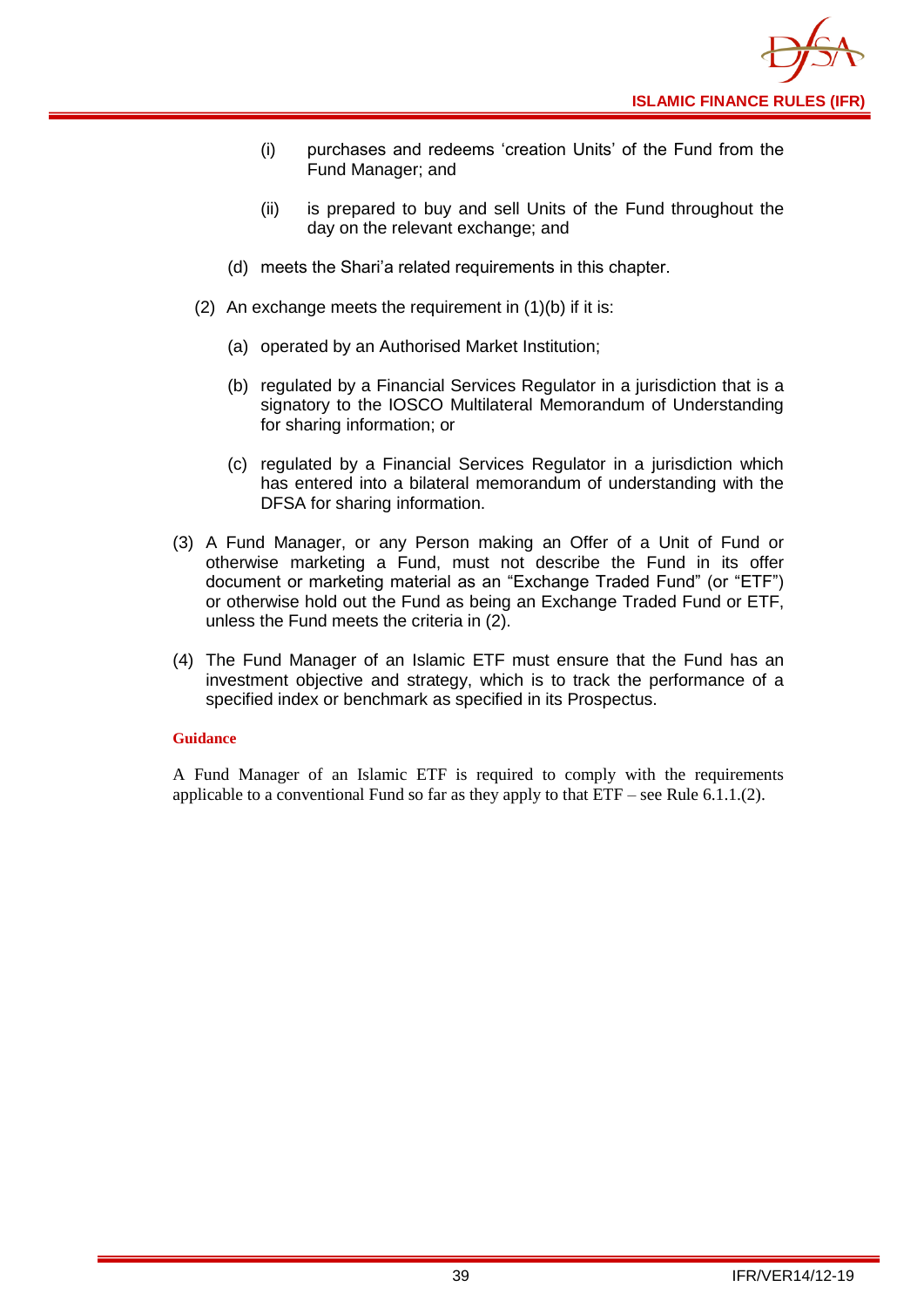

## <span id="page-42-0"></span>**7. OFFERS OF ISLAMIC SECURITIES**

## <span id="page-42-1"></span>**7.1 Application**

- **7.1.1** (1) Subject to (2), this chapter applies to any Person who Offers Islamic Securities in or from the DIFC.
	- (2) A Person making Offers of Islamic Securities in or from the DIFC must comply with the requirements in the Markets Law 2012 and the MKT module except to the extent otherwise provided in this chapter.
	- (3) Islamic Securities, for the purposes of this chapter, do not include Units of an Islamic Fund.

#### **Guidance**

- 1. The issue of Securities is not an activity that constitutes a Financial Service. Therefore, the activities such as the issue of Shares, Debentures (Sukuks) or Warrants do not attract the Financial Services prohibitions in the Regulatory Law 2004. However, the Offer of Securities is an activity to which the Markets Law 2012 and the MKT module apply. Under the Markets Law 2012, a Person making an Offer of Securities in or from the DIFC is subject to numerous disclosure requirements, unless exempt.
- 2. Offers of Islamic Securities which are Units of a Fund are not subject to the requirements in this section because the Collective Investment Law 2010 and CIR module provide for such activities to be regulated. Chapter 6 of this module sets out additional requirements that apply to the Fund Manager when Offering Units of an Islamic Fund.
- 3. The definition of the term Islamic Securities is in the GLO module.

## <span id="page-42-2"></span>**7.2 Contents of a Prospectus for Islamic Securities**

- **7.2.1** Deleted.
- **7.2.2** Deleted.
- **7.2.3** Where the relevant Securities are held out as being in accordance with Shari'a, the Prospectus relating to those Securities must include:
	- (a) details of the members of the Shari'a Supervisory Board appointed by the Issuer who have undertaken the review of the relevant Securities;
	- (b) details of the qualifications and experience of each of those Shari'a Supervisory Board members;
	- (c) in the case of issuance of Sukuks: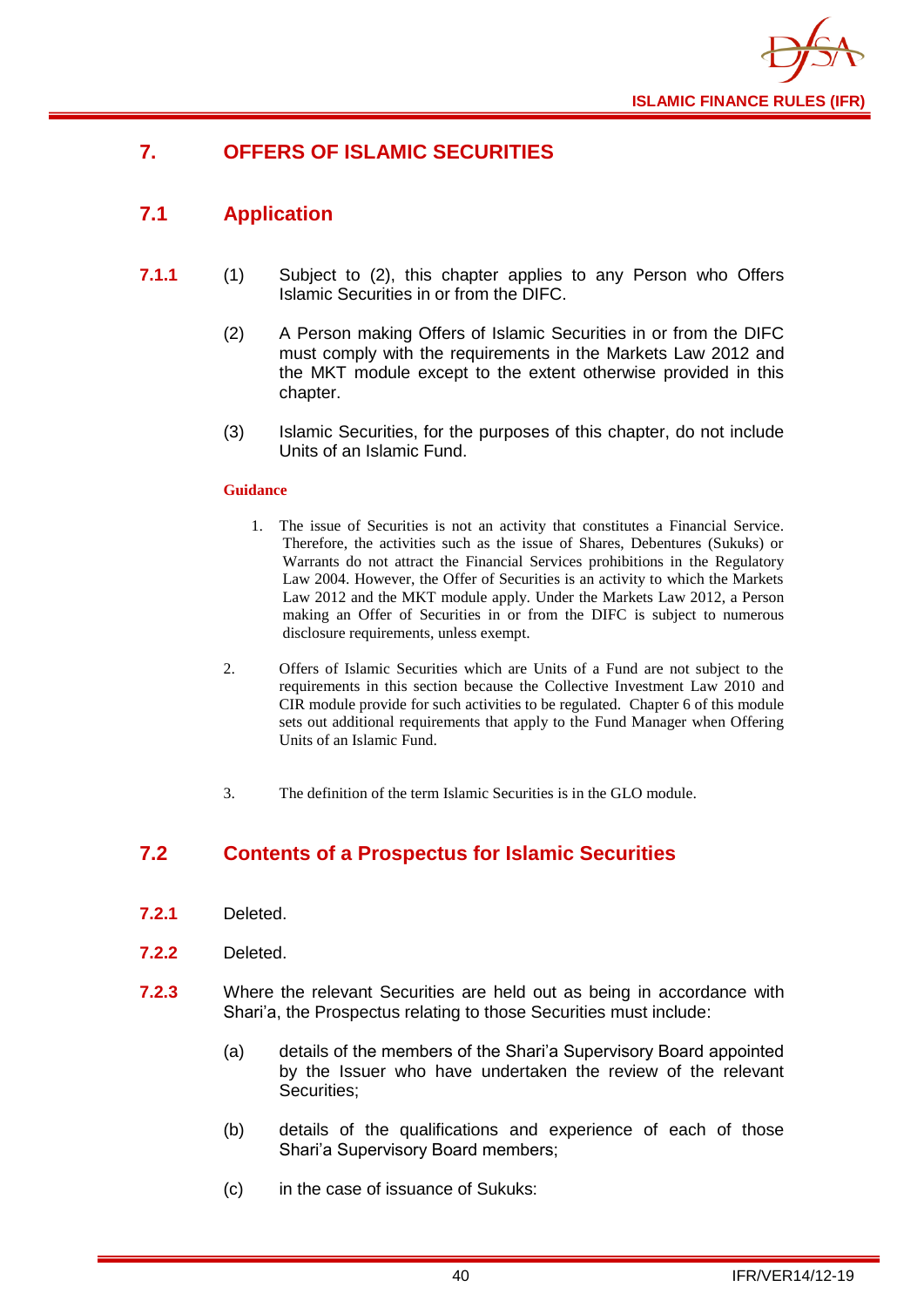- (i) the opinion of the Shari'a Supervisory Board in respect of whether the Securities are Shari'a compliant;
- (ii) a description of the structure of the underlying transaction and an explanation of the flow of funds; and
- (iii) where applicable, the disclosures required by the Shari'a Standards published from time to time by AAOIFI in respect of investment Sukuks; and
- (d) instead of the statement required under MKT Rule 2.5.1(3)(d), a prominent disclaimer in bold, on the front page of this Prospectus as follows:

"The DFSA does not accept any responsibility for the content of the information included in the Prospectus, including the accuracy or completeness of such information. The liability for the content of the Prospectus lies with the issuer of the Prospectus and other Persons, such as Experts, whose opinions are included in the Prospectus with their consent. The DFSA has also not assessed the suitability of the Securities to which the Prospectus relates to any particular investor or type of investor and has not determined whether they are Shari'a compliant. If you do not understand the contents of this Prospectus or are unsure whether the Securities to which the Prospectus relates are suitable for your individual investment objectives and circumstances, you should consult an authorised financial advisor."

## <span id="page-43-0"></span>**7.3 Continuing disclosure relating to Islamic Securities**

- **7.3.1** The Reporting Entity responsible for Islamic Securities must, without delay, disclose to the markets and the DFSA details of any changes to the membership of its Shari'a Supervisory Board, the identity, qualifications and experience of any new Shari'a Supervisory Board members and the identity of any Shari'a Supervisory Board members who resign or are dismissed.
- **7.3.2** A Listed Entity with Islamic Securities admitted to the Official List of Securities must make the required market disclosures in accordance with the requirements under section A2.1 and comply with the other continuing obligations under section A2.2.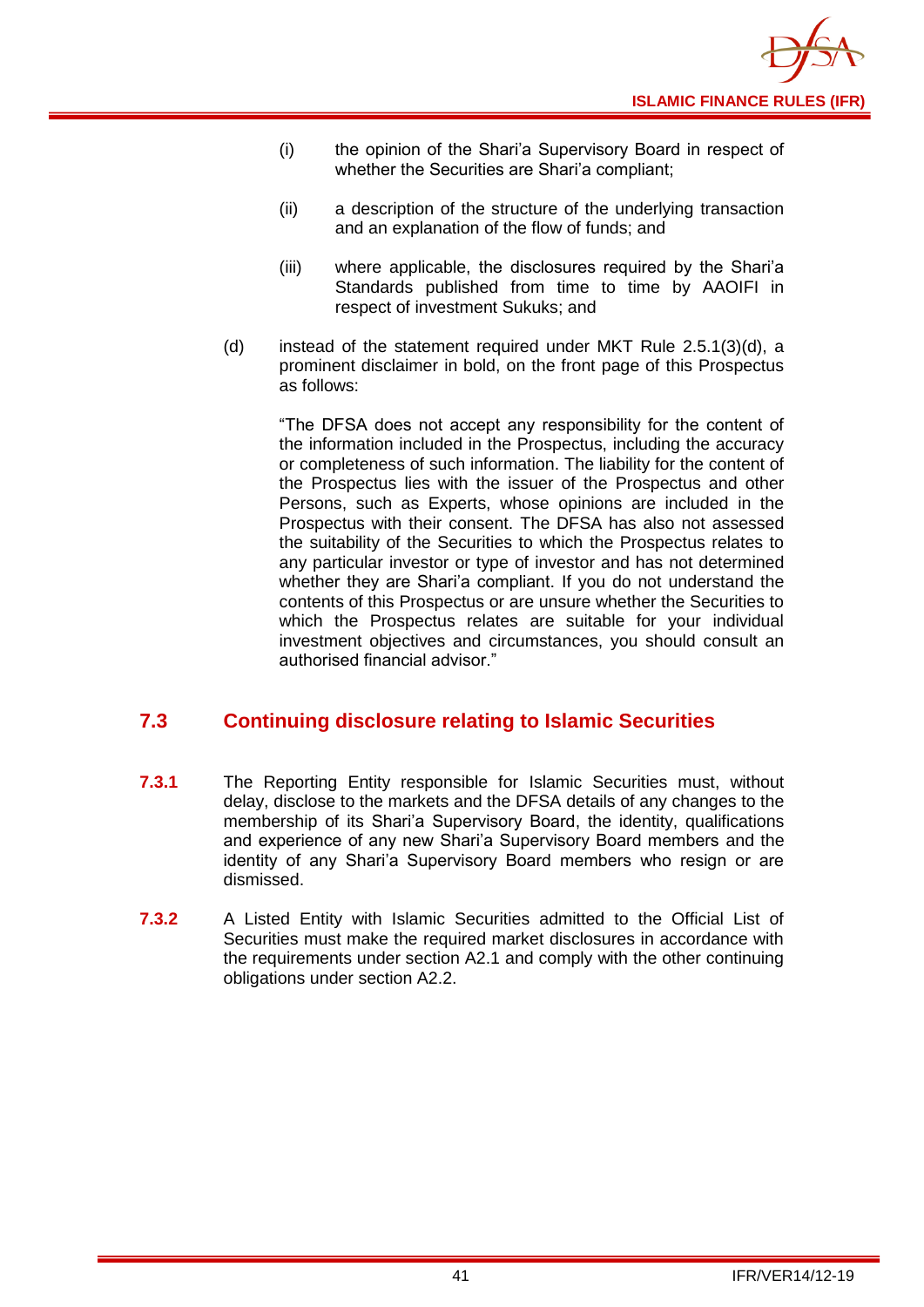

## <span id="page-44-0"></span>**8. TAKAFUL INSURANCE**

## <span id="page-44-1"></span>**8.1 Application**

- **8.1.1** (1) This chapter applies to a Person who carries on or holds out as carrying on Insurance Business or Insurance Intermediation as Takaful Insurance.
	- (2) In addition to the requirements in this chapter, the requirements that apply to conventional Insurance Business or Insurance Intermediation continue to apply to such a Person.

## <span id="page-44-2"></span>**8.2 Specific disclosure for Takaful insurance**

- **8.2.1** Where an Insurer or an Insurance Intermediary conducts Takaful Insurance with a Retail Client, the disclosure for the purposes of COB section 7.7 must include:
	- (a) the nature of the contracts between the Takaful fund and the operator;
	- (b) the method of calculation of any fees or share of profits paid from the Takaful fund to the operator;
	- (c) the basis on which any surpluses in the Takaful fund will be shared; and
	- (d) any circumstances in which additional contributions to the Takaful fund may be required.

- 1. Firms conducting Insurance Business comprising Takaful must comply with the requirements in PIN. Takaful related prudential requirements are not included in this module because of the closely integrated nature of such requirements with the requirements that apply to conventional insurance.
- 2. Note that structures of Takaful Insurers (including reinsurers) vary, as do the Islamic contracts governing their business. As the DFSA has not as yet thought it appropriate to limit the permissible structures and contracts, the DFSA is willing to consider modifications to its Rules to apply the most appropriate prudential regime to a Takaful entity. For many Takaful companies, this is likely to involve capital tests at the level of the Takaful participants' fund or funds, and for the firm as a whole.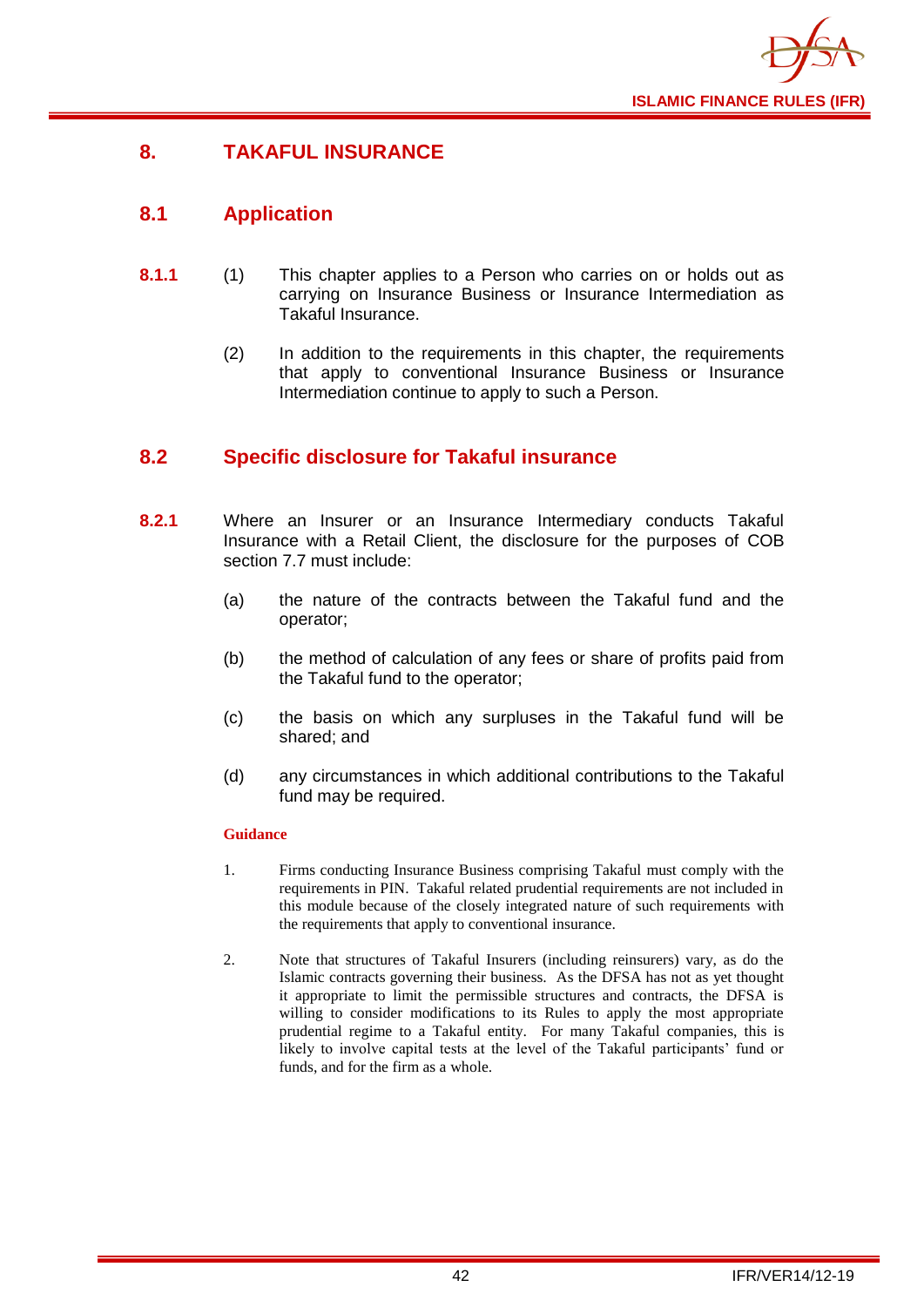

## <span id="page-45-0"></span>**APP 1 PROSPECTUS DISCLOSURES FOR ISLAMIC FUNDS**

## <span id="page-45-1"></span>**A1.1 Shari'a approval process statement for offers of Domestic Funds from the DIFC**

**A1.1.1** In respect of the Units of an Islamic Fund which are to be offered to prospective Unitholders in Malaysia, a Fund Manager must ensure that the Prospectus set out in a prominent position the following statement:

> "The Shari'a approval process which relates to this Fund has been carried out in accordance with the legislation applicable in the Dubai International Finance Centre (DIFC)".

## <span id="page-45-2"></span>**A1.2 Shari'a approval process statement for offers of Foreign Funds in or from the DIFC**

**A1.2.1** In respect of an Islamic Fund which is a Fund domiciled in Malaysia and which is a Designated Fund, an Authorised Firm must ensure that the Prospectus contains in a prominent position or has attached to it the following statement:

> "This Prospectus relates to an Islamic Fund, the Shari'a approval process of which is regulated by the Securities Commission of Malaysia."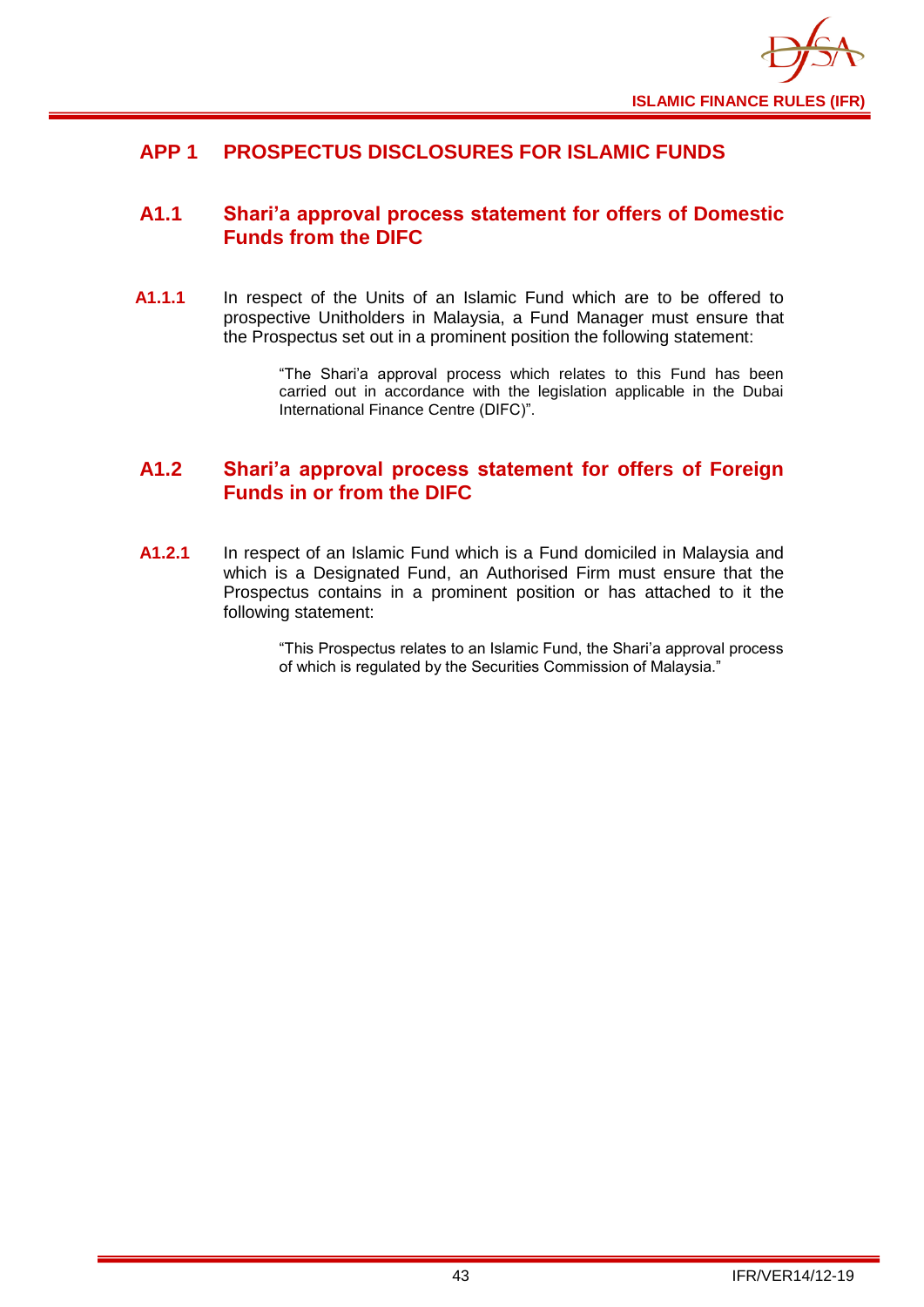

## **APP 2 CONTINUING OBLIGATIONS**

## **A2.1 Continuing obligations – Market disclosures for listed entities**

- **A.2.1.1** This table forms part of Rule 7.3.2.
- A.2.1.2 A Listed Entity must, on the occurrence of an event specified in column 1, make the required disclosure detailed in column 2, within the time specified in column 3, in respect of the Securities identified with a "✓" in column 4, of this Table.

<span id="page-46-1"></span><span id="page-46-0"></span>

|    | A <sub>2</sub> .1.1                                                                                                                                                                    |                                                 |                           |                               |        |                               |                                 |            |               |              |              |
|----|----------------------------------------------------------------------------------------------------------------------------------------------------------------------------------------|-------------------------------------------------|---------------------------|-------------------------------|--------|-------------------------------|---------------------------------|------------|---------------|--------------|--------------|
|    | <b>EVENT GIVING RISE TO DISCLOSURE</b><br><b>OBLIGATION</b>                                                                                                                            | <b>DISCLOSURE</b><br><b>REQUIRED</b>            | <b>TIME OF DISCLOSURE</b> | <b>Structured</b><br>Products |        | ŠΜ                            |                                 |            | Certificates  |              | Units        |
|    |                                                                                                                                                                                        |                                                 |                           |                               | Shares | <b>Shares</b><br>shis<br>over | Warrants o<br>Debenture<br>over | Debentures | <b>Shares</b> | U<br>နှ<br>ന |              |
|    | <b>ISLAMIC SECURITIES</b>                                                                                                                                                              |                                                 |                           |                               |        |                               |                                 |            |               |              |              |
|    | Any material change in the Shari'a nature of<br>its Listed Securities as determined by the<br>Shari'a Supervisory Board                                                                | Market disclosure of<br>the material change     | As soon as possible       |                               |        |                               |                                 |            |               |              |              |
| 2. | Where there are any material changes to<br>the structure of the Listed Securities, or the<br>use of proceeds, then the Listed Entity must<br>obtain and disclose a new Shari'a opinion | Market disclosure of<br>the new Shari'a opinion | As soon as possible       | $\checkmark$                  | ✓      | ╰                             | ✓                               | ✔          | ✓             | ✓            | $\checkmark$ |